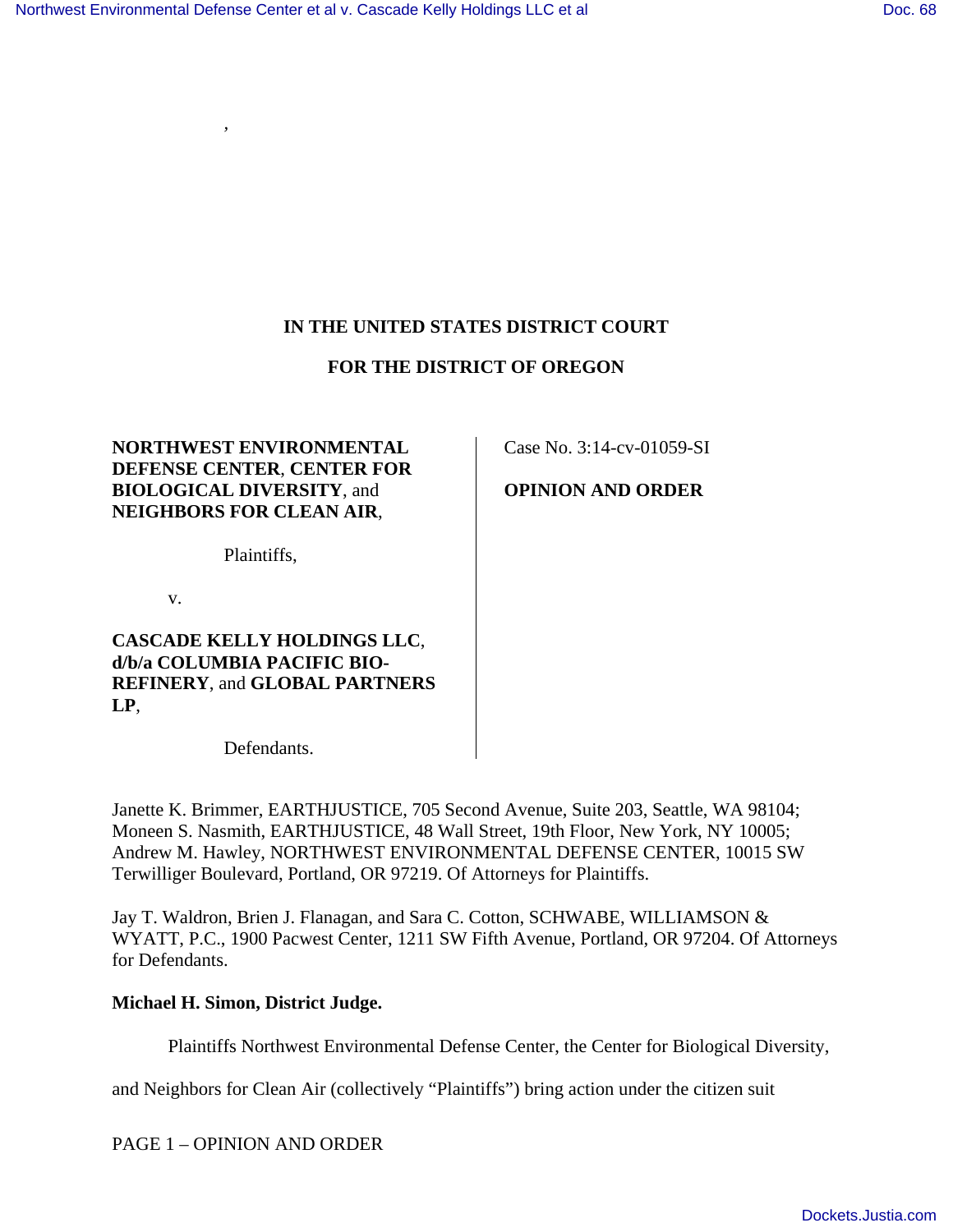provision in § 304 of the Clean Air Act ("CAA"), 42 U.S.C. § 7604. The defendants are Cascade Kelly Holdings LLC, doing business as Columbia Pacific Bio-Refinery ("CPBR"), and Global Partners LP (collectively "Defendants"). Plaintiffs allege that Defendants began construction and operation of a crude oil transloading terminal in Clatskanie, Oregon, (the "Facility") without first obtaining a federal Prevention of Significant Deterioration ("PSD") permit under § 165 of the CAA, 42 U.S.C. § 7475. The Court has bifurcated the liability and penalty portions of Plaintiffs' claims and now considers only Plaintiffs' request for relief enjoining Defendants from further construction and operation of the Facility without a PSD permit. From October 6 to October 8, 2015, the Court held a bench trial.

Plaintiffs' position is that Defendants are required under the CAA to have a PSD permit because the Facility has the potential to emit 100 tons per year or more of volatile organic components, which contribute to the creation of ozone in the atmosphere. Facilities that meet or exceed the 100 tons-per-year threshold must comply with more rigorous pollution control requirements than facilities that do not meet this threshold. Instead of the PSD permit that Plaintiffs contend Defendants should have obtained, Defendants obtained a different permit that allows the Facility to emit no more than 78 tons per year of volatile organic components. Plaintiffs argue that because of inaccurate emissions calculations and unrealistic assumptions, Defendants cannot possibly comply with the regulatory limit of 78 tons per year of the relevant pollutant. Plaintiffs further argue that Defendants lack the technology to measure the precise amount of pollutants the Facility actually emits. For these reasons, Plaintiffs argue, the Facility must have a PSD permit to operate lawfully and Defendants' current permit is insufficient. Whether Plaintiffs are correct is the question now before the Court.

#### PAGE 2 – OPINION AND ORDER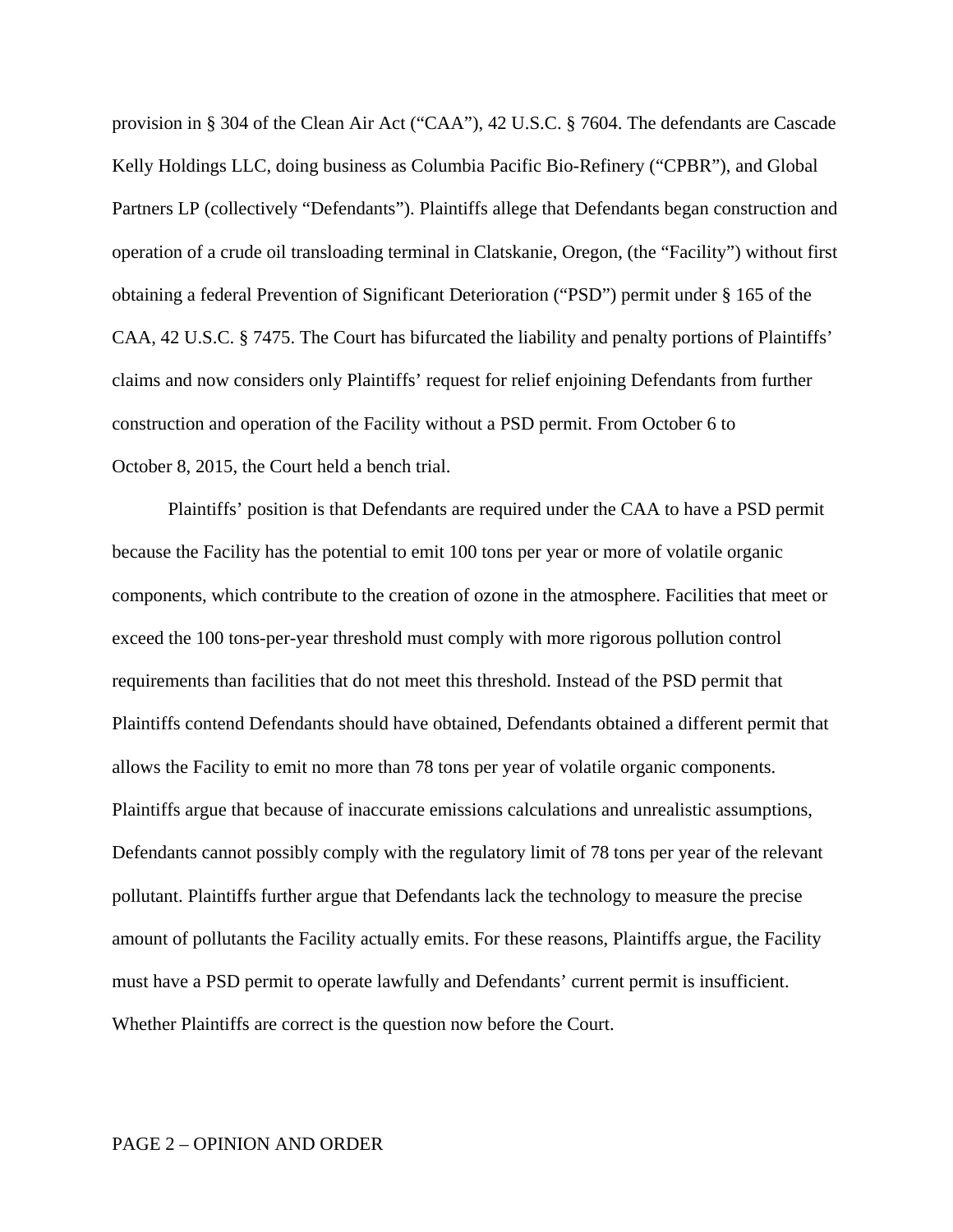Notably, Plaintiffs brought this lawsuit before Defendants obtained any permit for new construction at the Facility. Indeed, it appears that Plaintiffs' lawsuit may have prompted Defendants to seek and obtain the permit that they received from State of Oregon's Department of Environmental Quality ("DEQ"). By filing this lawsuit and then participating in the public comment process on draft permits for the Facility sought by Defendants, Plaintiffs helped protect the environment by ensuring that Defendants' current permit limits Defendants to processing only 20 percent of the Facility's maximum throughput capacity, at least without first obtaining a PSD permit, and contains other environmentally protective restrictions on the Facility's operations. Thus, regardless of whether Plaintiffs prevail on the specific question now before the Court, Plaintiffs have already played an important role in ensuring that Defendants comply with applicable federal and state laws and environmental regulations. And that is one of the key roles that Congress envisioned for the citizen suit provision of the CAA.

The Court has considered Plaintiffs' argument and evidence that Defendants have a razor-thin margin of error for complying with the emissions limit of 78 tons per year of volatile organic compounds stated in its DEQ-issued permit. Additionally, the Court has considered Plaintiffs' argument that DEQ, which determined as part of the state permitting process that the Facility will emit no more than 78 tons per year of the relevant pollutants, could have imposed additional monitoring and recordkeeping requirements on Defendants. Had CPBR relied on any more generic emissions assumptions in its potential-to-emit calculations and had DEQ imposed any less stringent monitoring or testing provisions, the Court might have reached a different conclusion than it now does. Notwithstanding Plaintiffs' concerns about Defendants' compliance and DEQ's permitting process, the Court finds that Plaintiffs did not meet their burden in this case. Plaintiffs have not proven by a preponderance of the evidence that Defendants inaccurately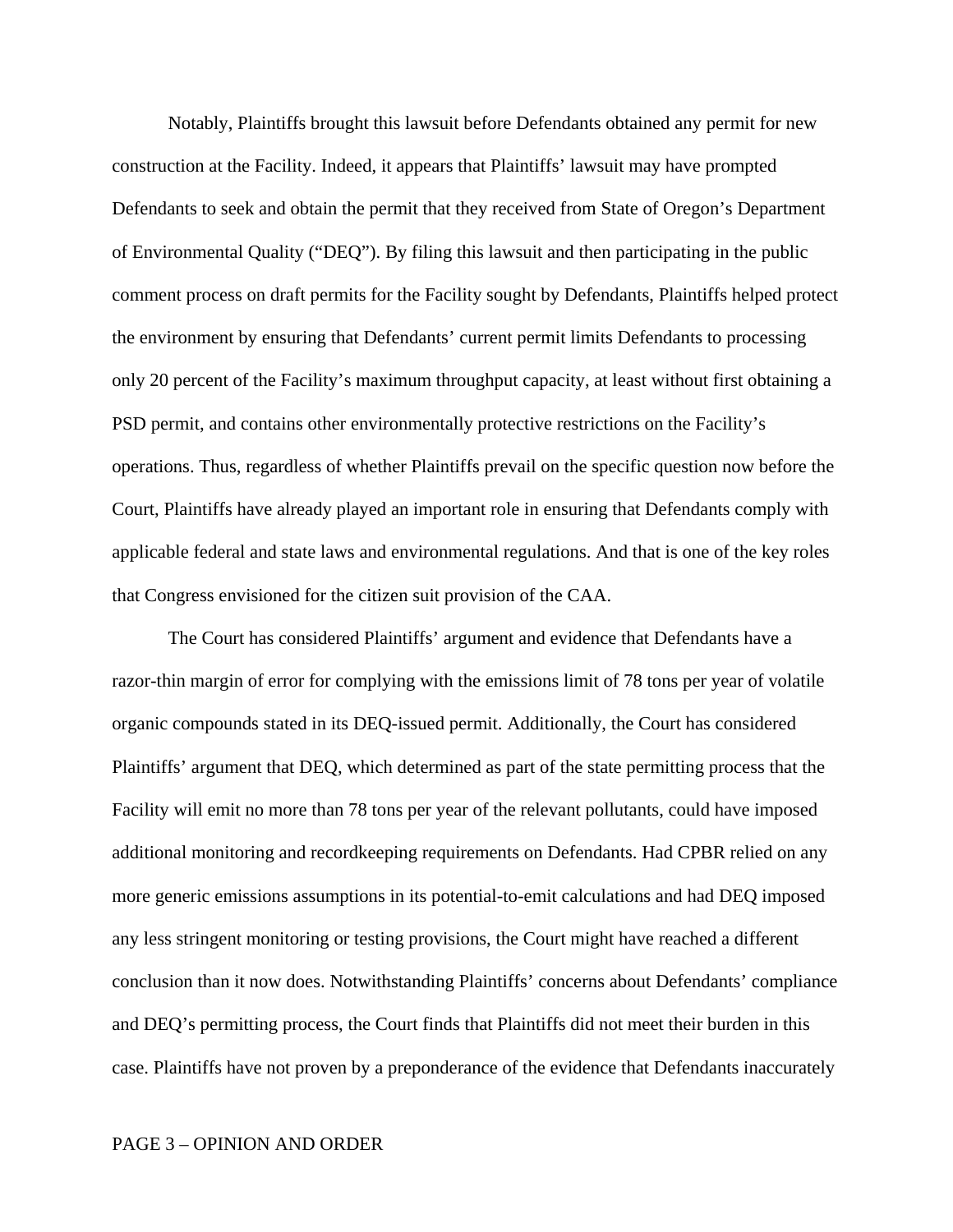calculated the Facility's potential to emit, which is the foundation of the DEQ-issued permit. Thus, Plaintiffs have not shown that the Facility will emit at least 100 tons per year of volatile organic components, which is the threshold that would render Defendants subject to the more demanding PSD permitting requirements.

The Court has jurisdiction over this matter under 42 U.S.C. § 7604 and 28 U.S.C. §§ 2201 and 2202.<sup>1</sup> Having weighed and evaluated all of the evidence in the same manner that it would instruct a jury to do and having fully considered the legal arguments of counsel, the Court makes the following Findings of Fact and Conclusions of Law pursuant to Federal Rule of Civil Procedure 52(a).

# **FINDINGS OF FACT**<sup>2</sup>

The Court finds the following facts by a preponderance of the evidence. Because the factual allegations underlying this controversy relate to the CAA and its related regulations, the Court begins with an examination of the applicable statutory and regulatory framework.

### **A. General Provisions of the CAA**

Congress enacted the 1970 CAA "to protect and enhance the quality of the Nation's air resources" and "promote the public health and welfare and the productive capacity of [the Nation's] population." 42 U.S.C. § 7401(b)(1). The CAA creates "a federal framework for ensuring the nation's air quality." *California v. United States*, 215 F.3d 1005, 1007 (9th Cir. 2000). Congress, however, gave "[e]ach State . . . the primary responsibility for assuring air quality within the entire geographic area comprising such State." 42 U.S.C. § 7407(a). By requiring the Environmental Protection Agency ("EPA") to work with the states,

<u>.</u>

<sup>&</sup>lt;sup>1</sup> The Court discusses additional jurisdictional matters below.

 $2$  Exhibits received in evidence at trial are referred to as "Ex." followed by the specific page number of that exhibit.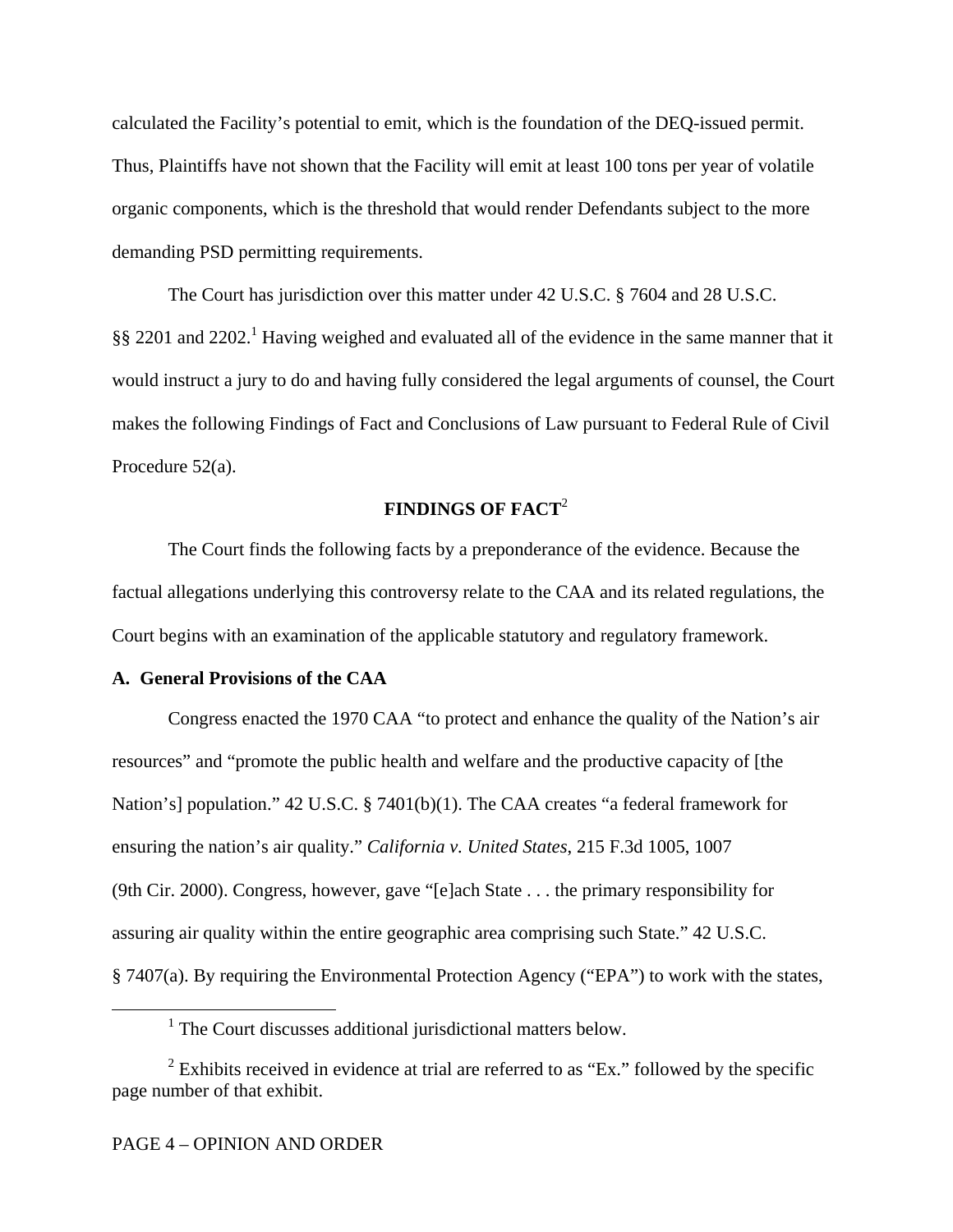the CAA sets up "a model of cooperative federalism to achieve the statute's environmental goals." *Ass'n of Irritated Residents v. U.S. E.P.A.*, 790 F.3d 934, 937 (9th Cir. 2015).

The CAA requires EPA to formulate national ambient air quality standards ("NAAQS") for air pollutants. 42 U.S.C. §§ 7408-7409. EPA has thus far issued NAAQS for six pollutants: (1) particulate matter; (2) sulfur dioxide; (3) nitrogen oxides (with sulfur dioxide as the indicator); (4) carbon monoxide; (5) lead; and (6) ozone. *Util. Air Regulatory Grp. v. E.P.A.*, 134 S. Ct. 2427, 2435 (2014); 40 C.F.R. pt. 50 (2015). The NAAQS for ozone include ozone precursors, which are compounds that contribute to the formation of ozone in the atmosphere, such as non-methane organic gases and volatile organic compounds ("VOCs"). *See* 40 C.F.R. §§ 51.100(s), 52.21(b)(50). NAAQS set the maximum permissible airborne concentrations for the listed pollutants. 42 U.S.C. §§ 7408(a), 7409(a); *Whitman v. Am. Trucking Ass'ns*, 531 U.S. 457, 465 (2001).

Each state has primary responsibility for implementing the NAAQS within its borders by developing a State Implementation Plan ("SIP"), which is "subject to EPA review and, if inadequate, disapproval." *Hall v. U.S. E.P.A.*, 273 F.3d 1146, 1153 (9th Cir. 2001); *see* 42 U.S.C. § 7410. Every SIP must "include enforceable emission limitations and other control measures, means, or techniques" to attain the NAAQS, "as well as schedules and timetables for compliance." 42 U.S.C. § 7410(a)(2)(A). If EPA approves a SIP, the SIP "has 'the force and effect of federal law.'" *Safe Air For Everyone v. U.S. E.P.A.*, 488 F.3d 1088, 1097 (9th Cir. 2007) (quoting *Trs. for Alaska v. Fink*, 17 F.3d 1209, 1210 n.3 (9th Cir. 1994)).

#### **1. PSD Program**

PAGE 5 – OPINION AND ORDER The CAA also requires that states designate the areas within their borders that are in "attainment" and "nonattainment" of the NAAQS for each listed air pollutant. 42 U.S.C.  $§ 7407(d)(1)(A)$ . Attainment areas and nonattainment areas are subject to different regulations.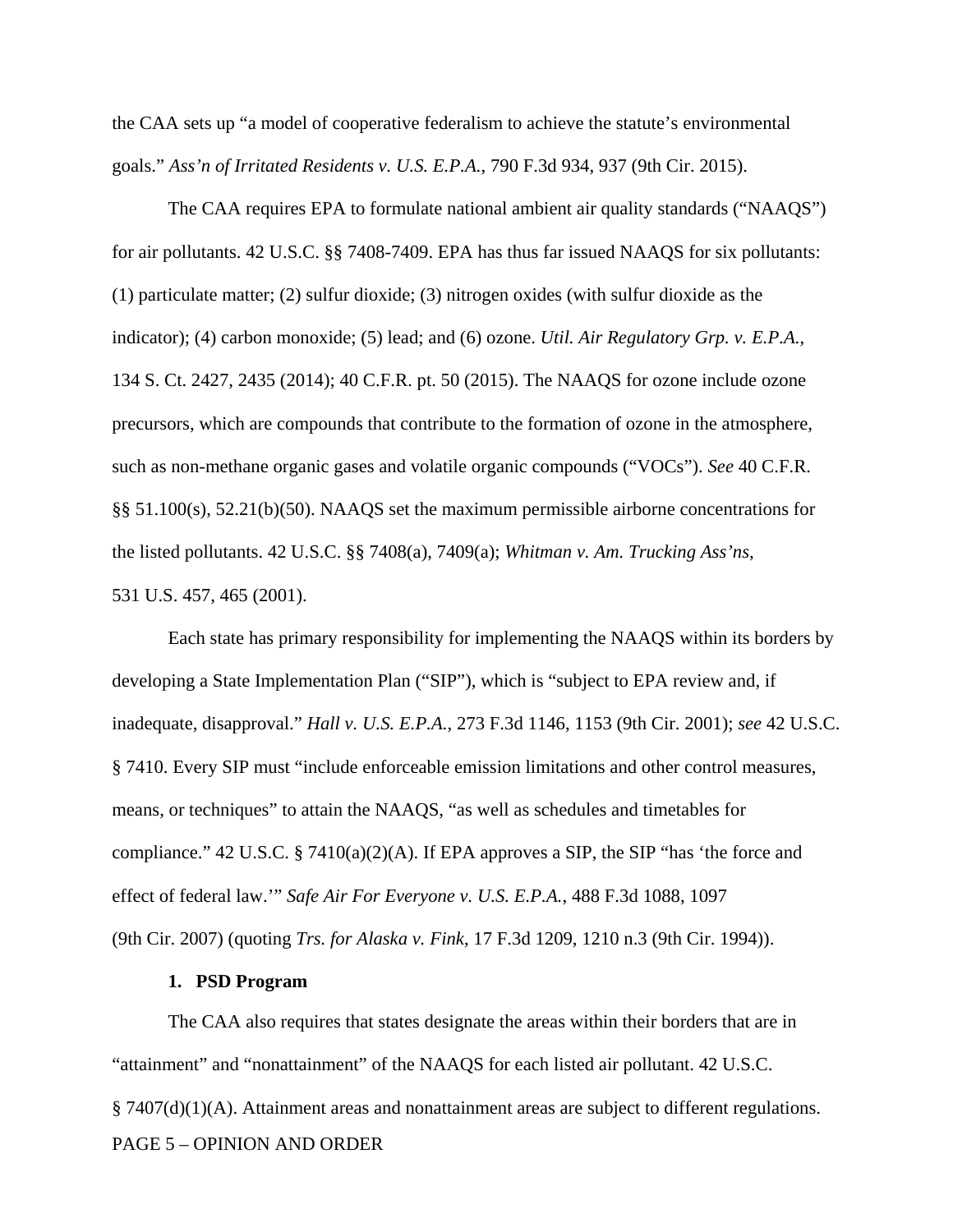For areas that do not meet the NAAQS (nonattainment areas), Congress created New Source Review ("NSR") to prevent the addition of new sources of pollution. *Id.* §§ 7501-7515. For areas that meet the NAAQS (attainment areas), Congress enacted the PSD program. *See id.* §§ 7470- 79. The federal PSD program is designed "to assure that any decision to permit increased air pollution in [an attainment area] is made only after careful evaluation of all the consequences of such a decision and after adequate procedural opportunities for informed public participation in the decisionmaking process." *Id.* § 7470(5).

As part of the program, "[n]o major emitting facility on which construction is commenced after August 7, 1977, may be constructed in any area to which this part applies unless—(1) a [PSD] permit has been issued for such proposed facility in accordance with this part setting forth emission limitations for such facility which conform to the requirements of this part." *Id.* § 7475(a). EPA has clarified in its regulations: "No new major stationary source or major modification . . . shall begin actual construction without a [PSD] permit." 40 C.F.R. § 52.21(a)(2)(iii). To "[b]egin actual construction means, in general, initiation of physical on-site construction activities on an emissions unit which are of a permanent nature." *Id.* § 52.21(b)(11). A facility is "modified" when it undergoes "any physical change in, or change in the method of operation of, a stationary source which increases the amount of any air pollutant emitted by such source or which results in the emission of any air pollutant not previously emitted." 42 U.S.C. § 7411(a); *see id.* § 7479(2)(C) (incorporating the general definition of "modification" into the PSD statutory program).

 The PSD program defines "major emitting facility," also known as a "major source," as a facility possessing the potential to emit either 100 tons per year or 250 tons per year of the regulated pollutant. The threshold depends on the facility's industry source category. *Id.*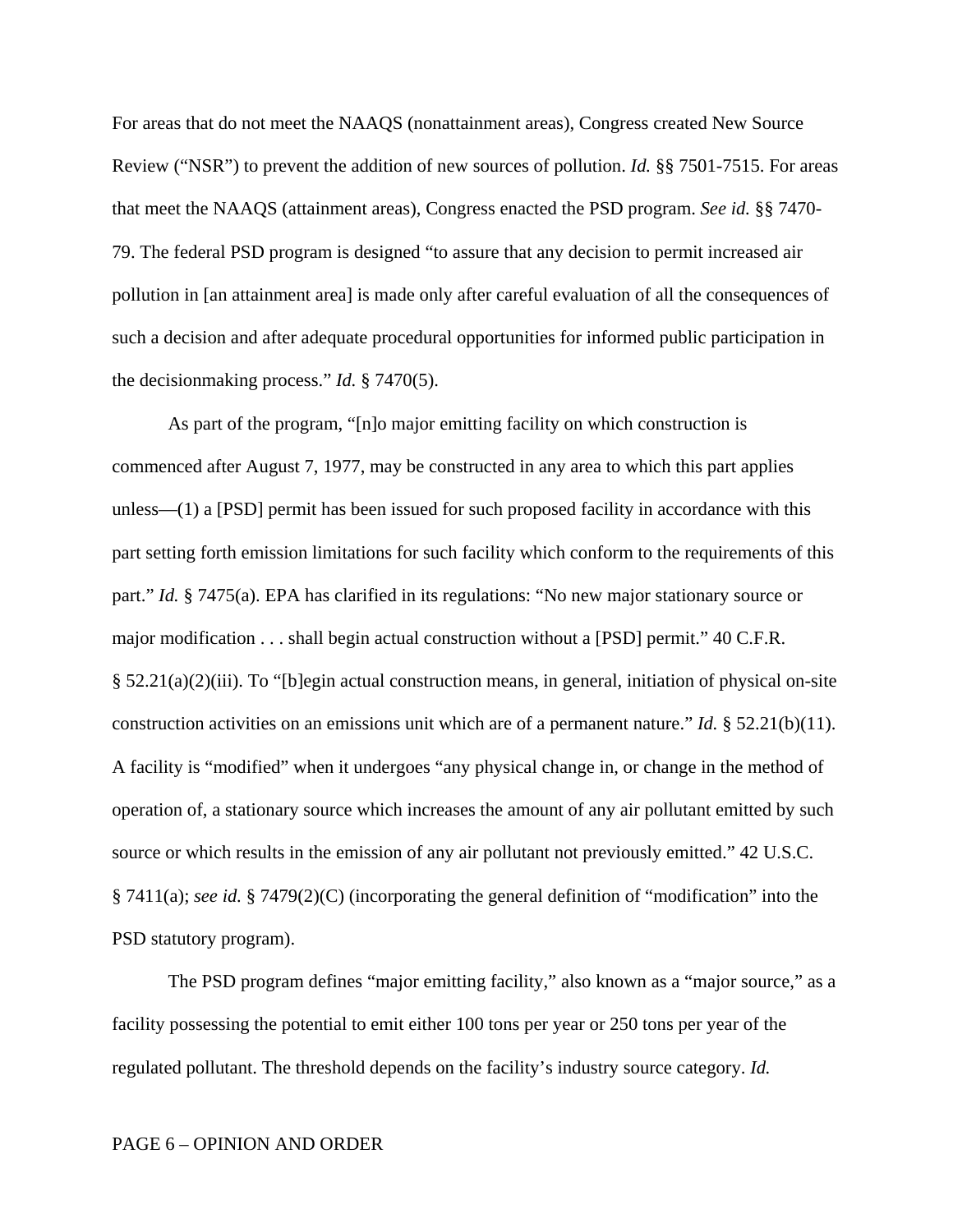§ 7479(1). Petroleum storage and transfer facilities with a total storage capacity

exceeding 300,000 barrels are subject to the 100 tons per year threshold. *Id.* Major sources must obtain PSD permits and are subject to stricter regulatory controls than sources that do not fall under the definition of "major source." For example, major sources "must comply with technology-based emission standards requiring the maximum degree of reduction in emissions EPA deems achievable, often referred to as 'maximum achievable control technology' or MACT standards." *Nat'l Min. Ass'n v. U.S. E.P.A.*, 59 F.3d 1351, 1353 (D.C. Cir. 1995) (citing 42 U.S.C. § 7412(d)(1)-(2)) (footnote omitted).

Sources may, however, avoid the requirement to obtain a PSD permit by limiting their potential to emit ("PTE"). When EPA promulgated rules under the CAA, EPA defined "PTE" as "the maximum capacity of a stationary source to emit a pollutant *under its physical and*  operational design." 40 C.F.R. § 51.165(a)(1)(iii) (emphasis added).<sup>3</sup> EPA treats as part of a source's design "[a]ny physical or operational limitation on the capacity of the source to emit a pollutant, including air pollution control equipment and restrictions on hours of operation or on the type or amount of material combusted, stored, or processed." *Id.* The only caveat is that "the limitation or the effect it would have on emissions" must be "federally enforceable." *Id.* Under this rule, "[f]ederally enforceable means all limitations and conditions which are enforceable by the Administrator." *Id.* § 51.165(a)(1)(xiv). The D.C. Circuit has further clarified that these limitations and conditions must also include a state's or locality's controls when those controls are "effective as a practical matter." *Nat'l Min. Ass'n*, 59 F.3d at 1363. EPA's Environmental Appeals Board also has emphasized that a practically enforceable limitation is based on

<sup>&</sup>lt;sup>3</sup> The U.S. Supreme Court explained, "The Clean Air Act regulates pollution-generating emissions from both stationary sources, such as factories and powerplants, and moving sources, such as cars, trucks, and aircraft." *Util. Air Regulatory Grp*, 134 S. Ct. at 2435. As in *Utility Air Regulatory Group*, this litigation concerns stationary sources.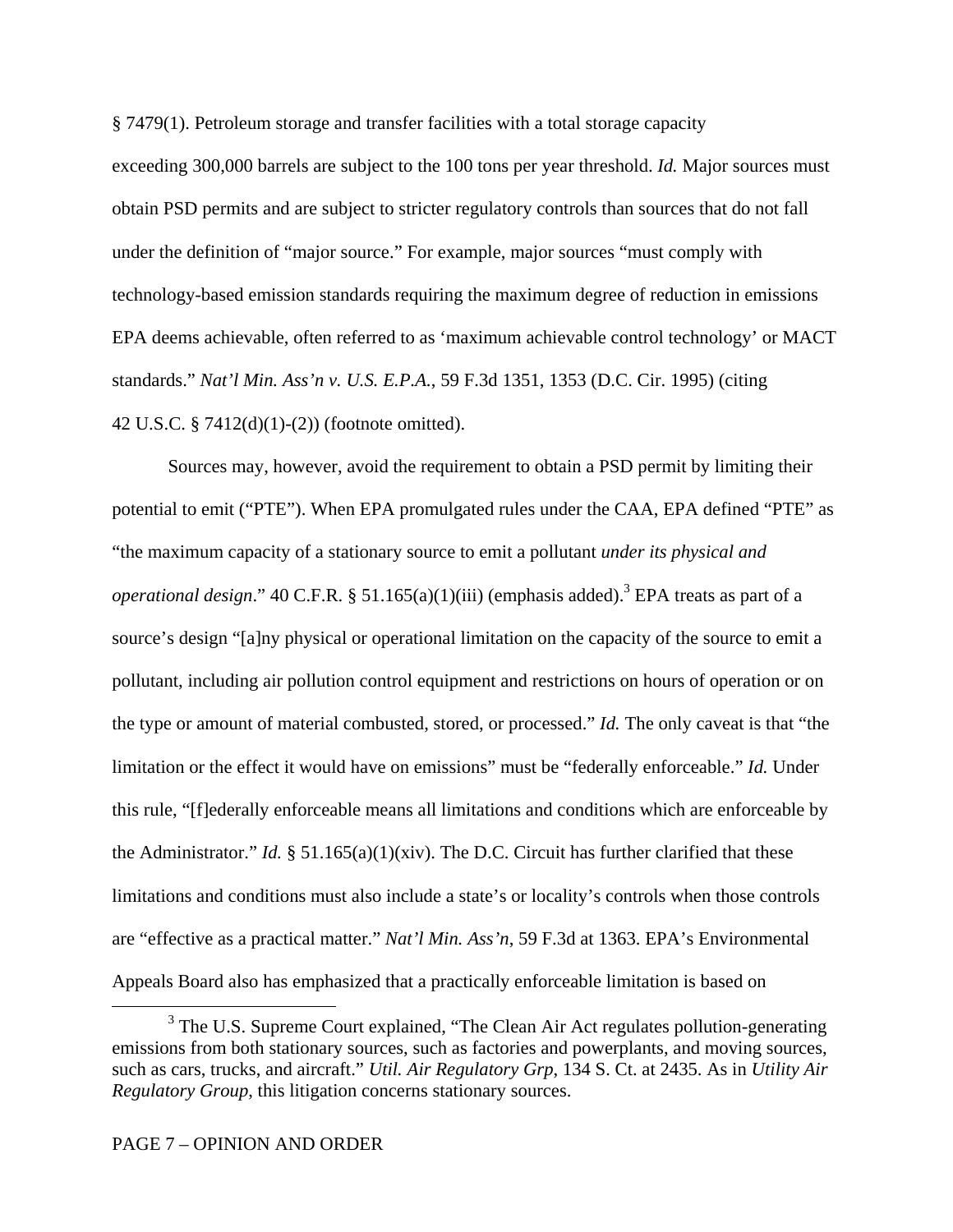"technically-accurate" information. *In Re Peabody W. Coal Co.*, 2005 WL 428833, at \*8 (E.P.A. Feb. 18, 2005).

In both attainment and nonattainment areas, Congress also requires that major new sources in specific industries comply with New-Source Performance Standards ("NSPS"). These standards require use of the "best system of emission reduction" within the designated industry. 42 U.S.C. § 7411(a)(1). For new sources subject to NSPS, NSPS permitting requirements apply regardless of whether the sources must also comply with either NSR or PSD permitting requirements. *See Envtl. Def. v. Duke Energy Corp.*, 549 U.S. 561, 568 (2007) (describing the history of amendments and regulations to permit requirements in the CAA). Title V of the CAA consolidates the permitting requirements applicable to new major sources. *See* 42 U.S.C. §§ 7661-7661f. Although state permitting authorities issue the relevant permits, all permits for new major sources (collectively known as "Title V permits") are subject to EPA review and veto. *See id.* § 7661d; *Sierra Club v. Otter Tail Power Co.*, 615 F.3d 1008, 1011-12 (8th Cir. 2010); *Romoland Sch. Dist. v. Inland Empire Energy Ctr., LLC*, 548 F.3d 738, 742-43 (9th Cir. 2008).

### **2. Oregon's Implementation of the CAA and PSD Program**

EPA conditionally approved Oregon's SIP on June 24, 1980, and then approved the SIP without conditions on November 5, 1981. 46 Fed. Reg. 54939-02; 45 Fed. Reg. 42265-01. DEQ administers Oregon's SIP. *See* Or. Admin. R. ("OAR") § 340-200-0040. As the CAA requires, Oregon has a PSD program. *See id.* § 340-202-0200(1) ("The purpose of [this Division] is to implement a program to prevent significant deterioration of air quality in the State of Oregon  $\dots$ ").<sup>4</sup> Under Oregon's SIP, a "federal major source" must go through the PSD permitting process. *Id.* § 340-224-0010. Oregon defines "federal major source" just as 42 U.S.C.

<u>.</u>

 $4$  Unless otherwise specified, citations to OARs are to the 2014 versions of regulations, which were applicable at the time DEQ issued the relevant permit to CPBR.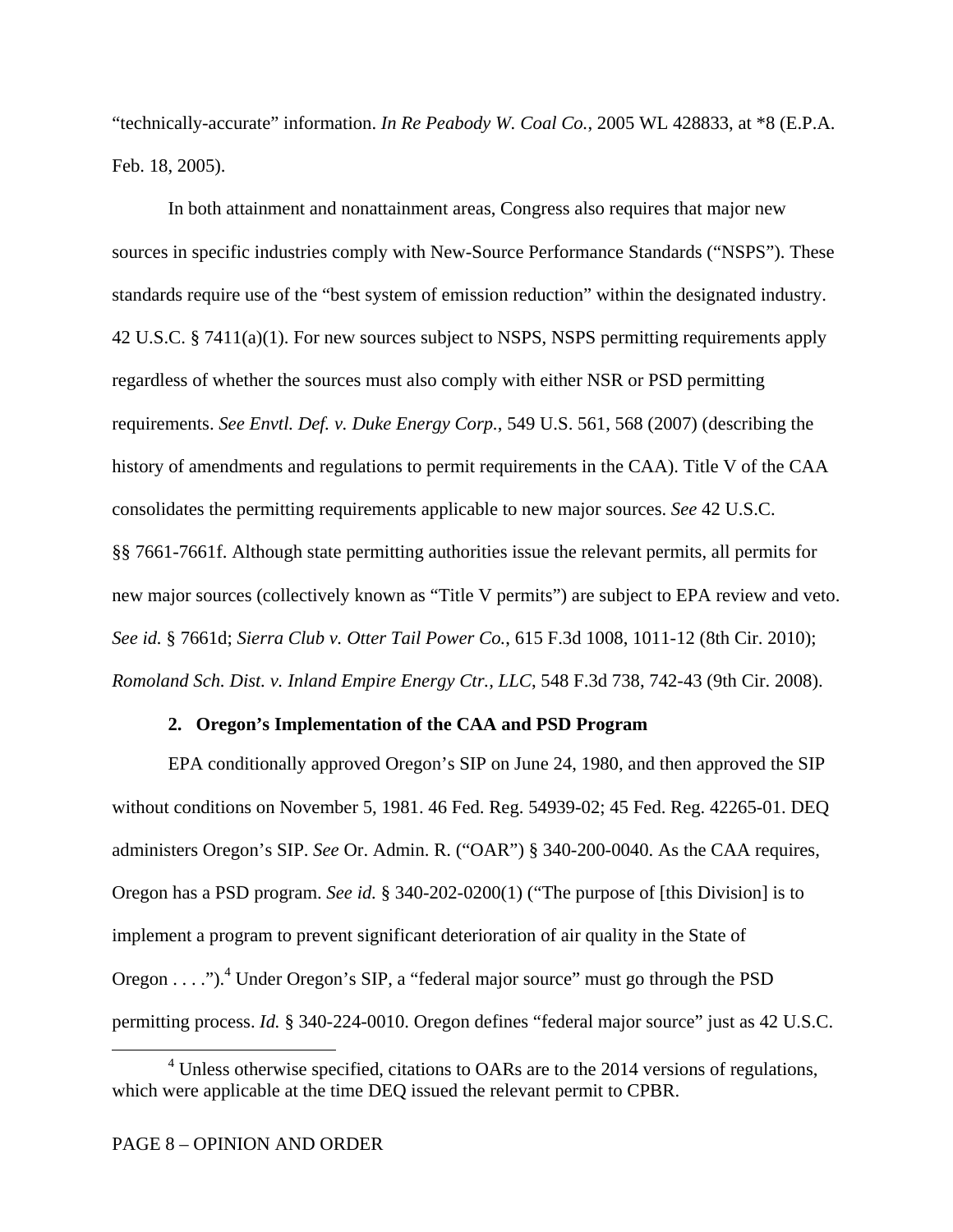§ 7479(1) defines a "major emitting facility." *See* OAR § 340-200-0020(55)(y). Oregon separately defines a non-federal "major source" as "a source that emits, or has the potential to emit, any regulated air pollutant at a Significant Emission Rate" ("SER"). *Id.* § 340-200- 0020(72)(a). For VOCs in attainment areas, the SER is 40 tons per year. *Id.* § 340-216-0020, Tbl. 2.<sup>5</sup> Major sources must obtain standard air contaminant discharge permits ("ACDPs"), and the requirements differ from those applicable to federal major sources. *Id.* § 340-216-0066.

The Oregon SIP also defines "PTE" in a way similar to the federal CAA. Under the Oregon SIP, PTE is "the lesser of: (a) The capacity of a stationary source; or (b) The maximum allowable emissions taking into consideration any physical or operational limitation . . . if the limitation is enforceable by the Administrator." *Id.* § 340-200-0020(100). The SIP clarifies, "This definition does not alter or affect the use of this term for any other purposes under the [Federal Clean Air Act.]" *Id.*

Oregon also assigns regulated facilities a plant site emission limit ("PSEL") to "[a]ssur[e] compliance with ambient air standards and Prevention of Significant Deterioration increments." *Id.* § 340-222-0020(2)(b). A facility's PSEL is "the total mass emissions per unit time of an individual air pollutant specified in a permit for a source." *Id.* § 340-200-0020(95). A facility's PSEL is "established on a rolling 12 consecutive month basis and *will limit the source's potential to emit*." *Id.* § 340-222-0043(3) (emphasis added). All ACDPs must contain a PSEL. *Id.* § 340- 222-0020(1). When an applicant has a "potential to emit greater than or equal to the SER" and must thus use a source-specific PSEL,<sup>6</sup> the applicant's "initial source specific PSEL will be set

<sup>5</sup> Table 2 can be viewed at EPA, *EPA Approved Oregon Administrative Rules* 44, http://yosemite.epa.gov (last visited Dec. 30, 2015).

<sup>&</sup>lt;sup>6</sup> DEQ allows sources to adopt "generic" PSELs, which do not require information inputs from the site of the specific source, when the source will emit below the SER of a pollutant. DEQ sets the generic PSELs for pollutants at one ton below the SER. Ex. 297 at 14; *see* David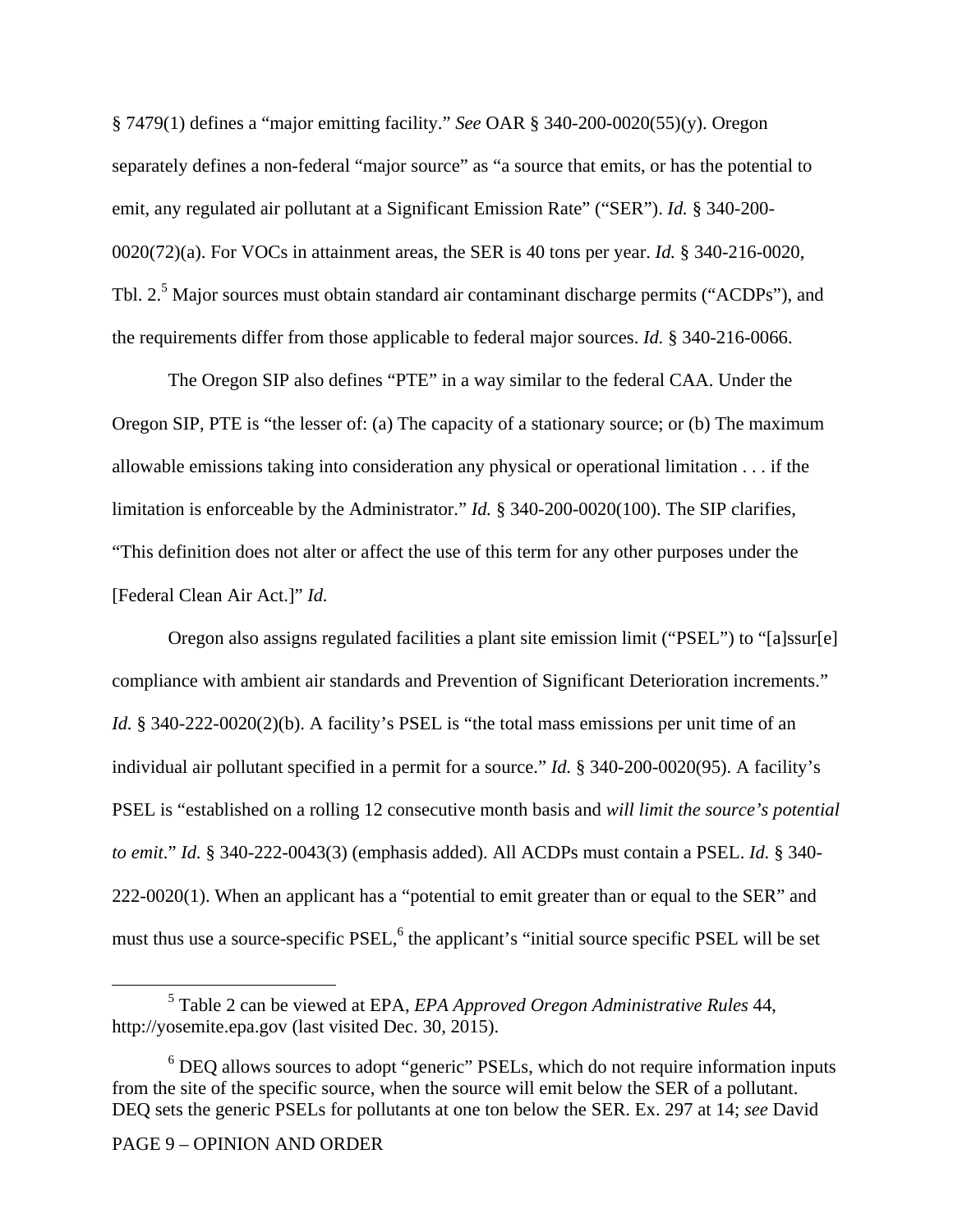equal to the source's potential to emit or netting basis, whichever is less." *Id.* § 340-222-  $0041(2).^{7}$ 

In DEQ's *Instructions for Using Air Contaminant Discharge Permit (ACDP) Application Forms*, DEQ also explains that applicants should include an "annual emission" based not on "the maximum capacity of the facility or the typical operating rate," but on "the maximum projected operating rate during the permit term." Ex. 297 at 11.<sup>8</sup> Sources that adopt PSELs to limit their PTE are also known as "synthetic minor sources." OAR § 340-218-0020 ("[A] source which would otherwise be a major source subject to this division may choose to become a synthetic minor source by limiting its emissions below the emission level that causes it to be a major source through limits contained in an ACDP  $\dots$ .").<sup>9</sup>

Monro, *Oregon Air Quality Permitting Fundamentals* 2 (Dec. 7, 2012), http://www.nwec.org /2012/images/pdfs/Presentations/3A\_Monro.pdf (last visited Dec. 29, 2015).

 $7$  "Netting Basis" is "the baseline emission rate MINUS any emission reductions required by rule, orders, or permit conditions required by the SIP or used to avoid SIP requirements, MINUS any unassigned emissions that are reduced from allowable under OAR 340-222-0045, MINUS any emission reduction credits transferred off site, PLUS any emission increases approved through the New Source Review regulations in OAR 340 division 224 MINUS any emissions reductions required by subsection (g) of this section." OAR § 340-200-0020(76).

<sup>8</sup> DEQ's most recent regulations now state: "For sources with potential to emit greater than or equal to the SER, the source specific PSEL will be set equal to the source's potential to emit, netting basis or a level requested by the applicant, whichever is less, except as provided in section (3) or (4)." OAR 340-222-0041(2) (2015).

<sup>9</sup> Defendants argue that Oregon's SIP is unique because it allows sources to adopt PSELs that limit their potential to emit. Defendants also maintain that Oregon's PSEL provisions materially differ from other state programs that allow for "synthetic minor" permits. Defendants are incorrect. EPA regulations contemplate SIPs that allow sources to adopt synthetic caps on their potential to emit. Under 40 C.F.R. § 51.165(a)(1)(iii), a source may calculate its PTE in relation to "[a]ny physical or operational limitation on the capacity of the source to emit a pollutant, including air pollution control equipment and restrictions on hours of operation or on the type or amount of material combusted, stored, or processed." *See also Peabody*, 2005 WL 428833, at \*7 ("In many cases, a source may seek to limit its PTE, if possible, to avoid potentially more burdensome regulation in the future. In order to accomplish this, a facility may ask the permitting authority to impose enforceable limits on the source's capacity to emit.").

PAGE 10 – OPINION AND ORDER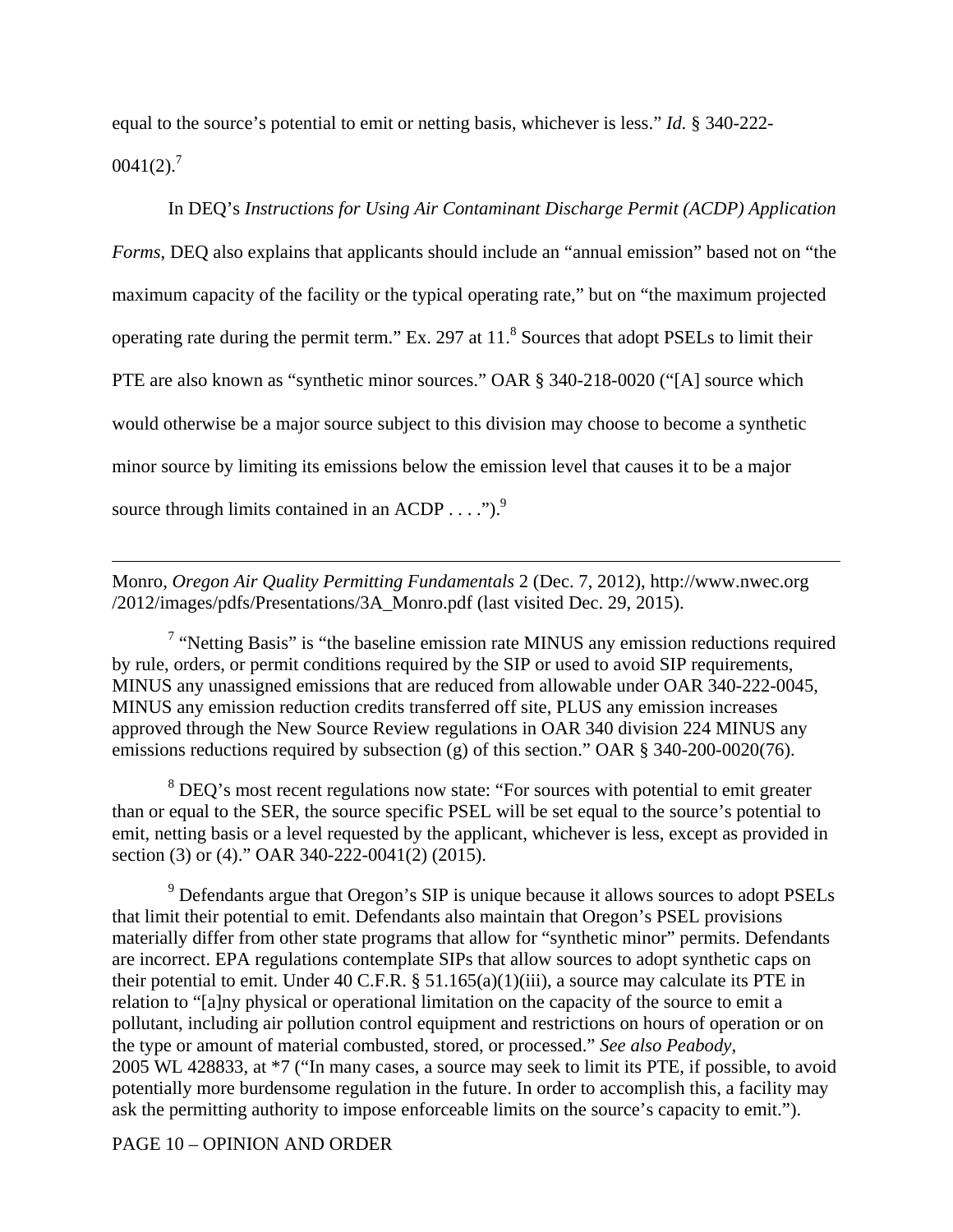To ensure that a site does not exceed its PSEL, "[t]he permittee must monitor pollutant emissions or other parameters that are sufficient to produce the records necessary for demonstrating compliance with the PSEL." OAR § 340-222-0080(1). When applying for a permit, "[t]he applicant must specify . . . the method(s) for determining compliance with the PSEL. The Department [DEQ] will review the method(s) and approve or modify, as necessary, to assure compliance with the PSEL." OAR § 340-222-0080(4). EPA reviewed Oregon's PSEL rule and found "that it establishes limits on a source's PTE that are Federally enforceable and enforceable as a practical matter (with adequate requirements for monitoring, recordkeeping, and reporting in [OAR § 340-222-0080]) in accordance with EPA's guidance for limiting PTE." 68 Fed. Reg. 2897 (Jan. 22, 2003).

#### **3. Citizen Suits**

The CAA contains a citizen suit provision at 42 U.S.C. § 7604, which states that "any person may commence a civil action on his own behalf . . . (3) against any person who proposes to construct or constructs any new or modified major emitting facility without a permit required under part C of subchapter I of this chapter (relating to significant deterioration of air quality) . . . ." The purpose of a citizen suit provision "is to permit citizens to enforce [a statute] when the responsible agencies fail or refuse to do so." *San Francisco Baykeeper v. Cargill Salt Div.*, 481 F.3d 700, 706 (9th Cir. 2007). When a state agency charged with administering a permit program determines that no permit is required for an activity, a citizen may still bring suit

Oregon's regulations refer to "synthetic minor sources" that have adopted physical or operational limitations. *See* OAR § 340-218-0020. Although no other state calls these limitations "PSELs," SIPs in other states contain provisions very similar to Oregon's. *See, e.g.*, 5 Colo. Code Regs. § 1001-5:3B.II ("A source that is voluntarily applying for a permit to create state-only or federally enforceable permit conditions, as appropriate, to limit the potential to emit criteria, pollutants, GHG or hazardous air pollutants may request to obtain such limits in a construction permit.").

### PAGE 11 – OPINION AND ORDER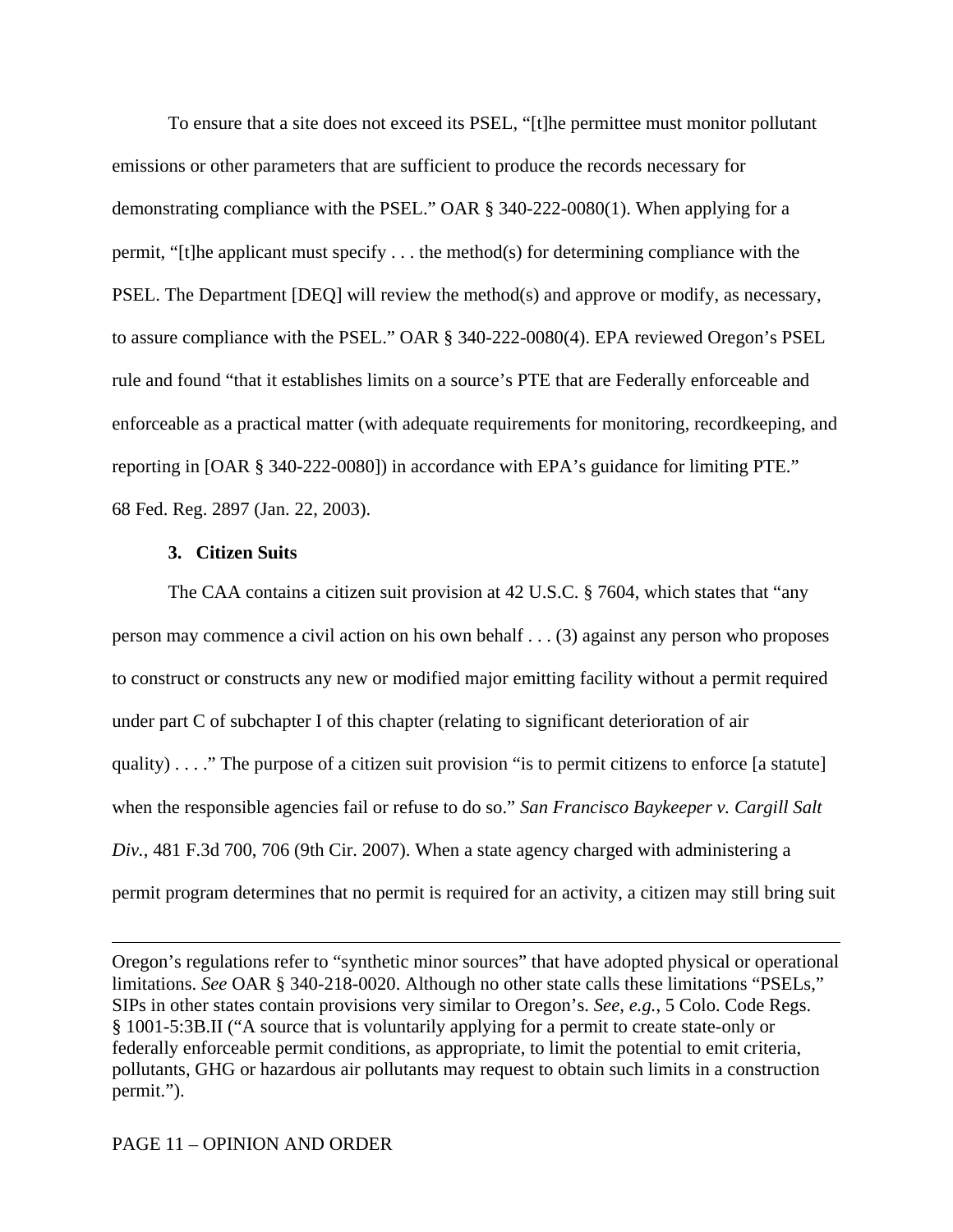against a private party for the unpermitted activity; any finding to the contrary "would frustrate the purposes" of a statute's "empowerment of citizen suit." *Ass'n to Protect Hammersley, Eld, & Totten Inlets v. Taylor Res., Inc.*, 299 F.3d 1007, 1012 (9th Cir. 2002).

As the Second Circuit has also noted: "[T]he very purpose of the citizens' liberal right of action is to stir slumbering agencies and to circumvent bureaucratic inaction that interferes with the scheduled satisfaction of the federal air quality goals." *Friends of the Earth v. Carey*, 535 F.2d 165, 173 (2d Cir. 1976). In the enforcement of the CAA scheme, "citizen suits play an important role . . . . The citizen suit provisions were designed not only to 'motivate government agencies' to take action themselves, . . . but also to make citizens partners in the enforcement of the Act's provisions." *Weiler v. Chatham Forest Products, Inc.*, 392 F.3d 532, 536 (2d Cir. 2004) (quoting *Wilder v. Thomas*, 854 F.2d 605, 613 (2d Cir. 1988)).

## **B. The Parties and the Permitting Process**

Cascade Kelly Holdings LLC, doing business as CPBR, is a wholly-owned subsidiary of Global Operating LLC, which is a wholly-owned subsidiary of Global Partners LP. CPBR owns and operates the Facility located at 81200 Kallunki Road, Clatskanie, Oregon. At the Facility, CPBR transloads ethanol and Bakken crude  $\delta$ <sup>10</sup> from railcars through an above-ground pipe to internal floating-roof<sup>11</sup> storage tanks. The Facility currently has two 90,500-barrel internal floating-roof storage tanks. From the storage tanks, CPBR pumps crude oil through another above-ground pipe to barges on the Columbia River for transport. The Facility's dock currently has the capacity to accommodate only one barge at a time.

<u>.</u>

<sup>&</sup>lt;sup>10</sup> Bakken crude oil comes from the Bakken formation primarily in the Dakotas and Saskatchewan.

 $<sup>11</sup>$  Floating roofs are designed to always rest on the surface of the crude oil inside the tank</sup> in order to minimize vapor emissions.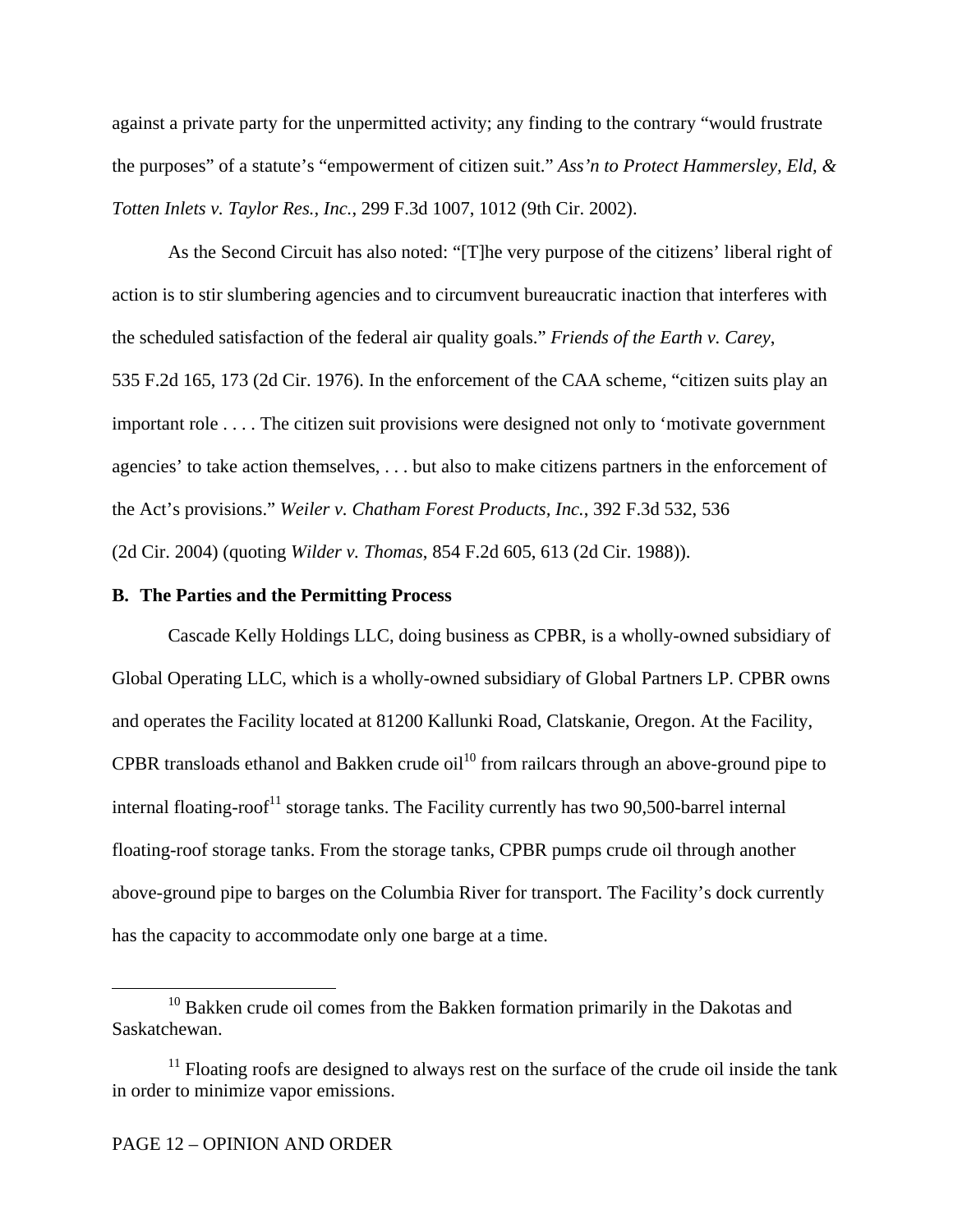On August 23, 2013, CPBR applied to DEQ for a standard ACDP. CPBR indicated in its permit application that it intended to increase the Facility's capacity to transload crude oil. CPBR proposed constructing four new 108,000-barrel internal floating-roof storage tanks, two new 36,000-gallon closed-system process tanks, and additional equipment to support the new tanks. CPBR also proposed constructing a vapor combustion unit ("VCU") to control emissions from barge loading operations.

In its application, CPBR requested a PSEL for various regulated air pollutants, including VOCs. For VOCs, CPBR asked for a PSEL of 78 tons per year, applicable to any consecutive 12-month period. CPBR intended the PSEL to act as a cap on the Facility's operating capacity during the life of the permit, thus allowing CPBR to avoid the more stringent PSD requirements imposed on facilities emitting at least 100 tons per year of  $VOCs$ .<sup>12</sup>

Because the Facility's VOC emissions are "fugitive" in nature (that is, VOCs are not emitted from a single source or via pipes or stacks), CPBR could not calculate a PSEL by directly conducting emissions testing or continuously measuring emissions to decide on an appropriate limit. CPBR thus had to rely on its own estimates and EPA AP-42 emissions factors and assumed emission control frequencies.<sup>13</sup> For example, CPBR assumed that it would

An emissions factor is a representative value that attempts to relate the quantity of a pollutant released to the atmosphere with an activity associated with the release of that pollutant. . . . Such factors facilitate estimation of emissions from various sources of air pollution. In most cases, these factors are simply averages of all available data of acceptable quality, and are generally assumed to

<u>.</u>

 $12$  The Facility is located in an attainment zone, making PSD rather than NSR requirements applicable. *See* OAR § 340-204-0010; Ex. 25 at 7.

 $13$  EPA AP-42 is EPA's multi-volume compilation of emissions factors for use by sources of pollutants and regulators to assess pollutant emissions, particularly in instances where direct measurement cannot be made. On EPA's website, it explains: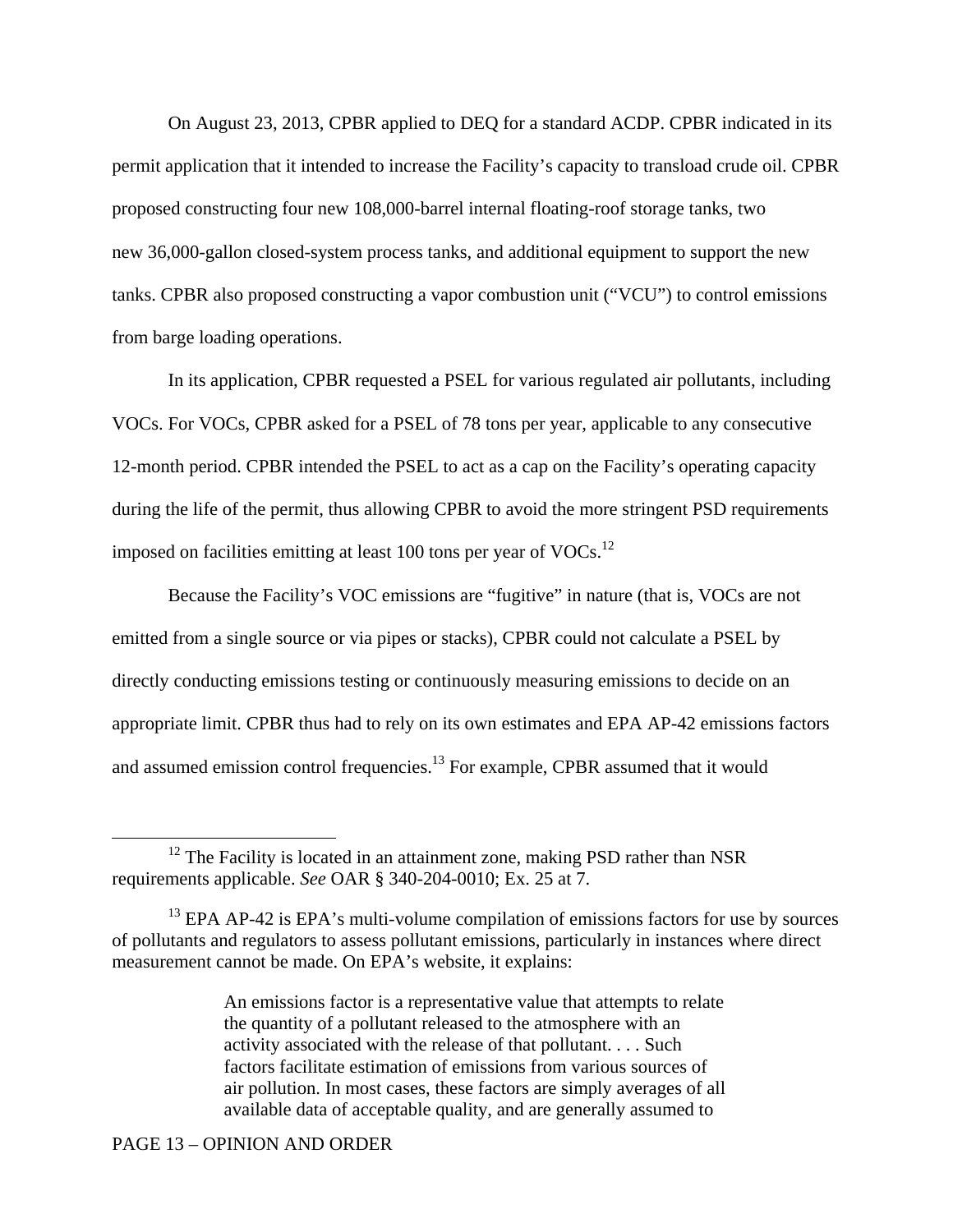operate 8,760 hours per year (24 hours per day for 365 days) and process 1.8396 billion gallons of crude oil per year.<sup>14</sup> CPBR also stated that it would accept crude oil with a maximum Reid Vapor Pressure ("RVP") of 12.75 pounds per square inch ("psi").<sup>15</sup> CPBR further assumed 98.7 percent capture of emissions during barge loading based on AP-42, Chapter Five, Section Two ("AP-42 5.2"). For the crude oil in storage tanks, CPBR assumed a liquid molecular weight of 207 pounds per pound-mole ("lbs/lb-mole"), a vapor molecular weight of 50 lbs/lb-mole, and an average storage temperature of 53.57 degrees Fahrenheit. Additionally, CPBR relied on an EPA software program called "TANKS" to calculate air pollutant emissions expected from

> be representative of long-term averages for all facilities in the source category (i.e., a population average). The general equation for emissions estimation is:

 $E = A \times EF \times (1-ER/100)$ 

where:

<u>.</u>

 $E =$  emissions;

 $A =$  activity rate;

 $EF =$  emission factor, and

ER =overall emission reduction efficiency percentage

*See* EPA, *Emissions Factors & AP 42*, Compilation of Air Pollutant Emission Factors (Sept. 10, 2015), http://www3.epa.gov/ttn/chief/ap42/index.html (last visited Dec. 29, 2015).

 $14$  During the testimony, the parties at times rounded this number to 1.84 billion gallons per year. DEQ has also rounded this number to 1.84 billion gallons in some documents. *See, e.g.*, Ex. 214 at 12.

<sup>15</sup> Vapor pressure indicates the volatility of a substance. RVP measures the absolute vapor pressure exerted by a liquid at 100 degrees Fahrenheit. By always measuring at the same temperature, RVP gives a basis for comparison among various liquids. In contrast, True Vapor Pressure ("TVP") measures the vapor pressure of a liquid under actual conditions. An RVP of 12.75 psi corresponds to a TVP of 11.12 psi at approximately 64 degrees Fahrenheit. Dkt. 30 at 20 n.38; Dkt. 38-1 at 12.

PAGE 14 – OPINION AND ORDER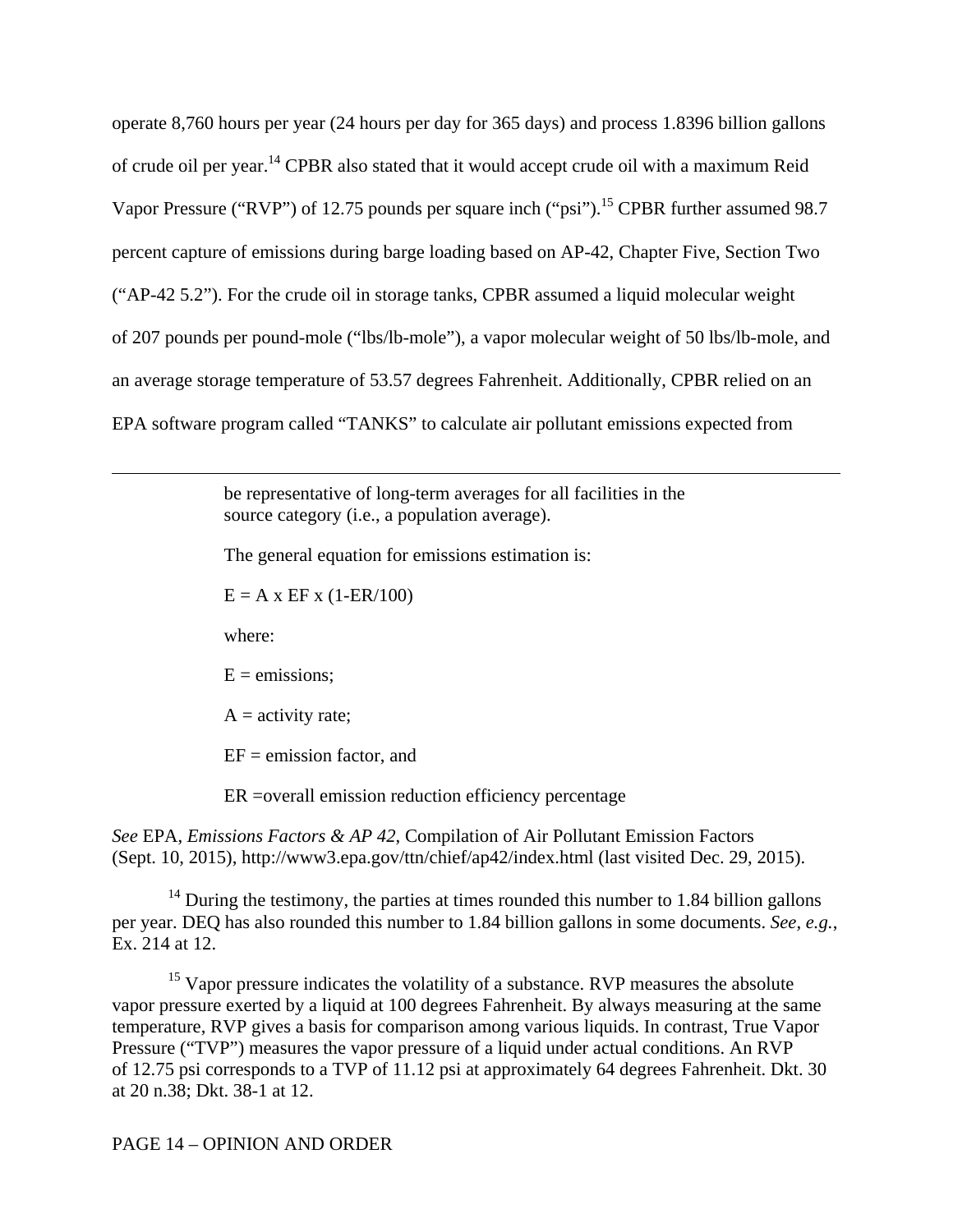various parts of the crude oil transloading operation. In particular, CPBR used TANKS to calculate emissions from the storage and process tanks and from valves, pipes, fittings, and similar emission points.

In February 2014, DEQ presented a draft ACDP for public review and comment. On May 5, 2014, Plaintiffs, which are three environmental non-profit groups consisting of members who themselves have standing to bring this action, submitted comments to DEQ. DEQ provided written responses to the public comments, finding that the comments did not identify any issues that would prevent CPBR from complying with air quality regulatory requirements and regulatory limitations enforceable by DEQ. In its responses, DEQ stated that the proposed ACDP "include[d] appropriate and sufficient monitoring, recordkeeping and reporting requirements to allow CPBR and DEQ to verify the company's compliance status." DEQ further stated that "the PSELs being established in this permit in accordance with the PSEL rules in OAR 340 Division 222, are enforceable and establish that the facility will emit less than 100 tons per year of any regulated pollutant." Accordingly, DEQ concluded that the PSEL for VOCs contained in the ACDP application would prevent the Facility from qualifying as a new "federal major source," which is a source that emits more than 100 tons per year of VOCs and requires a separate permit.

## **C. The Permit**

<u>.</u>

DEQ issued the ACDP to CPBR on August 19, 2014.<sup>16</sup> The ACDP adopted CPBR's calculations and set the cap for VOCs at 78 tons per year. The permit prohibited CPBR from storing crude oil with a monthly average TVP of 11.12 psi or greater. The ACDP also set forth specific emissions standards, operation and maintenance requirements, compliance

<sup>&</sup>lt;sup>16</sup> The ACDP issued by DEO is 05-0023-ST-01.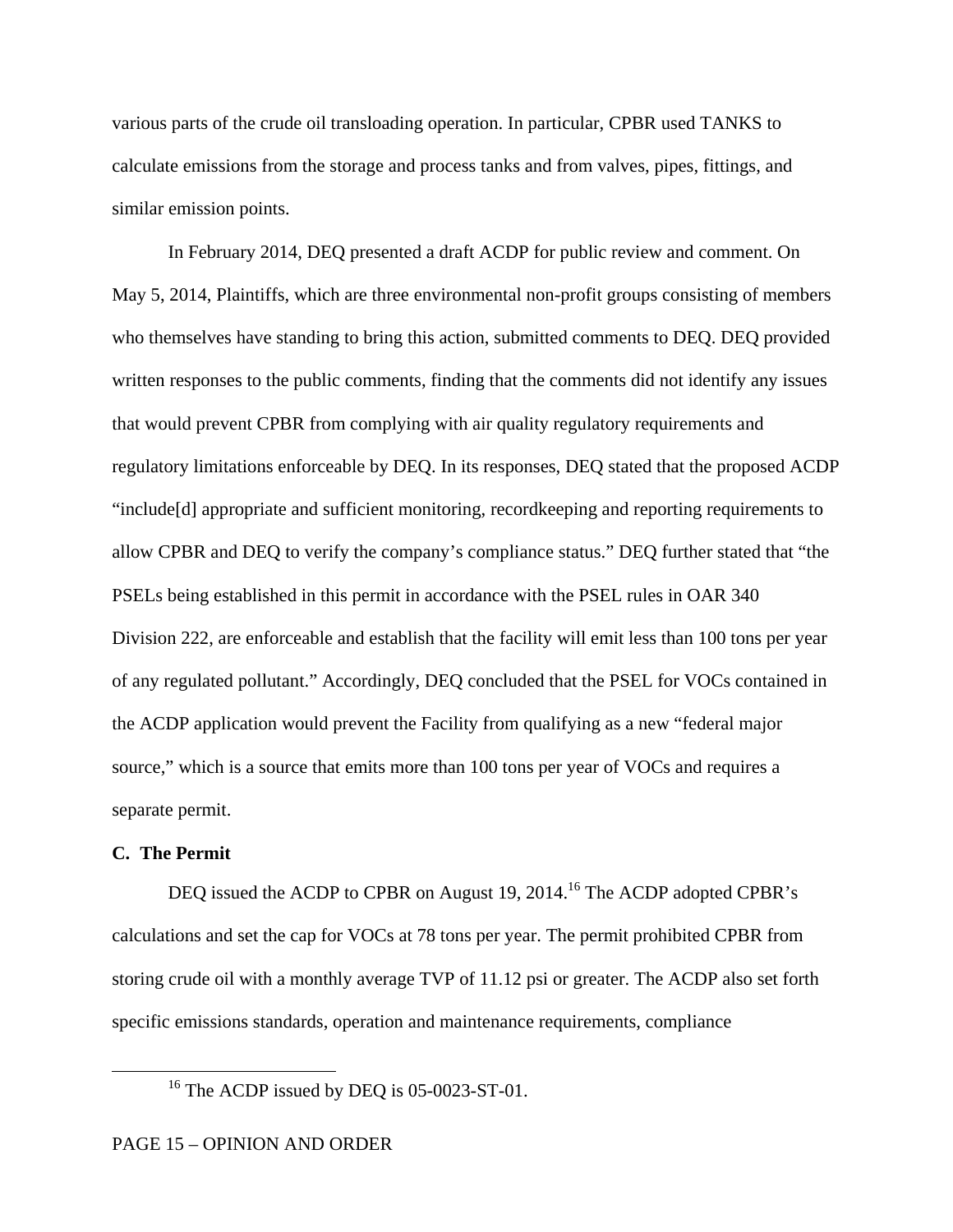demonstration requirements, monitoring and recordkeeping requirements, reporting requirements, and applicable emissions factors. For example, the permit required CPBR to monitor the quantity of crude oil it received into storage and loaded onto barges, the number of roof landings for each tank, $^{17}$  results of monthly leak detection evaluations, monthly compliance calculations for the PSEL, and the monthly average TVP of the crude oil stored at the Facility.

In Condition 2.5, the permit also required CPBR to use a vapor collection system when loading barges. The permit gave CPBR four options for demonstrating that barges are "vapor tight" before loading. Under the permit, CPBR could: (1) maintain documentation showing a pressure test compliant with 40 C.F.R. § 63.565(c)(1) for determining vapor tightness of marine vessels loaded at positive pressure; (2) maintain documentation showing a leak test complaint with 40 C.F.R. §  $63.565(c)(2)$  for determining vapor tightness of marine vessels loaded at positive pressure; (3) perform a leak test during loading using EPA Method 21 for determining vapor tightness of marine vessels loaded at positive pressure;<sup>18</sup> or (4) ensure negative pressure during loading with a measured pressure vacuum of "no less than 1/2 inch of water." The permit stated that CPBR "must design and operate its marine vessel vapor collection system to collect displaced VOC vapors during the loading of marine tank vessels."

DEQ did not specifically state what emissions capture efficiency it assumed for barge loading. DEQ did, however, expressly adopt the emissions factor that CPBR used when CPBR assumed a 98.7 percent emissions capture during barge loading. CPBR used an emissions factor

<sup>&</sup>lt;sup>17</sup> "Roof landings" occur when the floating roof of a storage tank lands on the legs of the tank due to emptying of the tank's contents. Dkt. 30 at 37.

<sup>&</sup>lt;sup>18</sup> Plaintiffs' expert witness stated that EPA Method 21 refers to "VOC sniffers."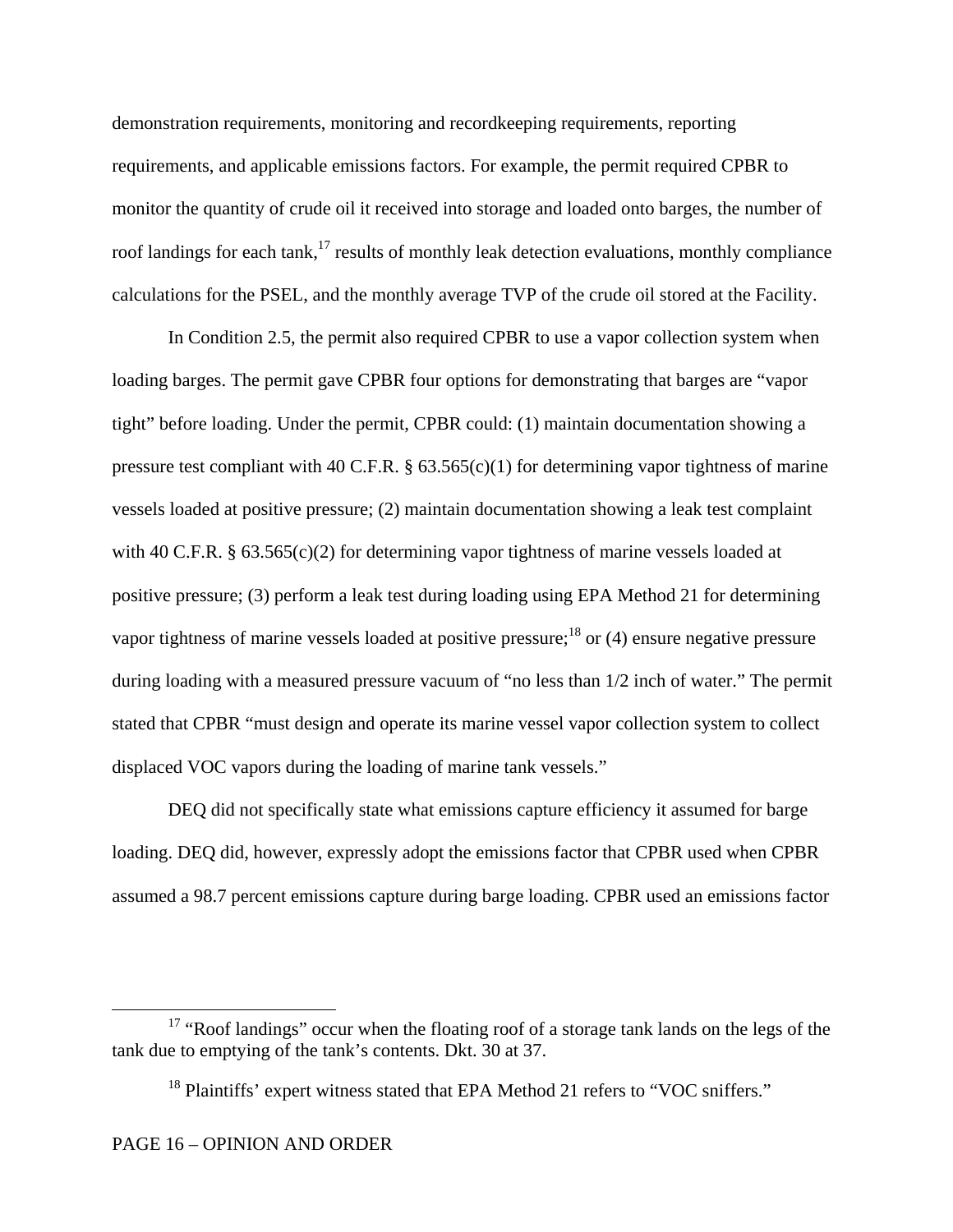of 0.0172 lb/kgal for loadout fugitive leaks based on AP-42 5.2, and DEQ similarly used an

emissions factor of 0.017 lb/kgal for loadout fugitive leaks.<sup>19</sup>

DEQ also issued a report concerning the ACDP that discussed the requirements for barge loading and the applicable standards. The report stated:

> Although 40 C.F.R. Part 63, Subpart Y—"*National Emission Standards for Marine Tank Vessel Loading Operations*," is not applicable to the proposed source . . . all marine vessels loaded at the facility have and will meet the same vapor tightness requirements as specified in Subpart Y. The permittee will document and maintain records of vessel vapor tightness and/or negative pressure loading events.

Subpart Y specifies Maximum Achievable Control Technology ("MACT") standards.

*See* 40 C.F.R. § 63.560. Subpart Y also defines a "vapor-tight marine vessel" as "a marine tank

vessel that has demonstrated within the preceding 12 months to have no leaks." 40 C.F.R.

§ 63.561. DEQ concluded that other Subpart Y regulations generally did not apply to the Facility

because the Facility was not a major source subject to the state's PSD program. DEQ, however,

also concluded that NSPS Subpart Kb—setting forth federal performance standards for the

emissions control technology used by volatile organic liquid storage vessels—applied to the

Facility. *See* 42 U.S.C. § 7411(1); 40 C.F.R. §§ 60.110b-60.117b.

 $19$  In a letter to Plaintiffs, one of CPBR's consultants stated that "[t]he inherent design of the facility is to capture 100% of barge vapors." CPBR, however, used 98.7 percent in its 2013 ACDP application. In its August 19, 2014 response to comments, DEQ indicated that it assumed "all barges loaded to be vapor tight and all vapor produced by vessel loading controlled by the John Zink vapor recovery unit (100% capture efficiency)." When questioned about the DEQ response, Defendants' expert witness at trial, Mr. Chad Darby, explained that he believed that "100% capture efficiency" referred to assumptions made in a previous permit issued to CPBR, not ACDP 05-0023-ST-01. The 100 percent efficiency may also refer to the efficiency of the vapor recovery unit itself rather than the collection process as a whole. DEQ referred to a separate control efficiency of the vapor recovery unit in its report concerning the ACDP. In the report, DEQ noted that the facility would capture vapors from barge loading using "a vapor recovery unit or thermal oxidizer" and that "[t]he thermal oxidizer will operate with an operating temperature of 2,200 degrees Fahrenheit and rated control efficiency of 99.5%."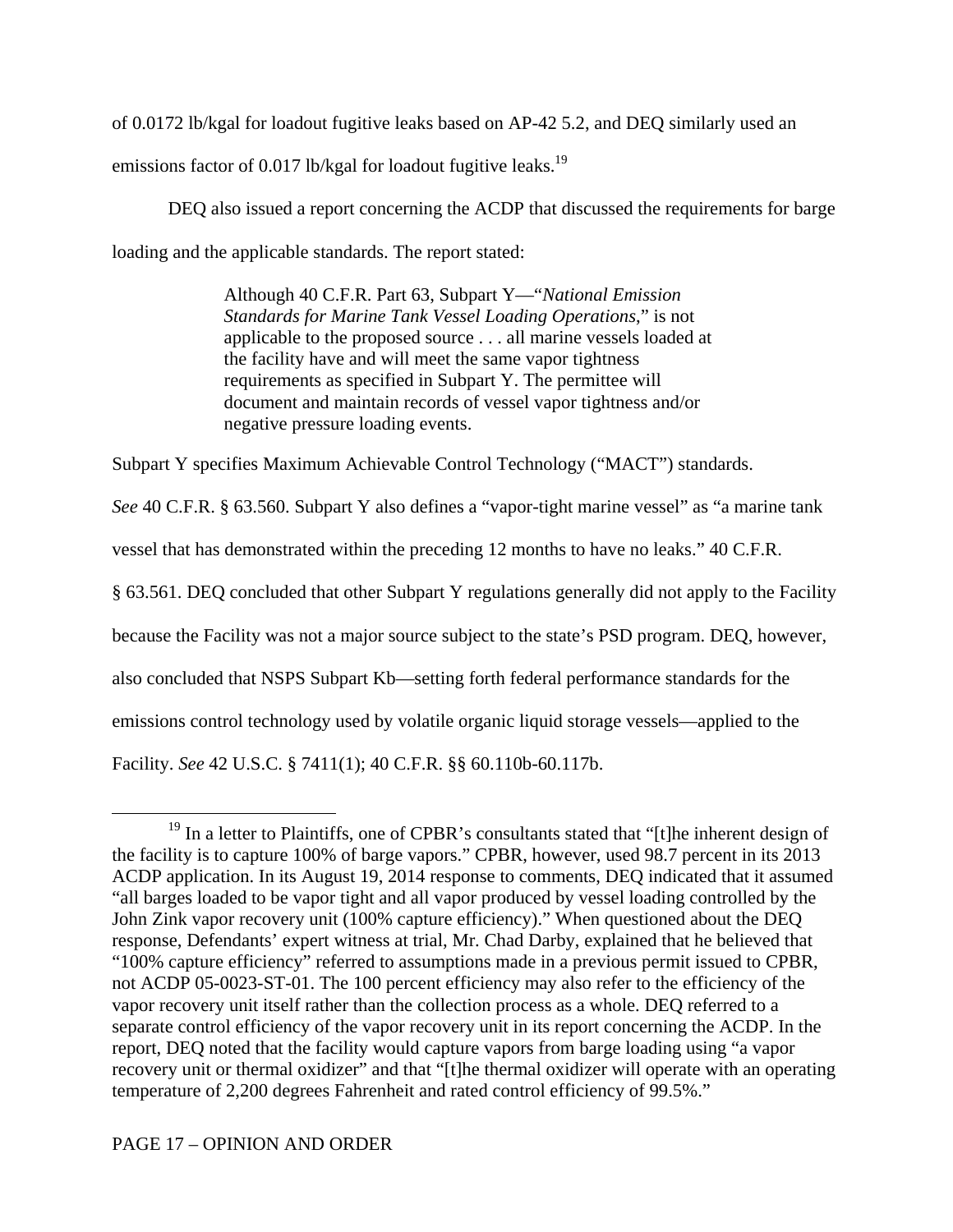On July 2, 2014, more than a month before the issuance of the ACDP, Plaintiffs

commenced this lawsuit against Defendants. On October 17, 2014, Plaintiffs petitioned DEQ for reconsideration of its decision to issue the ACDP to Defendants. DEQ denied the petition. In denying the petition, DEQ explained: "The new permit includes PSELs that limit the PTE [Potential to Emit] and allowable emissions of the new terminaling facility."<sup>20</sup>

## **D. Witness Testimony at Trial**

<u>.</u>

Plaintiffs assert that CPBR should have calculated its maximum PTE regardless of any voluntary limits on operational capacity. This maximum PTE, argue Plaintiffs, is well in excess of 100 tons per year of VOCs and thus makes the Facility a federal major source that requires a PSD permit. To the extent the PSEL of 78 tons per year serves as the Facility's PTE, Plaintiffs argue that the PSEL is not technically accurate or practically enforceable. According to Plaintiffs, CPBR proposed and DEQ adopted an inaccurate, unenforceable PSEL because of

 $20$  If the Facility operated at its full capacity without any physical or operational limitations, it could process 9.198 billion gallons of crude oil per year. *See* Ex. 19, App. B. No one disputes that at this level of throughput, the Facility's potential to emit would exceed 100 tons per year of VOCs. At the time Plaintiffs filed this lawsuit against Defendants, DEQ had not yet assigned a final, enforceable PSEL to the Facility, and thus, Plaintiffs were correct in asserting that the Facility constituted a federal major source of VOCs and thus required a PSD permit. Before DEQ issued the final permit containing the PSEL, Plaintiffs participated in several rounds of comments on multiple drafts of the permit. *See* Exs. 22-23, 210-214. The final permit limited the Facility to processing only 20 percent of its maximum throughput capacity and contained other restrictions on the Facility's operations. Thus, Plaintiffs already have accomplished a great deal. They have played the critical role of public watch-dog, helping to enforce what some have called the "social license," which is the "the extent to which a corporation is constrained to meet societal expectations and avoid activities that societies (or influential elements within them) deem unacceptable, whether or not those expectations are embodied in law." Neil Gunningham, Robert A. Kagan, and Dorothy Thornton, *Social License and Environmental Protection: Why Businesses Go Beyond Compliance*, 29 Law & Soc. Inquiry 307, 307 (2004).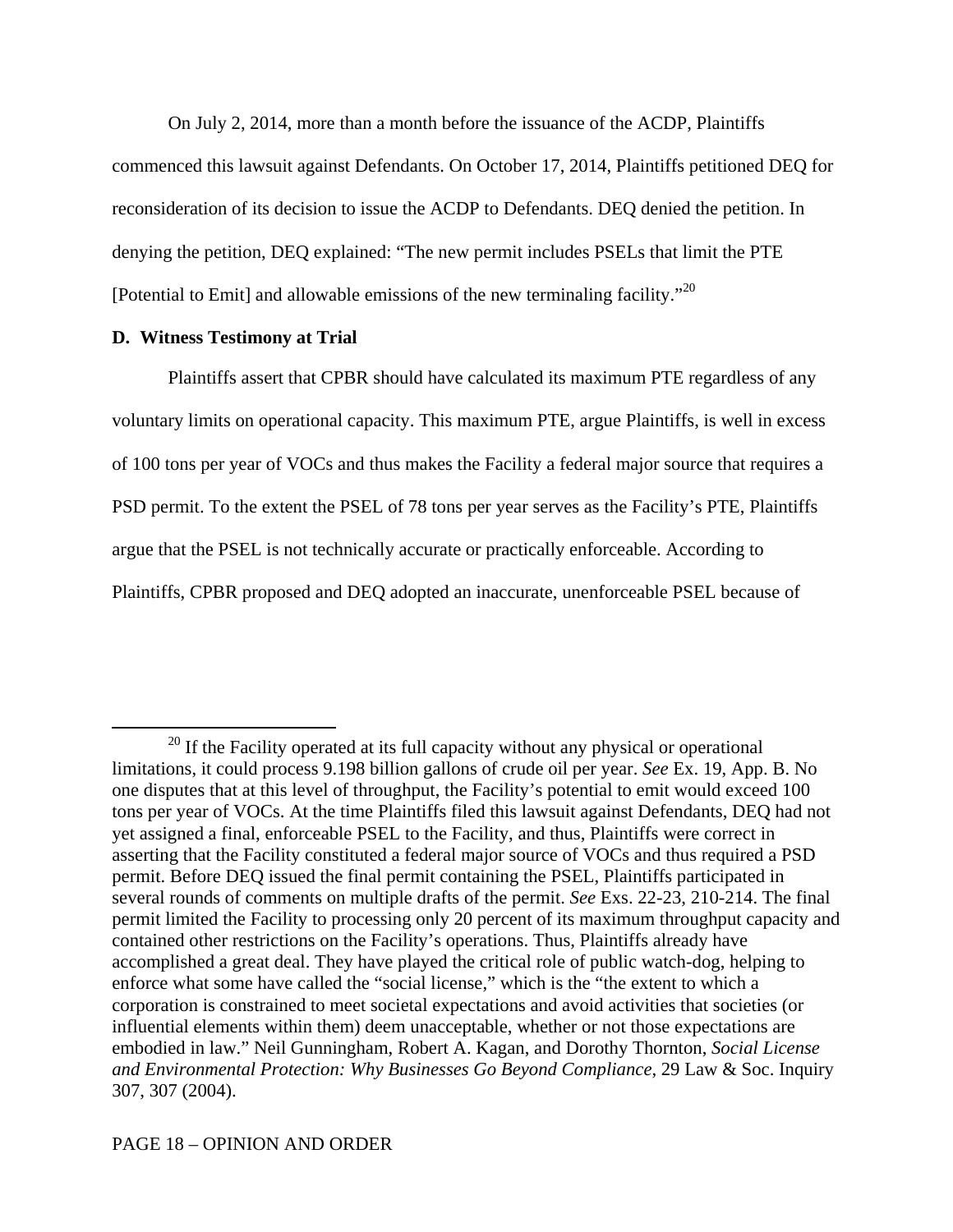errors CPBR made in calculating emissions for four primary sources: railcar unloading, tank storage, barge loading, and equipment leaks. $^{21}$ 

## **1. Dr. Ranajit Sahu**

In support of their arguments, Plaintiffs called Dr. Ranajit Sahu, Ph.D., to testify as an expert witness at trial. Dr. Sahu testified that he believed the facility had the potential to emit at least somewhere between 277.87 and 333.49 tons per year of VOCs. He separately discussed each of the potential sources of VOC emissions.

#### **a. Railcar Unloading**

Dr. Sahu testified that although he could not say exactly how many tons per year of VOCs the Facility emitted during railcar unloading, he believed the amount was greater than zero. Thus, CPBR wrongly omitted railcar unloading emissions from its calculations. Dr. Sahu based this conclusion on CPBR's standard operating procedures, which discuss venting railcars. He stated that he believed the standard operating procedures showed that CPBR vents VOCs to atmosphere when it unloads railcars. He also noted that he has never visited the Facility personally to observe railcar unloading.

### **b. Tank Storage**

Dr. Sahu testified that he believed CPBR made many inaccurate assumptions and calculations regarding the emissions of the storage tanks at the facility. First, Dr. Sahu opined that CPBR should not have relied on the EPA software program TANKS to calculate emissions

<u>.</u>

<sup>&</sup>lt;sup>21</sup> Although Plaintiffs' expert witness, Dr. Ranajit Sahu, devoted most of his report and testimony to these four sources, he also discussed possible emissions from storage tank cleanings, missing components, startups and shutdowns of equipment, and malfunctions. Dr. Sahu stated that although he could not calculate an emissions estimate for these sources, he believed that the emissions were greater than zero.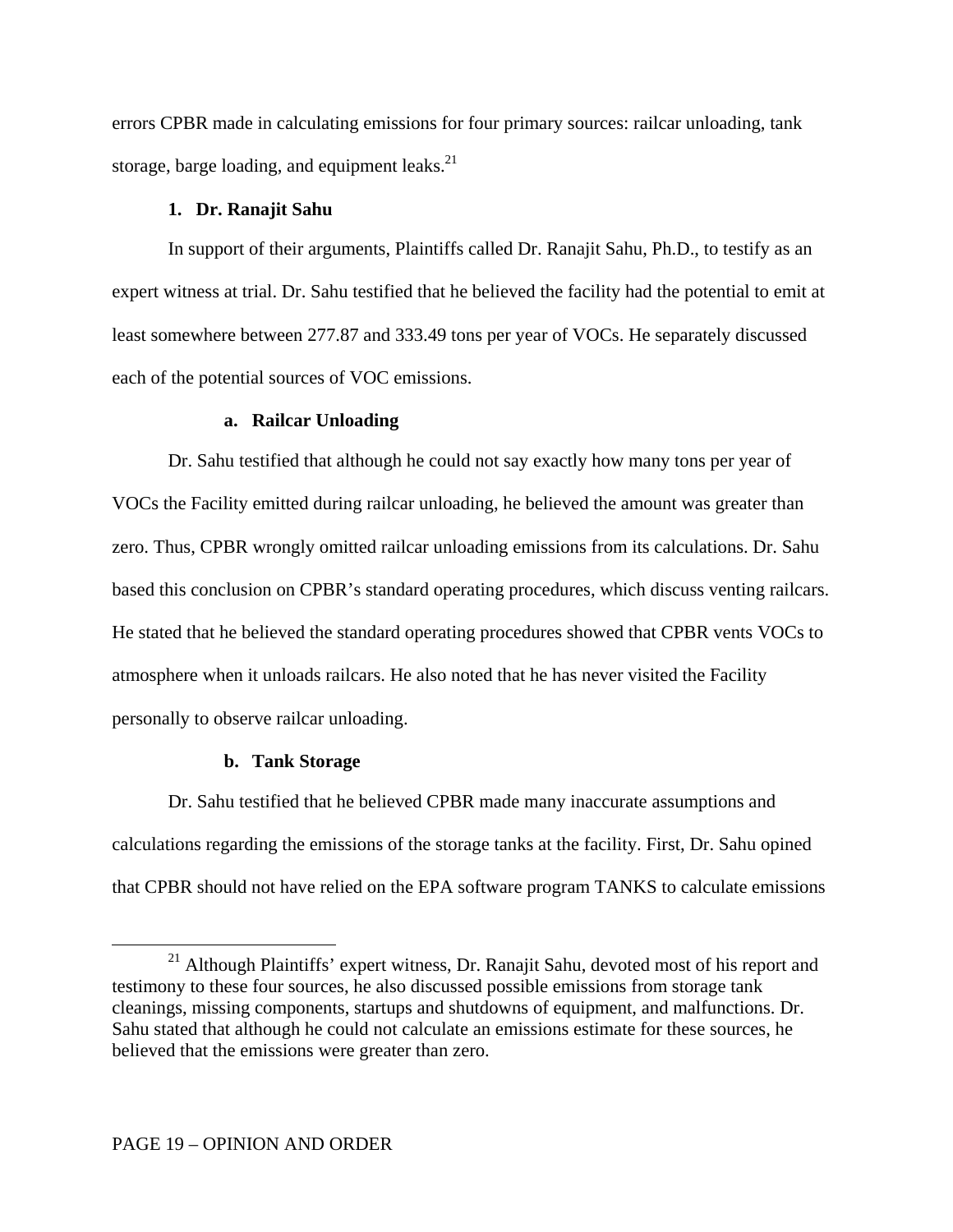because the software is outdated and inaccurate. Instead, he asserted, CPBR should have used Differential Absorption Lidar ("DIAL"), which Dr. Sahu said was a new and more accurate technique for measuring emissions from storage tanks. Dr. Sahu acknowledged, however, that although EPA has accepted some DIAL reports, "EPA has not changed its methodology for TANKS yet."

Additionally, Dr. Sahu testified that even if CPBR did not err in using TANKS, CPBR failed to use Facility-specific input parameters in its TANKS calculations and inputted inaccurate values for vapor pressure, liquid and vapor molecular weight, and average temperature. For vapor pressure, CPBR assumed an RVP of 12.75 psi. Dr. Sahu stated that although Bakken crude has a minimum RVP of 3.60 psi, Bakken crude can have an RVP as high as 15.37 psi. Dr. Sahu testified that nothing in the Facility inherently limited storage to crude with an RVP of 12.75 psi and that all PTE calculations for VOCs should have used an RVP of at least 15 psi and possibly 15.4 psi.

For molecular weight, Dr. Sahu stated that CPBR assumed a liquid molecular weight of 207 lbs/lb-mole for crude oil with an RVP of 5 psi. According to Dr. Sahu, studies show Bakken crude can have a liquid molecular weight of between 250 and 284 lbs/lb-mole, particularly when the crude oil has a higher RVP. Dr. Sahu also stated that CPBR assumed a vapor molecular weight of 50 lbs/lb-mole. He testified that he believed CPBR should have taken samples of crude oil to confirm this value. He recommended using a range of 50 lbs/lb-mole to 110 lbs/lb-mole. Dr. Sahu did not cite literature supporting the 110 lbs/lb-mole alternative value.

Dr. Sahu further stated that CPBR used an inappropriate value for temperature. CPBR assumed an average storage temperature of 53.57 degrees Fahrenheit in its calculations, deriving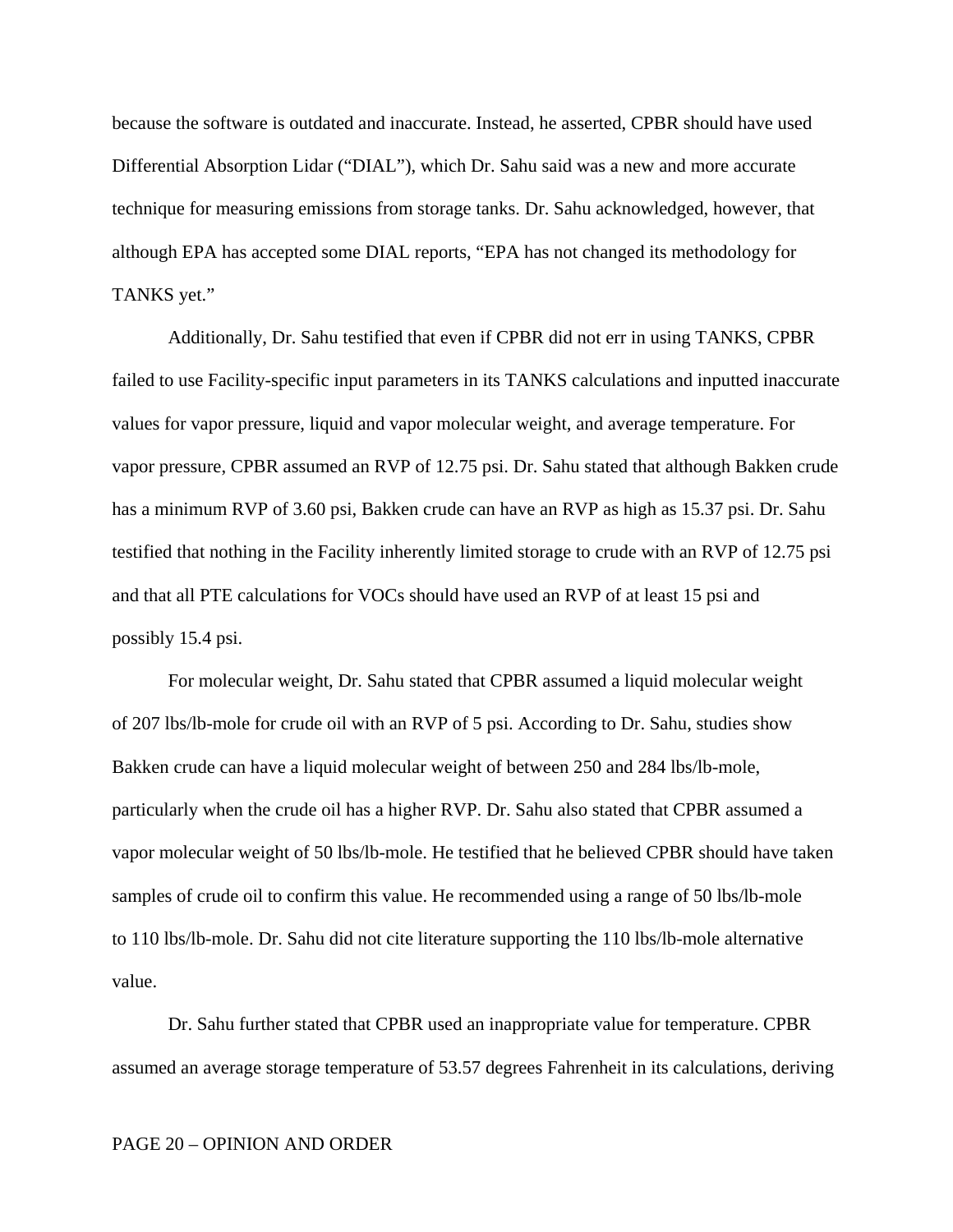this temperature from weather information for Astoria, Oregon, provided in AP-42. Dr. Sahu testified that CPBR should have used the temperatures for Portland in AP-42. He further testified that CPBR should have based its monthly average temperature calculations on the average of the highest temperature each day in Portland as opposed to daily average temperatures.

Dr. Sahu also discussed emissions during roof landings for storage tanks. He testified that CPBR underestimated the number of annual roof landings. CPBR assumed only two roof landings per year at the facility. Dr. Sahu noted that although "it is CPBR's prerogative" to assume only two roof landings per, he found this limit "unenforceable" given the specifications in the permit.

### **c. Barge Loading**

Dr. Sahu testified that CPBR made several errors regarding emissions during barge loading. Dr. Sahu stated that in CPBR's calculations, CPBR again used the same inaccurate values for vapor pressure, molecular weight, and temperature that it used when calculating emissions for the storage tanks. Moreover, Dr. Sahu emphasized that he believed CPBR overestimated the emissions capture efficiency percentage at barge loading. Dr. Sahu believed CPBR should have assumed 95 percent capture efficiency rather than 98.7 percent. This appears to be the most significant point in dispute. If Dr. Sahu is correct in using 95 percent as the capture efficiency, this change, by itself, would push the emissions calculations well past the threshold of 100 tons per year for being a federal major source. As will be shown below, CPBR's expert witness does not dispute this conclusion.

PAGE 21 – OPINION AND ORDER According to Dr. Sahu, the assumed capture efficiency of VOCs during barge loading constituted one of the biggest sources of error in CPBR's calculations. During barge loading, vapors from residual liquids are displaced as new liquid flows into the barge. New liquid also emits vapors. Under the Facility's operational plan, it is intended that these vapors will be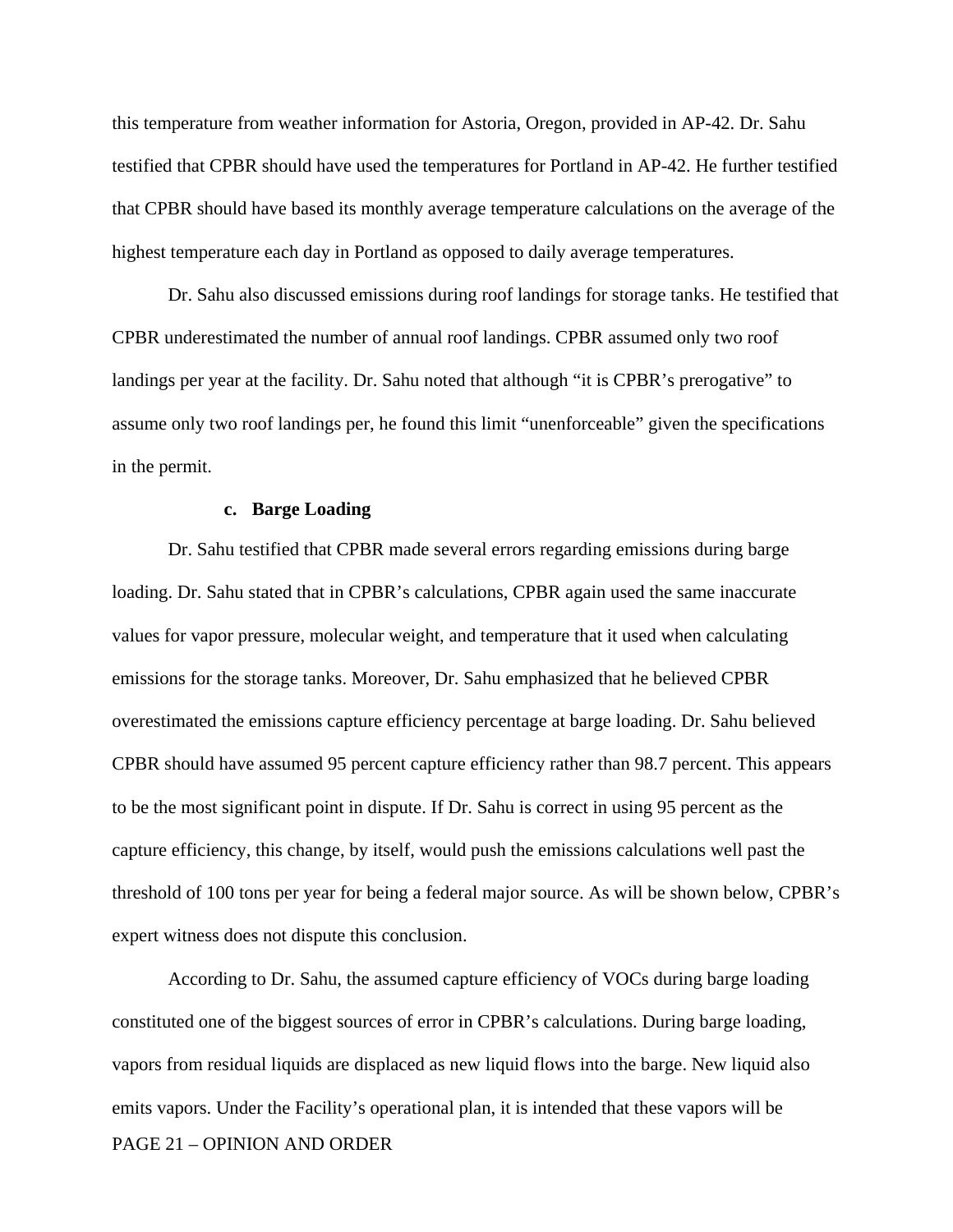collected or captured via a hose and taken to the VCU for destruction, but some vapors still may escape. Dr. Sahu testified that DEQ initially assumed a capture efficiency of 100 percent. He testified that he believed that the ACDP application ultimately submitted to DEQ assumed 98.7 percent efficiency and that DEQ adopted that assumption. Based on his review of the application, Dr. Sahu believed that the 98.7 percent capture efficiency assumption came from AP-42 5.2-6, which gives capture efficiencies for tanker trucks, not barge loading. This section states:

> Vapors can also be controlled through combustion in a thermal oxidation unit, with no product recovery. . . . Control efficiencies for the recovery units range from 90 to over 99 percent, depending on both the nature of the vapors and the type of equipment used. However, not all of the displaced vapors reach the control device, because of leakage from both tank truck and collection system. The collection efficiency should be assumed to be 99.2 percent for tanker trucks passing the MACT-level annual leak test (not more than 1 inch water column pressure change in 5 minutes after pressurizing to 18 inches water followed by pulling a vacuum of 6 inches water). A collection efficiency of 98.7 percent (a 1.3 percent leakage rate) should be assumed for trucks passing the NSPS-level annual test (3 inches pressure change). A collection efficiency of 70 percent should be assumed for trucks not passing one of these annual leak tests.

PAGE 22 – OPINION AND ORDER Dr. Sahu testified that although measurements for barges are largely unavailable, assumptions for trucks do not translate perfectly to barges because trucks are much smaller. Additionally, he found no evidence that barges at the facility pass annual tests showing compliant levels of pressure loss. To the extent the permit requires CPBR to document that barges are "vapor tight," Dr. Sahu testified that the permit simply requires certificates issued in accordance with Coast Guard regulations and other EPA regulations dealing with safety and flammability. Dr. Sahu testified that the "vapor tightness" certificates do not indicate that barges cannot leak emissions into the atmosphere; "vapor tightness," according to Dr. Sahu, is a regulatory term of art that does not literally mean "vapor tight" in the engineering sense that would be applicable for measuring or controlling emissions. Dr. Sahu stated that he has seen no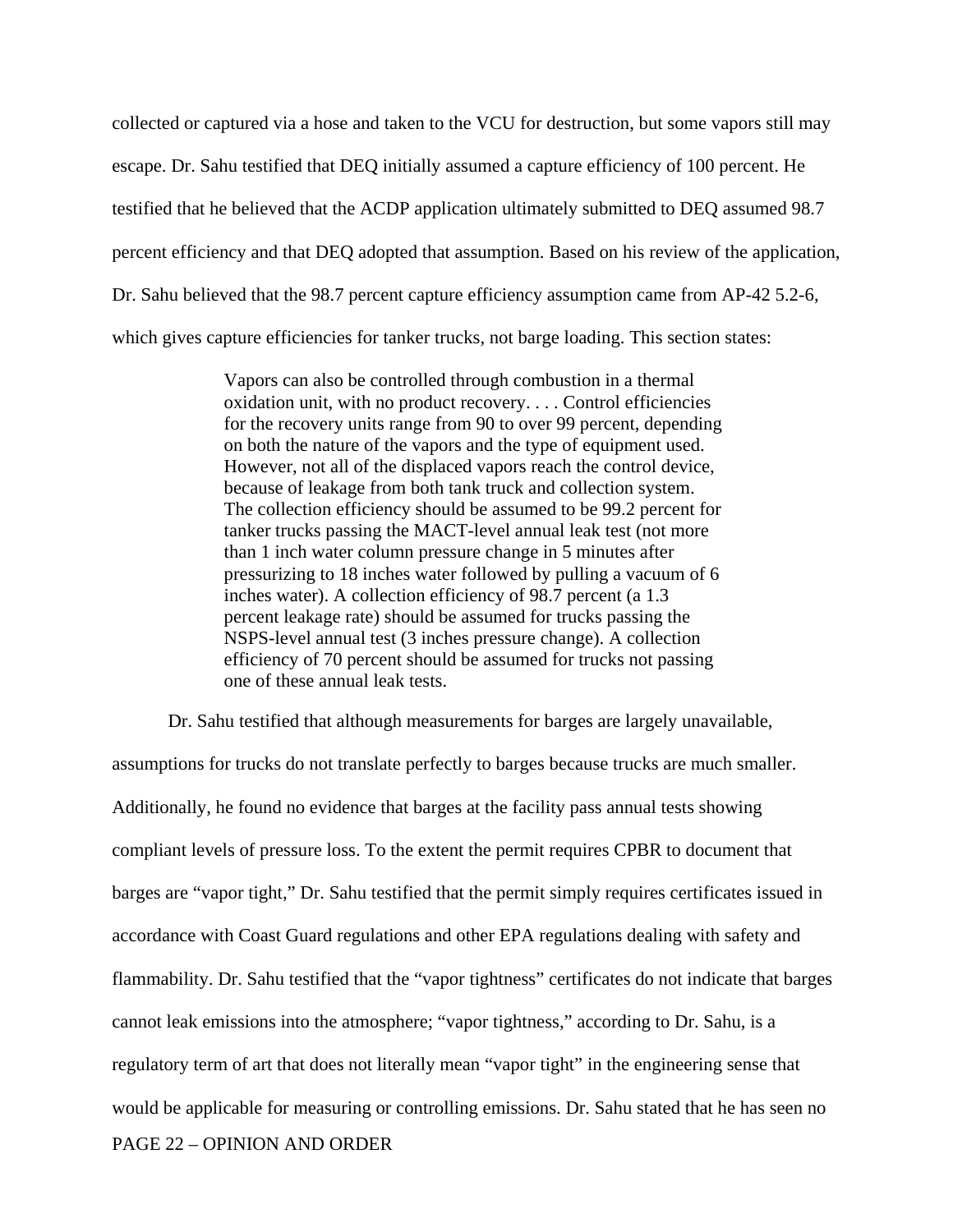documentation demonstrating that a specified level of vacuum is maintained during barge loading.

 Dr. Sahu also noted that in a 2011 document, EPA provides a table with capture efficiencies for vapor collection procedures and systems. The document states: "Capture efficiency for the vapor collection system can be applied based on the leak check conducted for the tanker truck, railcar, and marine vessel." The table gives loading characteristics and leak check frequencies for tankers and then gives corresponding capture efficiencies. For a tanker undergoing an annual leak check per 40 C.F.R. Part 60, Subpart XX (for nongasoline), the table gives an assumed capture efficiency of 95 percent. For a tanker undergoing an annual leak check per 40 C.F.R. Part 60, Subpart XX (for gasoline), the table gives an assumed capture efficiency of 98.7 percent. Dr. Sahu asserted that based on the table, 95 percent was the most appropriate value for capture efficiency during barge loading at the facility, which does not transload gasoline.

 Using an RVP of 15 psi, a temperature of 62 degrees Fahrenheit, a vapor molecular weight of 110 lbs/lb-mole, a throughput of 1.8396 billion gallons, and a capture efficiency of 95 percent, Dr. Sahu calculated that the annual emissions for barge loading alone is 138.73 tons per year, well in excess of the threshold for a federal major source. Even using CPBR's vapor molecular weight of 50 lbs/lb-mole but all of Dr. Sahu's other numbers, Dr. Sahu calculated that barge loading results in 84.63 tons per year of VOCs, which would still make the Facility a federal major source when added to emissions from other points according to CPBR calculations. Dr. Sahu did not present at trial a calculation for barge loading emissions in which he used all of CPBR's other values but simply changed the capture efficiency to 95 percent.

#### PAGE 23 – OPINION AND ORDER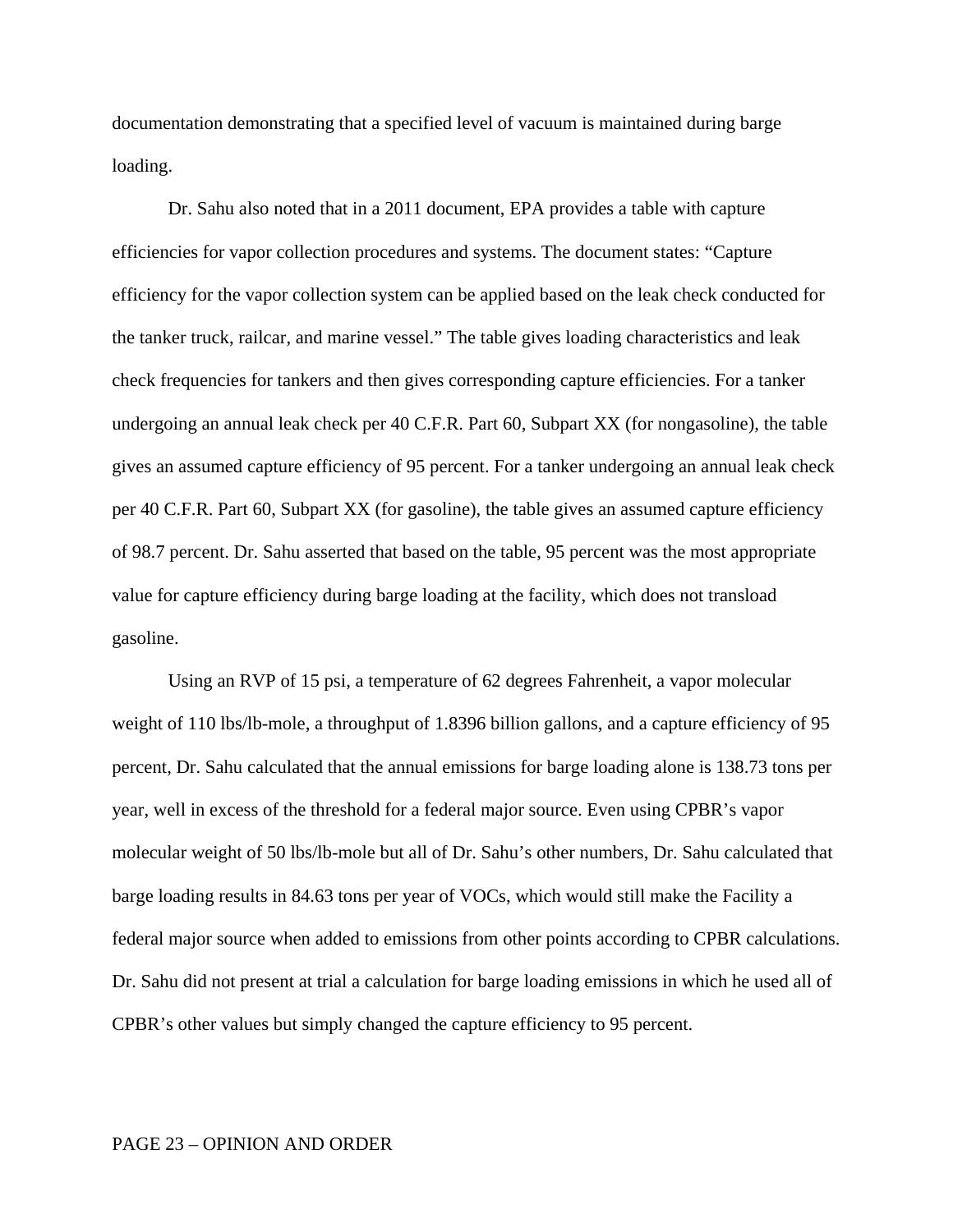### **d. Equipment Leaks**

Dr. Sahu stated that CPBR calculated emissions from equipment leaks by counting each type of component (such as valves and flanges) in each type of service and using an emissions factor for each type of component. CPBR then summed the various emissions. Dr. Sahu testified that he believed CPBR's count omitted some sources. He pointed to a footnote in the permit application that stated the calculations for equipment leaks did "not include rupture disk  $PRVs<sub>s</sub><sup>22</sup>$ " sealless design valves, welded connections, open-ended lines that are blind, capped, plugged or have a second valve, and closed-loop sampling equipment."

Dr. Sahu also pointed out a discrepancy between CPBR's component count in the permit application and the number of components checked in CPBR's monthly leak detection ("LDAR") reports. The ACDP application based emission calculations for equipment leaks on a count of 380 components, but a LDAR report included additional components, listing the component number as 1,458.

### **2. Mr. Chad Darby**

To rebut Dr. Sahu's testimony regarding the accuracy of CPBR's calculations and the enforceability of the PSEL, Defendants presented as their expert witness Mr. Chad Darby, an associate and senior consultant at Golder Associates Inc. He discussed CPBR's calculations for the potential sources of emissions that Dr. Sahu criticized.<sup>23</sup>

<sup>22</sup> "PRV" refers to "pressure relief valve." *See* Dkt. 30 at 17, 39; EPA, *Replace Burst Plates with Secondary Relief Valves*, 1 (2011), http://www3.epa.gov/gasstar/documents /replaceburst.pdf (last visited Dec. 29, 2015).

 $23$  For other miscellaneous potential sources of emissions, Mr. Darby stated that the VCU is started up and shut down with propane rather than crude oil and that there are no other pieces of equipment that have unique emissions associated with startups and shutdowns. Malfunctions are reported separately as excess emissions under Condition 7.1 of the ACDP.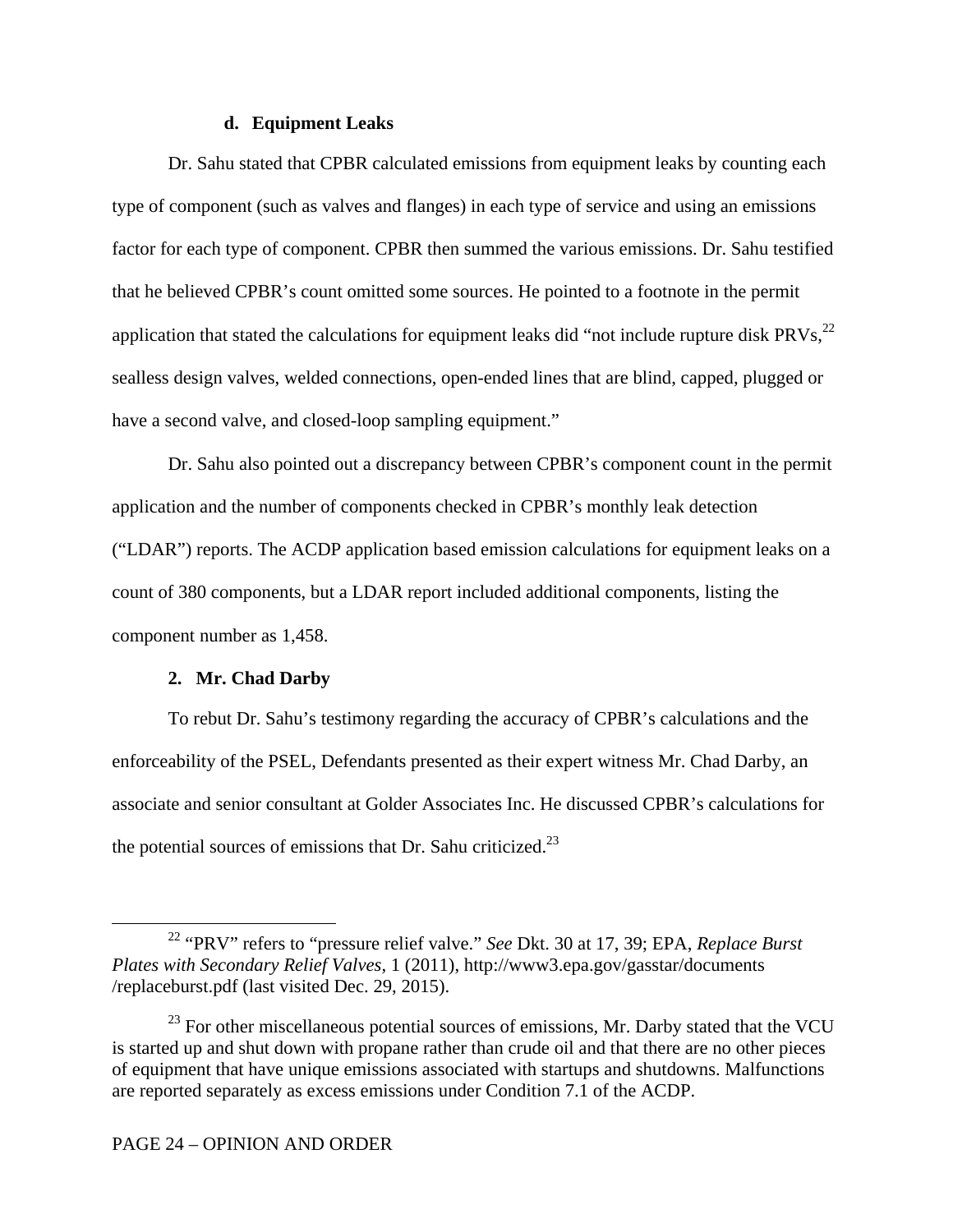#### **a. Railcar Unloading**

Mr. Darby stated that railcars do not result in emissions because the railcars are unloaded under neutral to negative (*i.e.* vacuum) pressure. If there is no positive pressure in the railcar, the railcars will not emit outward vapors. The Facility's standard operating procedures discuss venting a railcar by opening the pressure relief valve on the gauge, but this occurs only after a vacuum has developed in the head space of the railcar.

#### **b. Tank Storage**

For errors alleged in calculations of storage tank emissions, Mr. Darby discussed the TANKS software. He stated that EPA still allows emissions estimates based on TANKS and that DEQ still allows use of TANKS "as a compliance demonstration technique." The main functional concern with TANKS is simply that it does not function reliably on computers using certain operating systems such as Windows Vista or Windows 7. Additionally, Mr. Darby stated that he does not know of a single state that has completely disallowed use of TANKS. To the extent TANKS produces errors, he knows of only two ways the software does so: it generates some inaccurate information for heated tanks and uses an annual average temperature rather than a monthly average temperature. Mr. Darby stated that these inaccuracies did not affect CPBR's permit application because CPBR does not use heated tanks and calculated the potential to emit over an annual period rather than over a single month. Mr. Darby testified that EPA does not currently recommend DIAL for estimating emissions from a specific storage tank. Moreover, Mr. Darby testified that when he calculated emissions based on AP-42 emissions factors without using TANKS, he arrived at a slightly lower emissions estimate than the one in the ACDP application and permit.

PAGE 25 – OPINION AND ORDER Mr. Darby also testified that CPBR only used some of the defaults in the TANKS software, such as estimates for deck seam losses with a bolted deck when in fact the facility has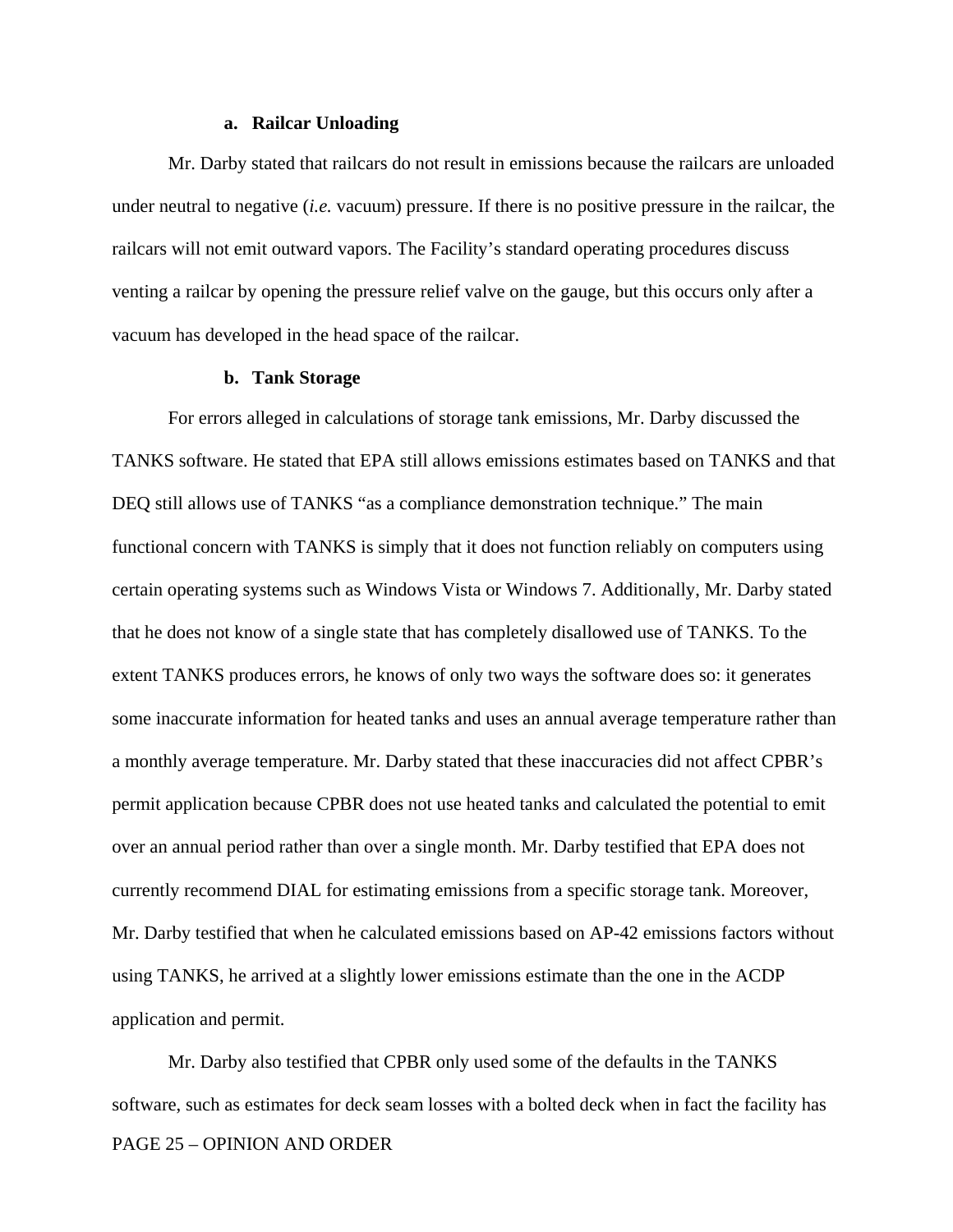welded decks with no stub drains. According to Mr. Darby, the use of these defaults resulted in higher estimates of emissions rather than lower estimates because the defaults essentially penalize those who do not have less conservative site-specific data. Furthermore, many of the instances in which CPBR appeared to use the default number were merely coincidences—CPBR tanks are very similar to many other tanks in the country.

Mr. Darby went on to address why CPBR selected the vapor pressure, liquid and vapor molecular weights, and temperature values that it used in the permit application. Mr. Darby emphasized that the permit limits CPBR to storing crude with a TVP of 11.12 psi (corresponding to a RVP of 12.75 psi) and that the permit requires CPBR to monitor the vapor pressure of the crude oil it stores. Thus, the facility will not store crude oil with an RVP higher than 12.75 psi. According to Mr. Darby, the facility has never stored crude oil with a monthly average RVP exceeding 12.2 psi.

For liquid molecular weight, Mr. Darby stated that CPBR used the TANKS default of 207 lbs/lb-mole. He asserted that Dr. Sahu's calculations for liquid molecular weight incorrectly looked at only the heaviest portion of crude oil, compounds with ten or more carbon atoms in their structure. Virtually all the compounds in crude oil, stated Mr. Darby, have lower molecular weights.

Mr. Darby also discussed why the ACDP application relied on a vapor molecular weight of 50 lbs/lb-mole, corresponding to an RVP of 5 psi. Mr. Darby stated that the 50 lbs/lb-mole value came from AP-42 7.1. The table gives one vapor molecular weight for crude oil and demonstrates how vapor molecular weight is inversely proportional to vapor pressure. Mr. Darby testified that contrary to Dr. Sahu's assertion, a higher vapor pressure corresponds to a lower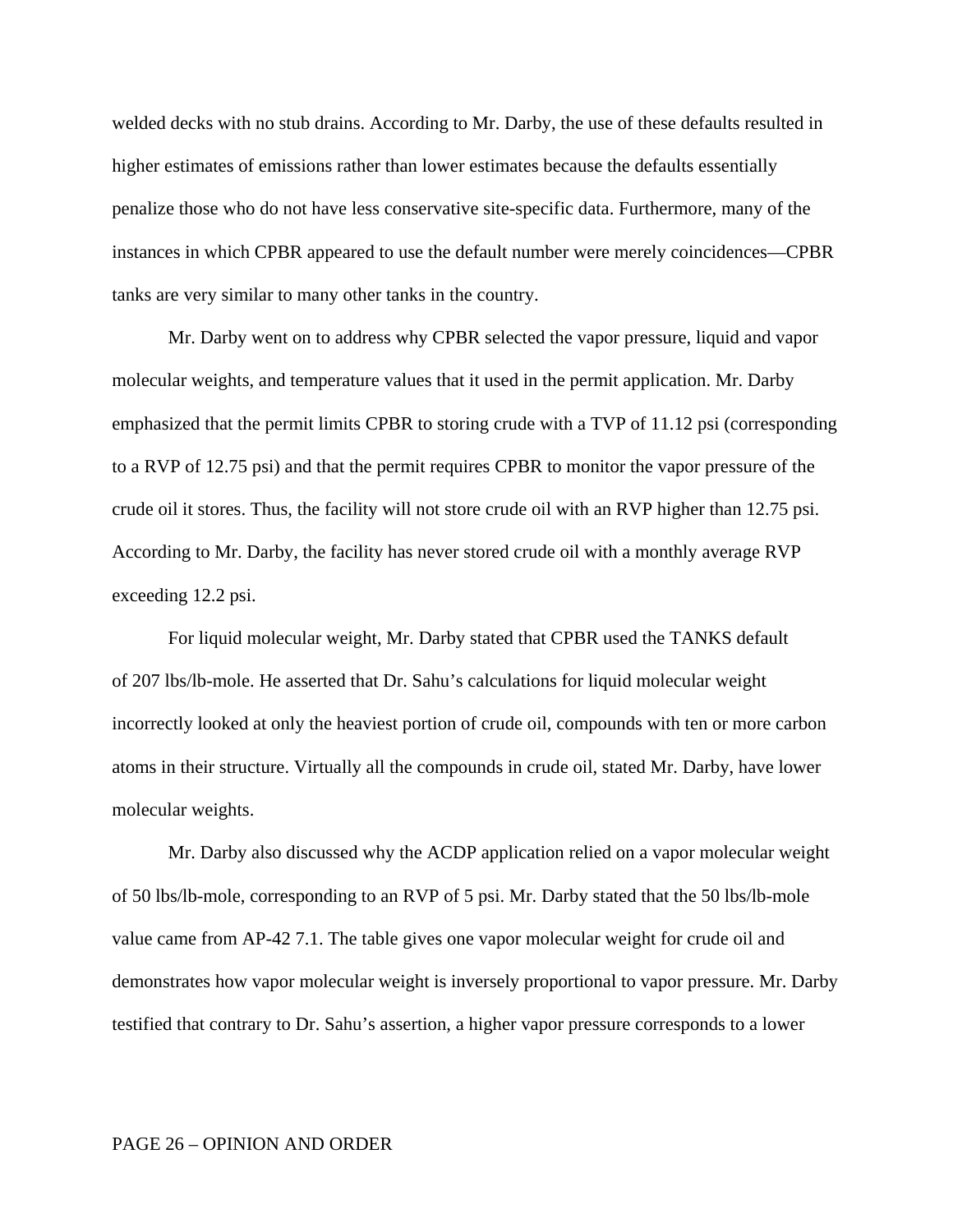vapor molecular weight. Mr. Darby also cited literature that supported an even lower vapor molecular weight than CPBR used.

Regarding temperature, Mr. Darby testified that an applicant may use the values provided in AP-42 to estimate a tank's annual average storage temperature. Where AP-42 does not provide an average monthly temperature for the applicant's city, the applicant may choose the "most applicable city." Mr. Darby testified that CPBR chose to use the monthly average for Astoria of 53.57 degrees Fahrenheit rather than the monthly average for Portland of 62 degrees Fahrenheit. According to Mr. Darby, the lower temperature more closely corresponded to temperatures at the facility, located in Clatskanie, Oregon. He stated that the National Climate Data Center estimated that the annual average temperature in Clatskanie was 49.9 degrees Fahrenheit between 1971 and 2000.

Finally, Mr. Darby stated that Condition 12.0 in the ACDP contains an emissions factor for storage tank roof landings and tank degassing that CPBR must use to demonstrate compliance. If the facility had more than two roof landings per year, those events would become part of the compliance calculation. The more landings the facility has, the less of other emitting activities it could have in a twelve-month period. The permit also requires CPBR to monitor the number of roof landings that occur.

#### **c. Barge Loading**

PAGE 27 – OPINION AND ORDER For the errors alleged by Dr. Sahu in the calculation of emissions during barge loading, Mr. Darby stated that he believed CPBR used appropriate assumptions, particularly with regard to capture efficiency. He testified that the ACDP imposes vapor-tightness conditions in Condition 2.5. Condition 2.5 requires the facility either to load barges under negative pressure or comply with testing standards in 40 C.F.R., Part 63, Subpart Y. According to Mr. Darby, these vapor-tightness standards, listed under *National Emission Standards for Hazardous Air*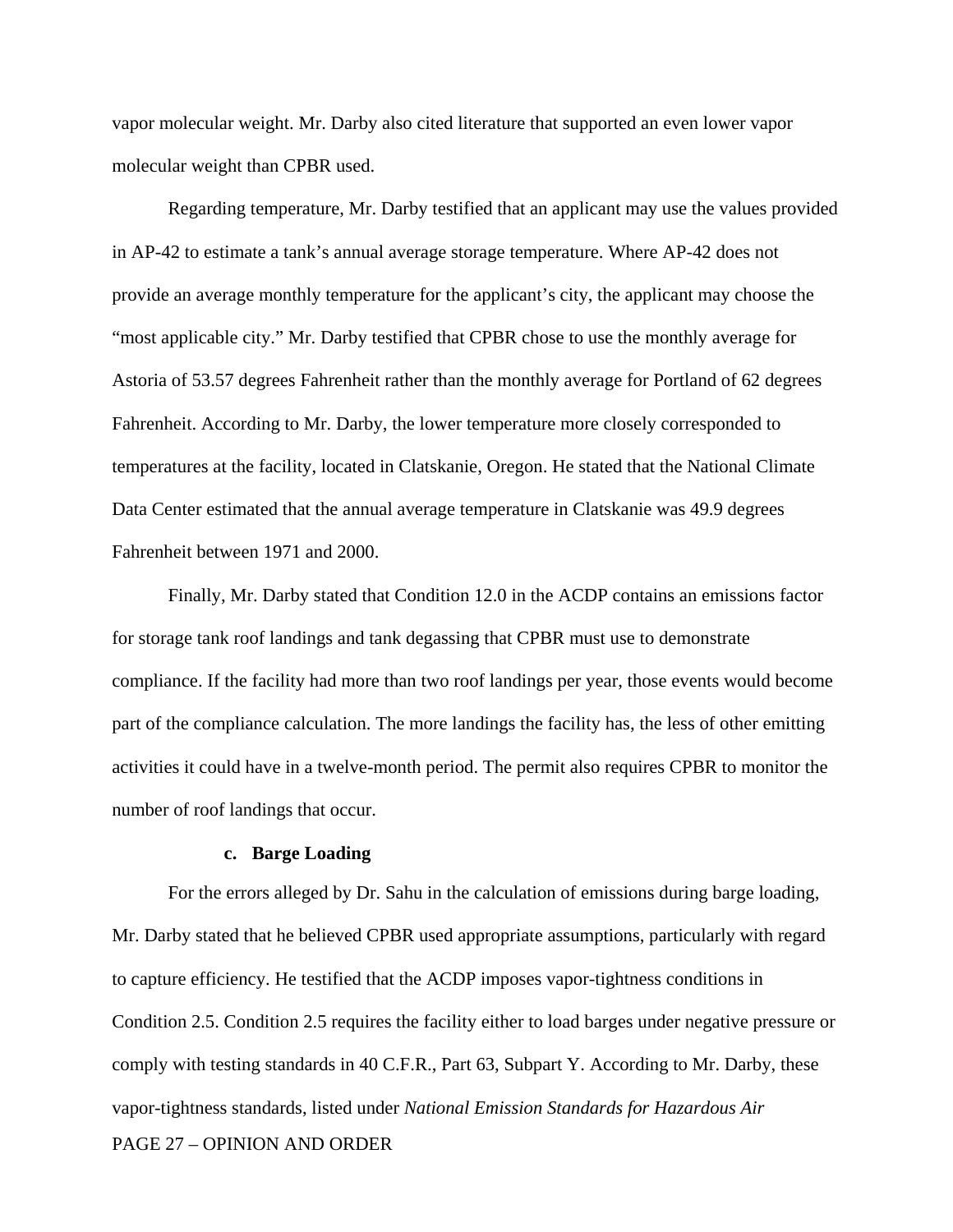*Pollutants for Source Categories*, are MACT standards. He emphasized that—as the DEQ explained in its report—federal and state regulations do not require a particular MACT standard for the facility, but DEQ nonetheless incorporated MACT vapor-tightness conditions into the ACDP. Because the facility must meet MACT-testing standards for barge loading, Mr. Darby believed that CPBR could have assumed a capture efficiency as high as 99.2 percent pursuant to AP-42 5.2-6. He testified that when issuing permits to similar facilities, DEQ sometimes assumes even 100 percent capture efficiency for barge loading.

Regarding some of Dr. Sahu's other concerns, Mr. Darby testified that this annual MACT pressure test is distinct from the ACDP option to load barges under negative pressure, which CPBR does not do, unlike railcars. Additionally, Mr. Darby testified that although most of the available capture efficiency data is for tanker trucks, the tanker data can apply to marine vessels. Indeed, testified Mr. Darby, marine vessels might have higher capture efficiencies than trucks because of the "greater level of scrutiny" that goes into ensuring vapor tightness of marine vessels. Unlike leaks from a truck, leaks from a barge can flow directly into the river system, making regulators and workers more vigilant about emissions.

Mr. Darby went on to testify that even though CPBR could have assumed 99.2 percent capture efficiency, CPBR used the more conservative 98.7 percent from Table 9-5 of EPA's *Emissions Estimation Protocol for Petroleum Refineries*, the same table discussed by Dr. Sahu. Mr. Darby stated that he believed 98.7 percent was more appropriate than 95 percent because of the testing methods CPBR must use to ensure vapor tightness, the extensive checks used to ensure that barges are sealed, vapor sensors on barge decks, and the personal exposure monitors worn by barge workers to detect significant leaks.

#### PAGE 28 – OPINION AND ORDER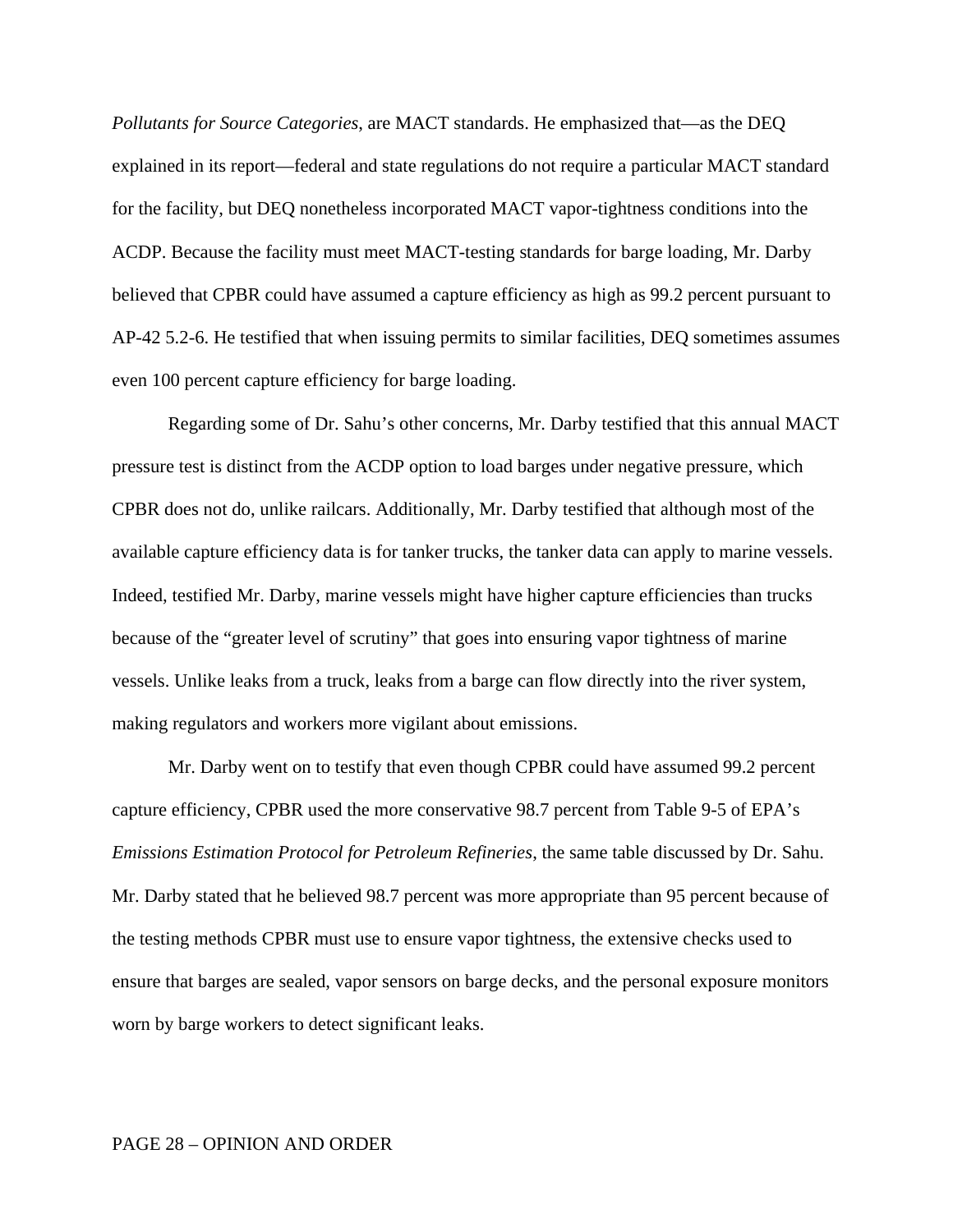Mr. Darby did, however, acknowledge the importance of the difference between using 98.7 percent and 95 percent as the capture efficiency. In response to a question from the Court, Mr. Darby calculated the emissions from barge loading when he kept all of CPBR's values for vapor pressure, molecular weight, and temperature the same but changed the capture efficiency to 95 percent. Mr. Darby stated that at 95 percent capture efficiency, barge loading would result in VOC emissions of 70.15 tons per year. This is an increase of approximately 54 tons per year over CPBR's calculation of emissions from barge loading. Adding 54 tons to the 78 tons per year that CPBR is allowed results in 132 tons per year of VOC emissions, well over the 100 tons per year threshold for sources requiring PSD permits. Mr. Darby called the difference between 98.7 percent and 95 percent capture efficiency "the crux of the argument." The Court agrees: that is the crux of the dispute.

#### **d. Equipment Leaks**

For equipment leaks, Mr. Darby explained that the discrepancy between the component count and the number of points checked during the monthly LDAR tests arises because the LDAR tests check multiple points on each component. Use of the whole component to calculate the number of components in a permit application conforms to EPA's recommended emission calculations: EPA bases the calculations on components as a whole, not their individual parts. EPA also allows for an estimate of emissions from a population of equipment rather than each individual component, and CPBR accordingly estimated emissions from a site-wide population of equipment. Mr. Darby further testified that DEQ increased the emissions factor CPBR had to use to calculate emissions from equipment leaks. While CPBR had requested an estimate of 0.15 tons of VOC emissions per year from component leaks, DEQ increased the factor to 33.3 pounds per month (0.2 tons per year). Mr. Darby stated that this increase likely overestimates the leaks from equipment.

PAGE 29 – OPINION AND ORDER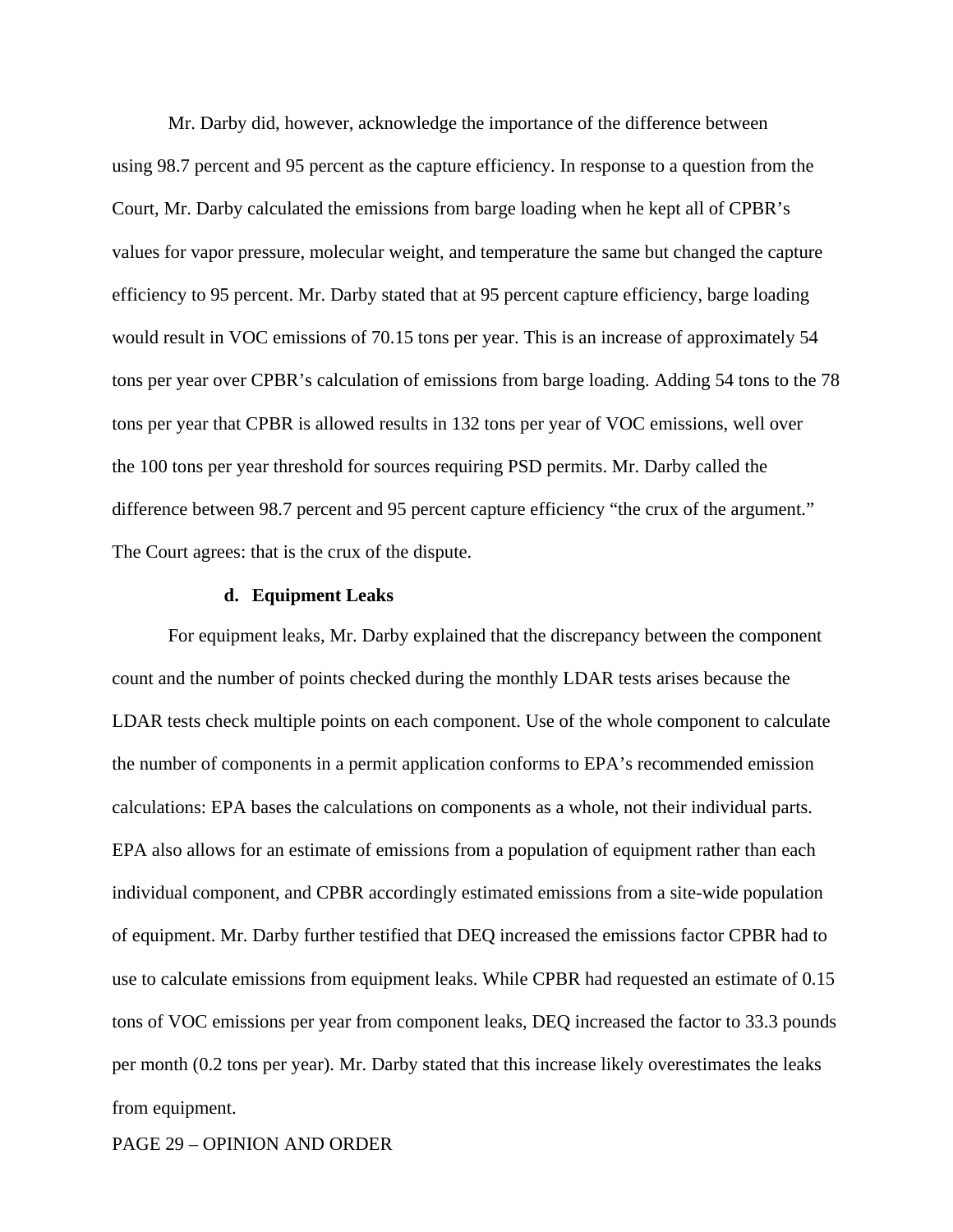### **3. Lay Witness Testimony**

Defendants also called two lay witnesses: Dr. Brian Patterson, Ph.D., and Daniel Luckett. Dr. Patterson testified that he worked with CPBR and DEQ to ensure that CPBR satisfied any questions or concerns that DEQ had. Dr. Patterson discussed some of the inputs into the calculations for the permits. He testified that he reviewed the calculations that were performed by CPBR's consultant. According to Dr. Patterson, the molecular weight 50 lbs/lb-mole and the weather temperature for Astoria were both defaults in the TANKS program that CPBR selected. Dr. Patterson also testified that CPBR used the capture efficiency of 98.7 percent from AP-42 5.2. He further testified that at some point DEQ went from having a draft permit that did not include requirements for a full LDAR program and barge leak-tightness testing to a version that did include those requirements. $^{24}$ 

Mr. Luckett testified that he is the general manager of the Facility. He discussed its dayto-operations, his knowledge of the ACDP application process, and the monitoring, reporting, and record keeping that the Facility uses to ensure compliance with the ACDP. Mr. Luckett testified that the railcars at the Facility do not vent vapors into the atmosphere. Regarding barge loading, Mr. Luckett testified that CPBR checks for "negative pressure" not at the barge itself, but approximately 30 feet from the barge before the vapors go into the VCU. He confirmed that CPBR does not load barges under negative pressure. He also testified that CPBR does not report to DEQ information regarding the actual percentage of emissions capture at the barges.

Because the Court's findings regarding the practical enforceability of the PSEL, the technical accuracy of CPBR's calculations, and the ultimate and critical question whether the

<u>.</u>

<sup>&</sup>lt;sup>24</sup> Because Defendants did not provide pretrial disclosures for Dr. Patterson under either Rule 26(a)(2)(B) or Rule 26(a)(2)(C) of the Federal Rules of Civil Procedure, the Court did not allow Dr. Patterson to express at trial any expert opinions.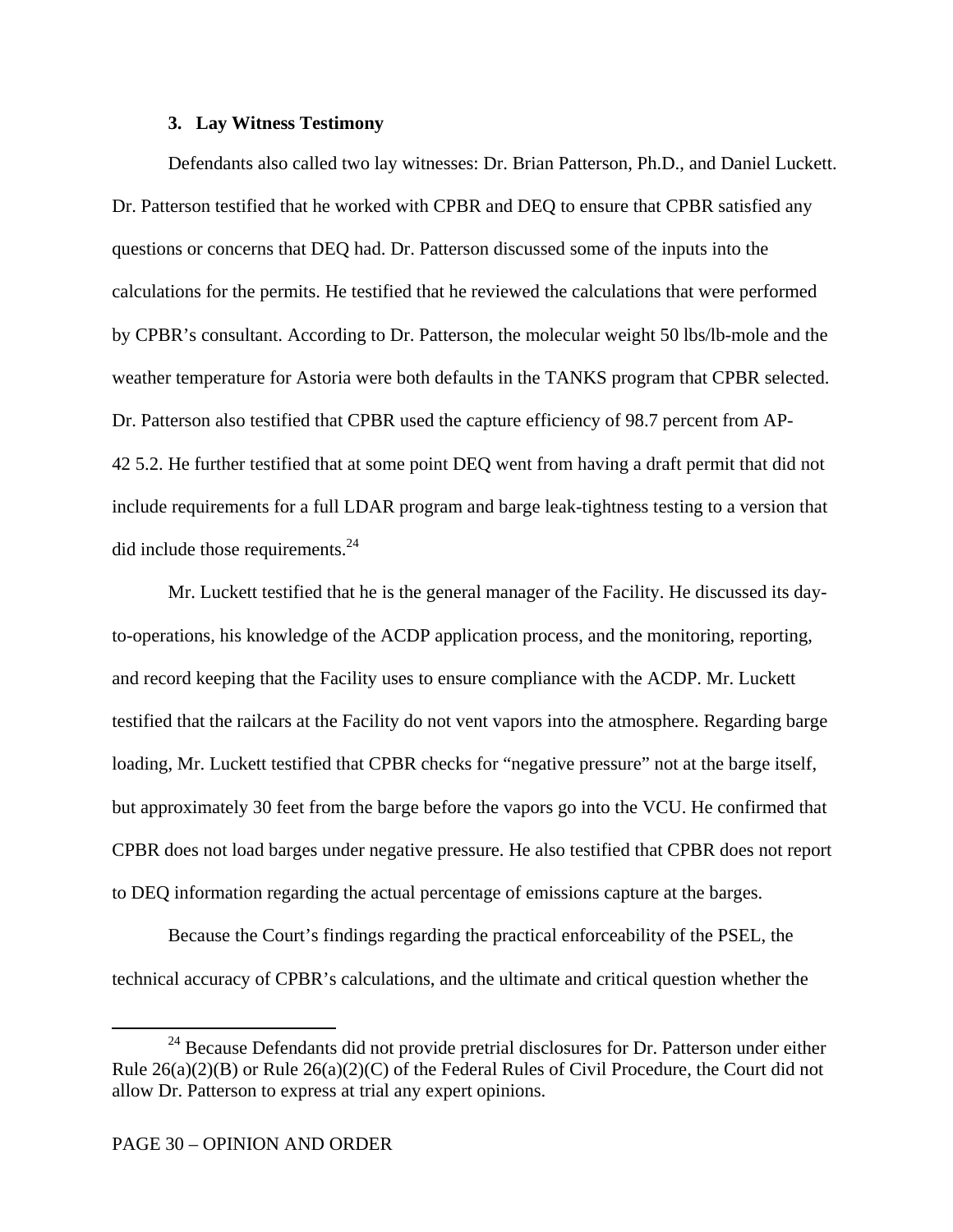Facility emits more than 100 tons per year of VOCs rest partly on a determination of the level of deference due the DEQ, the Court discusses these findings in that context in the next section.

## **CONCLUSIONS OF LAW**

## **A. The Court's Jurisdiction under the CAA**

#### **1. Exhaustion of Administrative Remedies and Issue Preclusion**

As an initial matter and contrary to Defendants' argument, Plaintiffs need not have exhausted their administrative remedies before bringing a citizen suit under the CAA, 42 U.S.C. § 7604. The CAA does not contain an express requirement that a plaintiff exhaust state remedies before bringing a citizen suit, and courts within the Ninth Circuit and elsewhere have not interpreted the CAA to require such exhaustion. *See, e.g.*, *Weiler v. Chatham Forest Products, Inc.*, 392 F.3d 532, 537 (2d Cir. 2004) ("[W]e fail to understand how the very existence of alternative enforcement mechanisms evinces congressional intent to prohibit use of section 304(a)(3) citizen suits in this context. The alternative mechanisms identified by the defendant [including appeal to state court] are not adequate substitutes for section  $304(a)(3)$ suits."); *Ass'n of Irritated Residents v. Fred Schakel Dairy*, 2008 WL 850136, at \*9 (E.D. Cal. Mar. 28, 2008) ("Congress declined to require exhaustion of administrative remedies under the citizen suit act of the CAA, and provided more than one avenue for citizens to challenge alleged violations under the CAA.").

PAGE 31 – OPINION AND ORDER In the context of the Clean Water Act ("CWA"), the Ninth Circuit has expressly held that a plaintiff is not required to exhaust state remedies before bringing a citizen suit. *Citizens for a Better Env't-California v. Union Oil Co. of California*, 83 F.3d 1111, 1119 (9th Cir. 1996), *as amended* (July 16, 1996). In *Citizens for a Better Environment*, the Ninth Circuit found that although procedures existed for the plaintiffs to appeal the regional water quality control board's cease-and-desist order within the state system, failure to use those procedures did not preclude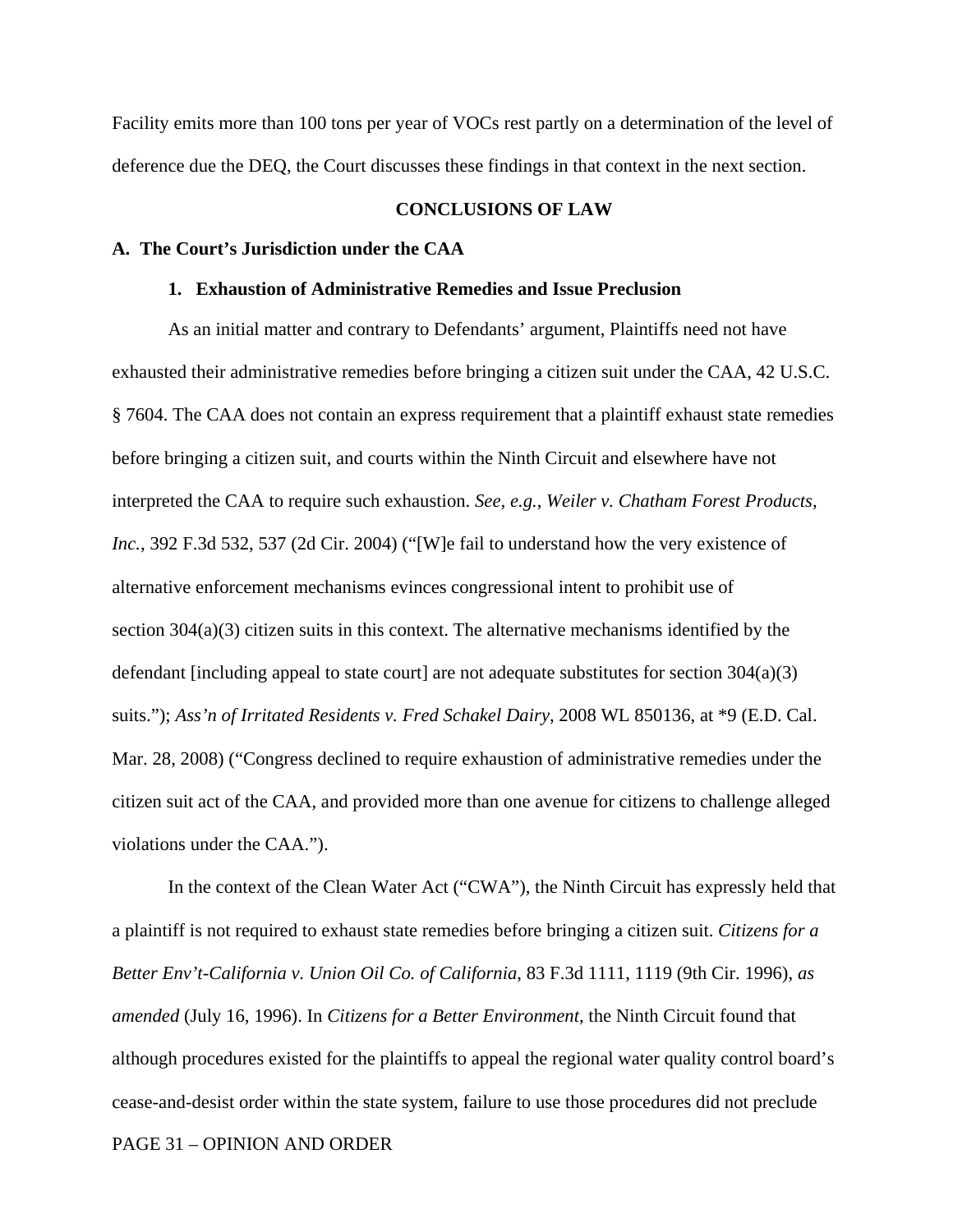the plaintiffs from bringing suit to enforce the requirements of the CWA. *Id.* The court based its decision on the text of the CWA, which "makes no mention of exhaustion of state remedies as a prerequisite for bringing a citizen suit." *Id.*

The Ninth Circuit also has determined that the citizen suit provisions of the CWA and the CAA are essentially identical and subject to the same analysis. *Taylor Res., Inc.*, 299 F.3d at 1014; *see also Nat. Res. Def. Council, Inc. v. Train*, 510 F.2d 692, 699 (D.C. Cir. 1974) (noting that the CWA citizen suit provisions were modeled on the provisions of the CAA); *Sierra Club v. Portland Gen. Elec. Co.*, 663 F. Supp. 2d 983, 997 (D. Or. 2009) ("The citizen suit provisions in both acts [the CWA and CAA] are nearly identical . . . ."). Accordingly, while Plaintiffs could have appealed to the Oregon Court of Appeals DEQ's decision not to require a PSD permit, the availability of this appeal does not preclude other remedies under the CAA, including Plaintiffs' federal citizen suit.

Defendants also argue that Plaintiffs had the opportunity to litigate this case through the public hearing and comment period for the ACDP and Plaintiffs' petition for review by DEQ. Defendants now contend that the doctrine of issue preclusion bars Plaintiffs' citizen suit. The preclusive effect in this court of a decision by an Oregon state court or agency is determined by Oregon law. *See Olson v. Morris*, 188 F.3d 1083, 1086 (9th Cir. 1999); *In re Russell*, 76 F.3d 242, 244 (9th Cir. 1996); *Miller v. Cty. of Santa Cruz*, 39 F.3d 1030, 1032 (9th Cir. 1994), *as amended* (Dec. 27, 1994). In Oregon, issue preclusion applies when: (1) the issue in the two proceedings is identical; (2) the issue was actually litigated and was essential to a final decision on the merits in the prior proceeding; (3) the party sought to be precluded has had a full and fair opportunity to be heard on that issue; (4) the party sought to be precluded was a party or was in privity with a party to the prior proceeding; (5) the prior proceeding was the type of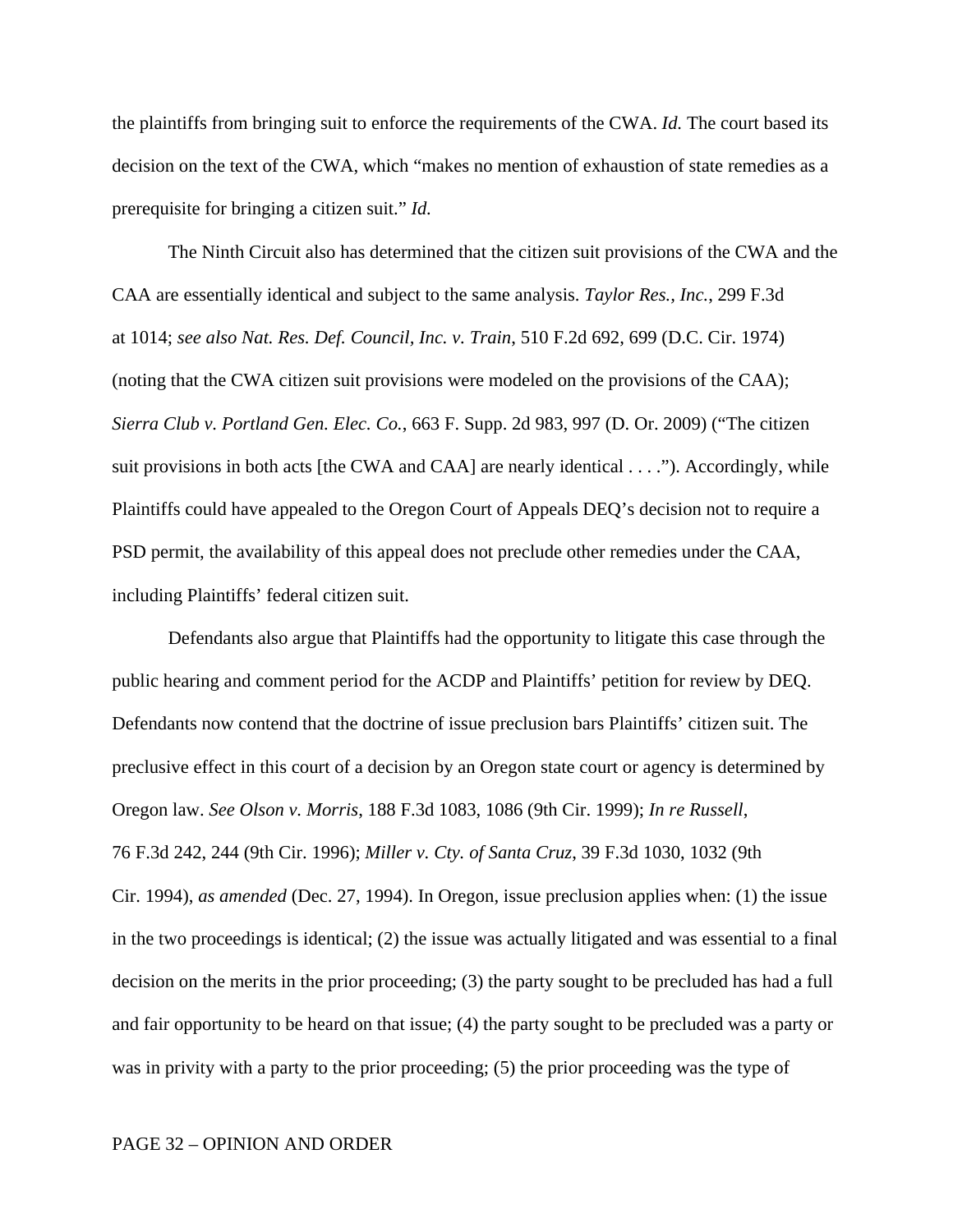proceeding to which a court will give preclusive effect. *Nelson v. Emerald People's Util. Dist.*, 318 Or. 99, 104 (1993).

Defendants have not pointed to Oregon case law establishing that the doctrine of issue preclusion applies in the scenario of when persons who are not in privity with the original parties advancing arguments on their own behalf in a proceeding because of their own interest in the questions to be decided. The Supreme Court, however, has decided that the doctrine of issue preclusion does not bar suits by such persons. *Stryker v. Crane*, 123 U.S. 527, 540 (1887) ("It is not an uncommon thing in this court to allow briefs to be presented by . . . persons who are not parties to the suit, . . . and it has never been supposed that the judgment in such a case would estop the intervenor in a suit of his own which presented the same questions."). The Court finds that Plaintiffs were not parties in a proceeding brought by or before DEQ and thus concludes that DEQ's decision not to require a PSD permit does not bar this case of Plaintiffs' arguments. Additionally, the Court finds that the opportunity to participate in a public hearing and comment period for a permit application is not the kind of proceeding to which an Oregon court would give preclusive effect. *See Oregon v. Ratliff*, 304 Or. 254, 259 (1987) (declining to apply the doctrine of issue preclusion to a hearing in which "litigation is not conducted as it would be in court with two adversary parties and a neutral judge"). Plaintiffs therefore are not collaterally estopped from challenging Defendants' failure to obtain a PSD permit.

#### **2. Collateral Attack on a Facially Valid State Permit**

PAGE 33 – OPINION AND ORDER As discussed above, the CAA's citizen suit provision provides: "The district courts shall have jurisdiction, without regard to the amount in controversy or the citizenship of the parties, to . . . apply any appropriate civil penalties . . . ." 42 U.S.C. § 7604(a). The jurisdictional statement in the citizen suit provision of the CAA is separate and distinct from provisions of 42 U.S.C. § 7607, which requires that "[a] petition for review of . . . any . . . final action of the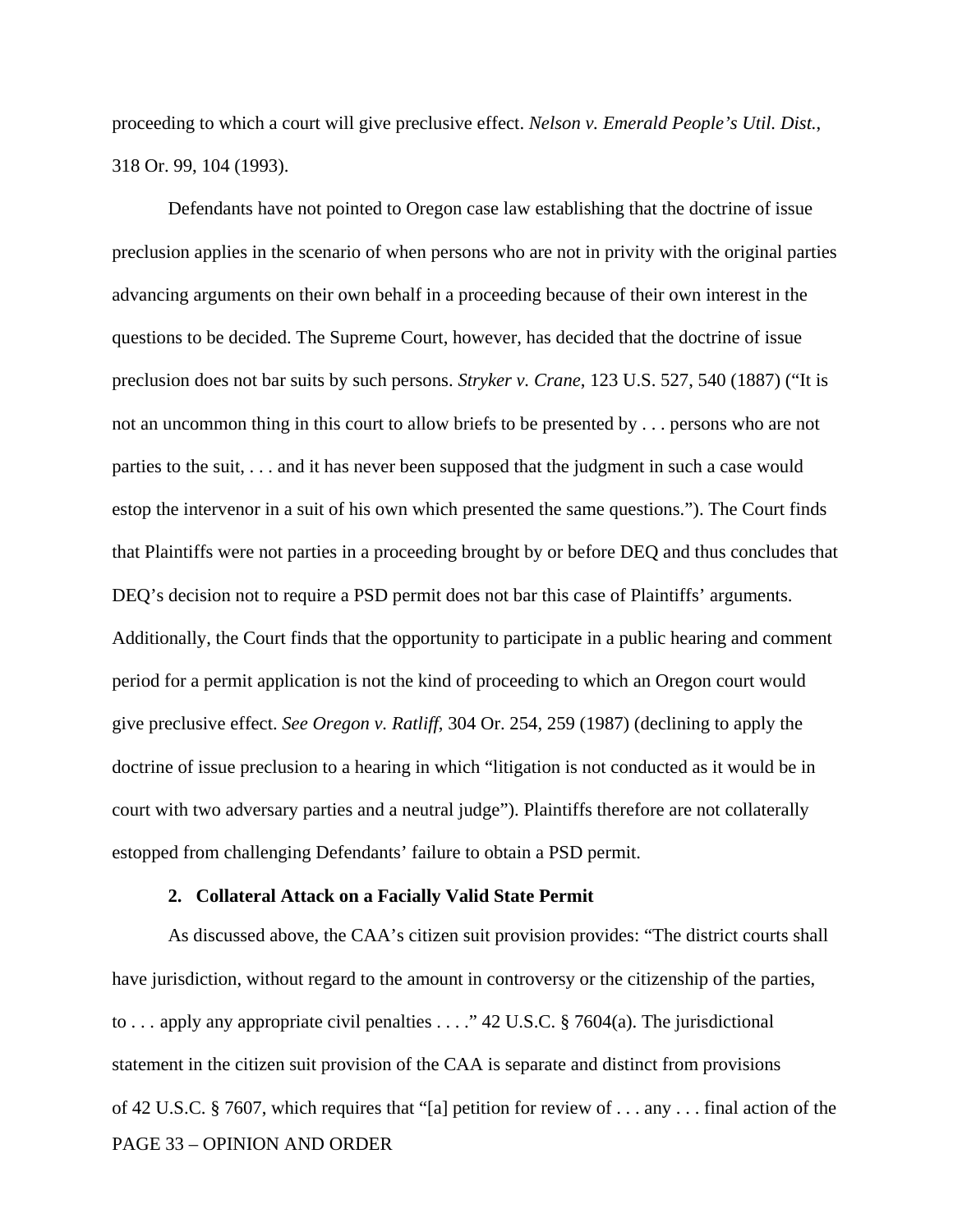Administrator under this chapter . . . which is locally or regionally applicable . . . be filed only in the United States Court of Appeals for the appropriate circuit." *See Nat. Res. Def. Council, Inc. v. Envtl. Prot. Agency*, 512 F.2d 1351, 1355 (D.C. Cir. 1975) (holding that the section of the CAA authorizing citizen suits and the section concerning judicial review of agency action "contemplate distinct groups of cases"). The Ninth Circuit has unambiguously stated: "[A] citizen enforcement action against third parties for alleged violations of the Clean Air Act may be brought in the district courts." *Grand Canyon Trust v. Tucson Elec. Power Co.*, 391 F.3d 979, 986 (9th Cir. 2004).

Some jurisdictions have found, however, that under the CAA, plaintiffs may not bring citizen suits in a district court to collaterally attack an agency's permitting decision. For example, the Ninth Circuit has held that where a defendant obtained a state PSD permit and the state had integrated the permitting requirements of Title V into its SIP, the plaintiffs' remedies in federal court were limited to the judicial review mechanisms in 42 U.S.C. § 7607. *Romoland Sch. Dist. v. Inland Empire Energy Ctr., LLC*, 548 F.3d 738, 756 (9th Cir. 2008). The District of New Mexico also interpreted 42 U.S.C. § 7607 to mean that the court could not entertain a citizen suit against defendants for failing to obtain PSD permits where the EPA had determined that the defendants did not need the permits. *Grand Canyon Trust v. Pub. Serv. Co. of New Mexico*, 283 F. Supp. 2d 1249, 1253 (D.N.M. 2003). Similarly, the Eastern District of Arkansas held that "[t]he Clean Air Act does not authorize a collateral attack on a facially valid state permit." *Nucor Steel-Arkansas v. Big River Steel, LLC*, 93 F. Supp. 3d 983, 990 (E.D. Ark. 2015*); accord CleanCOALition v. TXU Power*, 536 F.3d 469, 479 (5th Cir. 2008) ("Appellants interpret the phrase 'without a permit' to mean 'without a permit that complies with the CAA.' However, we decline to rewrite the plain language of the statute. Here, not only has [the defendant] applied for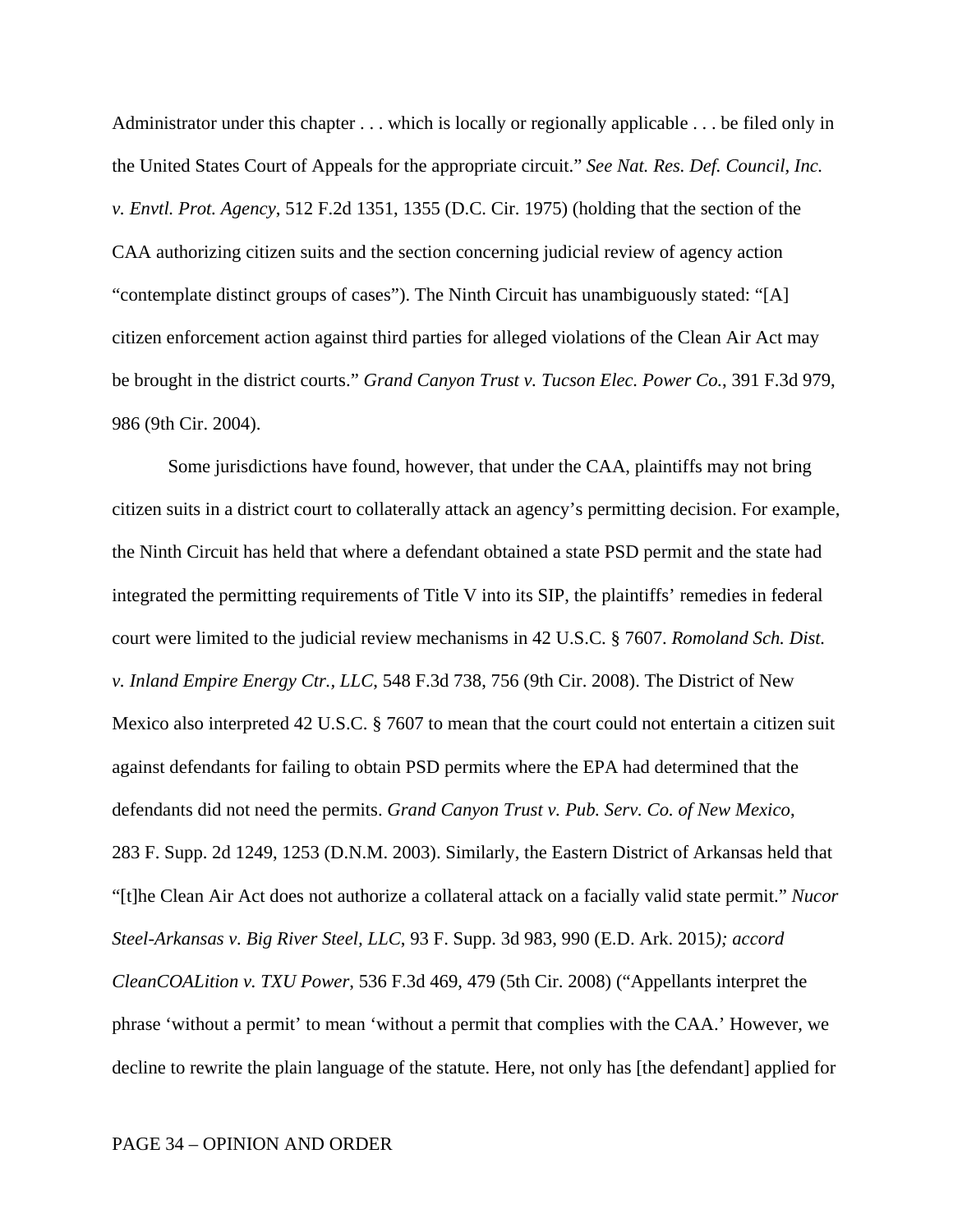a permit, it has since successfully obtained one . . . ."). The Eastern District of Tennessee has held that the citizen suit provision of the CAA does not allow for a collateral attack on a validlyissued state permit when such an attack amounts to a challenge to the state's SIP. *Nat'l Parks Conservation Ass'n, Inc. v. Tenn. Valley Auth.*, 175 F. Supp. 2d 1071, 1079 (E.D. Tenn. 2001).

According to Defendants, these cases establish that the CAA grants only limited rights to bring federal citizen suits. Defendants further argue that these cases show that CAA citizen suits do not allow for district court review of whether the terms and conditions in a validly-issued state permit are deficient or otherwise not in compliance with the CAA. The cases finding that plaintiffs may not collaterally attack a validly-issued state permit through a citizen suit are, however, readily distinguishable. *Romoland*, *Grand Canyon Trust*, *Nucor Steel-Arkansas*, and *CleanCOALition* all involved challenges to permits subject to Title V permitting requirements. Pursuant to Title V § 7661d, state permitting authorities must submit permit applications for federal major sources to EPA for review. Under  $\S$  7661d(b)(1): "If any permit contains provisions that are determined by the [EPA] Administrator as not in compliance with the applicable requirements of this chapter, including the requirements of an applicable [state] implementation plan, the Administrator shall . . . object to its issuance." If EPA objects to a permit application, the state authority may not issue the permit unless the applicant revises the permit application to account for the objection. 42 U.S.C. §§ 7661d(b)(3), 7661d(c).

According to the Ninth Circuit, when states have incorporated the Title V requirement for EPA review into their SIPs, a state Title V permit only issues after EPA has made a final decision not to object to that permit. *Romoland*, 548 F.3d at 742-43, 755. Title V requires any parties objecting to the issuance of such permits to "petition the Administrator" under § 7661d(b)(2) and provides for judicial review of such petitions in the courts of appeal under

#### PAGE 35 – OPINION AND ORDER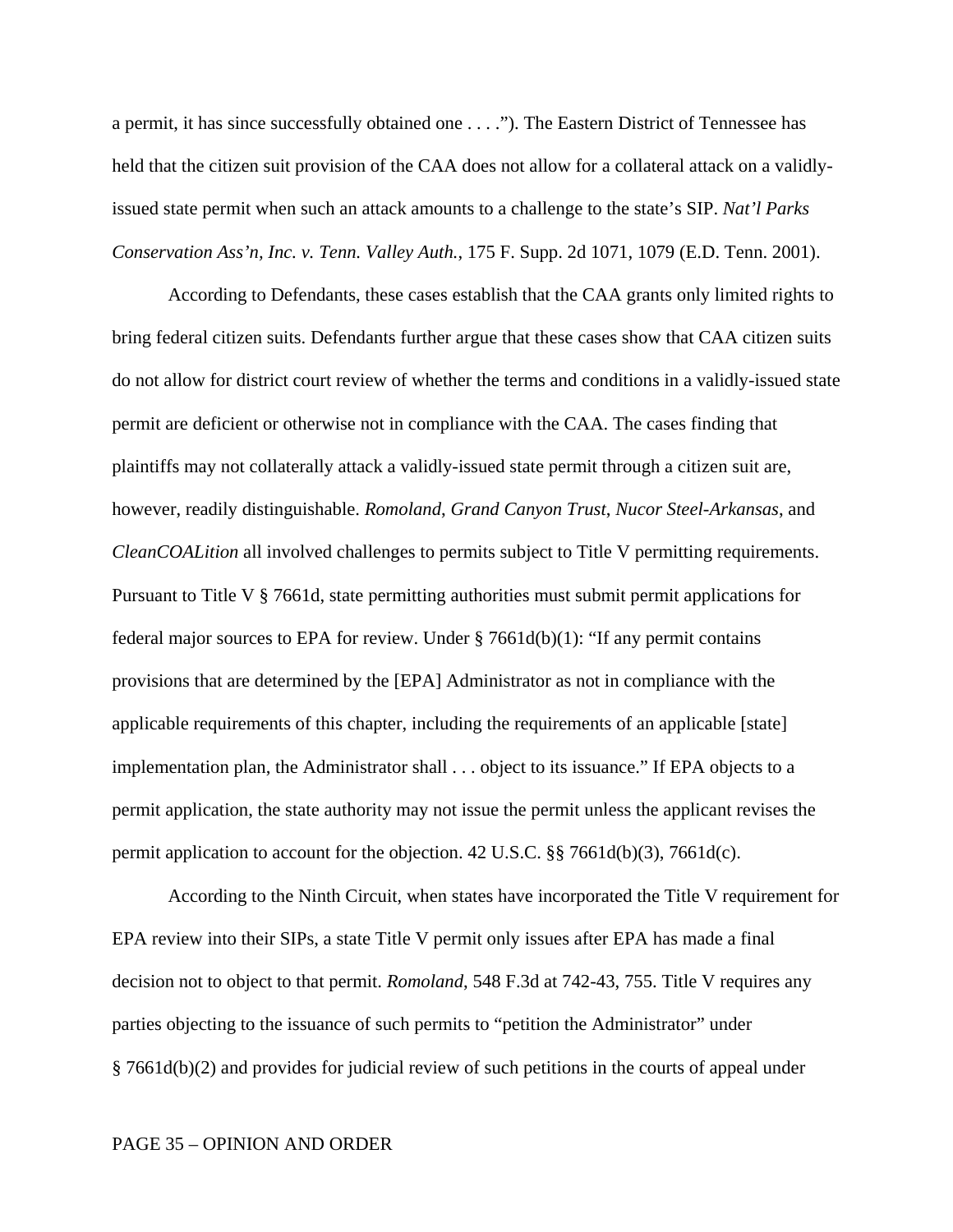§ 7607. Thus, explains the Ninth Circuit, "by creating in 42 U.S.C. § 7661d(b)(2) an avenue of judicial review that passes through 42 U.S.C. § 7607, Congress effectively foreclosed the alternative avenue of citizen suit enforcement through 42 U.S.C. § 7604." *Romoland*, 548 F.3d at 755.

The Ninth Circuit's holding in *Romoland* was narrow:

We do not opine upon the general contours or scope of the citizen suit provision of 42 U.S.C. 7604. We hold only that where a state or local air pollution control district has integrated the preconstruction requirements of Title I with the permitting requirements of Title V and a permit is issued under that integrated system, a claim that the terms of that permit are inconsistent with other requirements of the Clean Air Act may only be brought in accordance with the judicial review procedures authorized by Title V of that Act, 42 U.S.C. § 7661–7661f, and may not be brought in federal district court under the Act's citizen suit provision, 42 U.S.C. § 7604.

*Id.* at 756. The decisions in *Grand Canyon Trust*, *Nucor Steel-Arkansas*, and *CleanCOALition* involved precisely the same scenario and reached the same conclusion. A source with a validlyissued state permit subject to Title V requirements is not susceptible to citizen suits, regardless of whether that permit actually complies with CAA provisions.

The decision in *National Parks Conservation Association* involved similar facts but rested on slightly different grounds. Although the case also involved a state-issued Title V permit, the court analyzed the plaintiffs' challenge to the permit as a challenge to the state's SIP. Looking to the text of the CAA citizen suit provision, the court found no evidence that Congress allowed for challenges to validly-enacted emissions standards and limitations, embodied in validly-issued permits, through § 7604 in district court. *Nat'l Parks Conservation Ass'n*, 175 F. Supp. 2d at 1079. This decision is consistent with Ninth Circuit precedent establishing that the CAA does not provide for attacks on state SIPs in district court. *Cal. Dump Truck Owners Ass'n v. Nichols*, 784 F.3d 500, 502 (9th Cir. 2015).

PAGE 36 – OPINION AND ORDER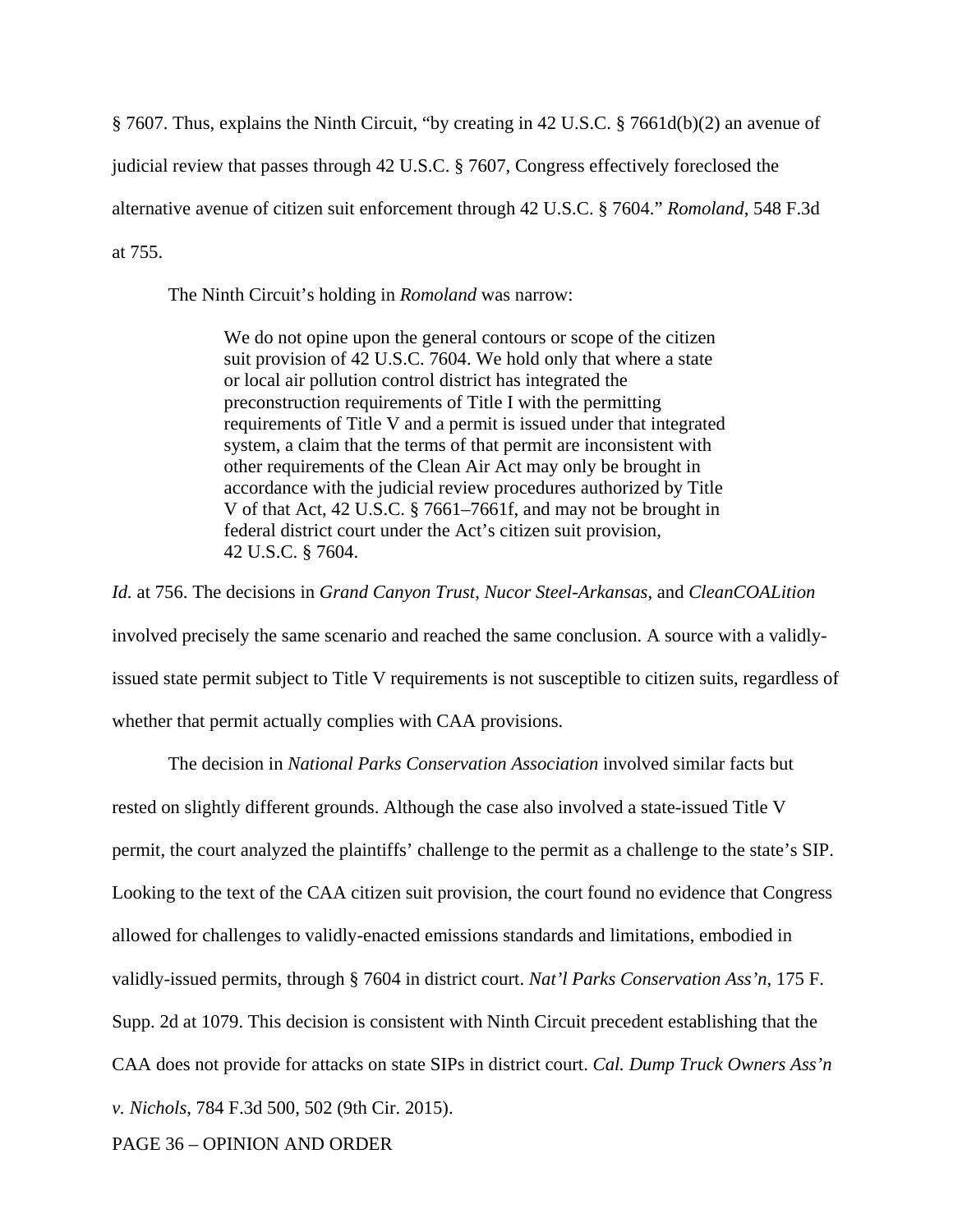Federal appellate courts, however, have allowed citizen suits to proceed in district court when the suits challenge state agencies' decisions not to require permits. In the analogous CWA context, the Ninth Circuit noted that although citizen suits often arise when persons violate existing permits, the CWA also allows citizen suits "where a party proceeds to discharge pollutants from a point source without a required permit." *Taylor Res., Inc.*, 299 F.3d at 1012 n.4 (9th Cir. 2002). A state agency's failure to require a permit "does not divest the federal courts of jurisdiction. The State may choose to sit on the sidelines, but state inaction is not a barrier to a citizen's otherwise proper federal suit to enforce the Clean Water Act." *Id.* at 1012. The Second Circuit similarly held that under the CAA citizen suit provision, when "[t]he plaintiffs have alleged that the proposed factory will be a major emitting facility within the meaning of the Act and that [the defendant] has not obtained permits required by Part D for major emitting facilities," the facts support a cause of action in district court. *Weiler*, 392 F.3d at 536 (2d Cir. 2004).

In the CAA context, another court in this district held that it had jurisdiction to review a defendant's failure to obtain an appropriate permit before commencing construction of a federal major source. *Portland Gen. Elec. Co.*, 663 F. Supp. 2d at 996. This case is somewhat inapposite to the claims here because it involved a challenge to EPA's decision not to require a PSD permit before the enactment of the judicial review requirements in § 7607(b). The defendant had asked EPA whether the defendant's facility required a PSD permit, and EPA explicitly concluded that the facility was not subject to the PSD regulations. In concluding that the court nonetheless had jurisdiction, the court held that § 7607(b) did not operate retrospectively. *Id.* at 997. The case is still instructive, however, because the judicial review provisions of § 7607(b) do not apply to applications for non-PSD permits, such as the ACDP application in this case. The court in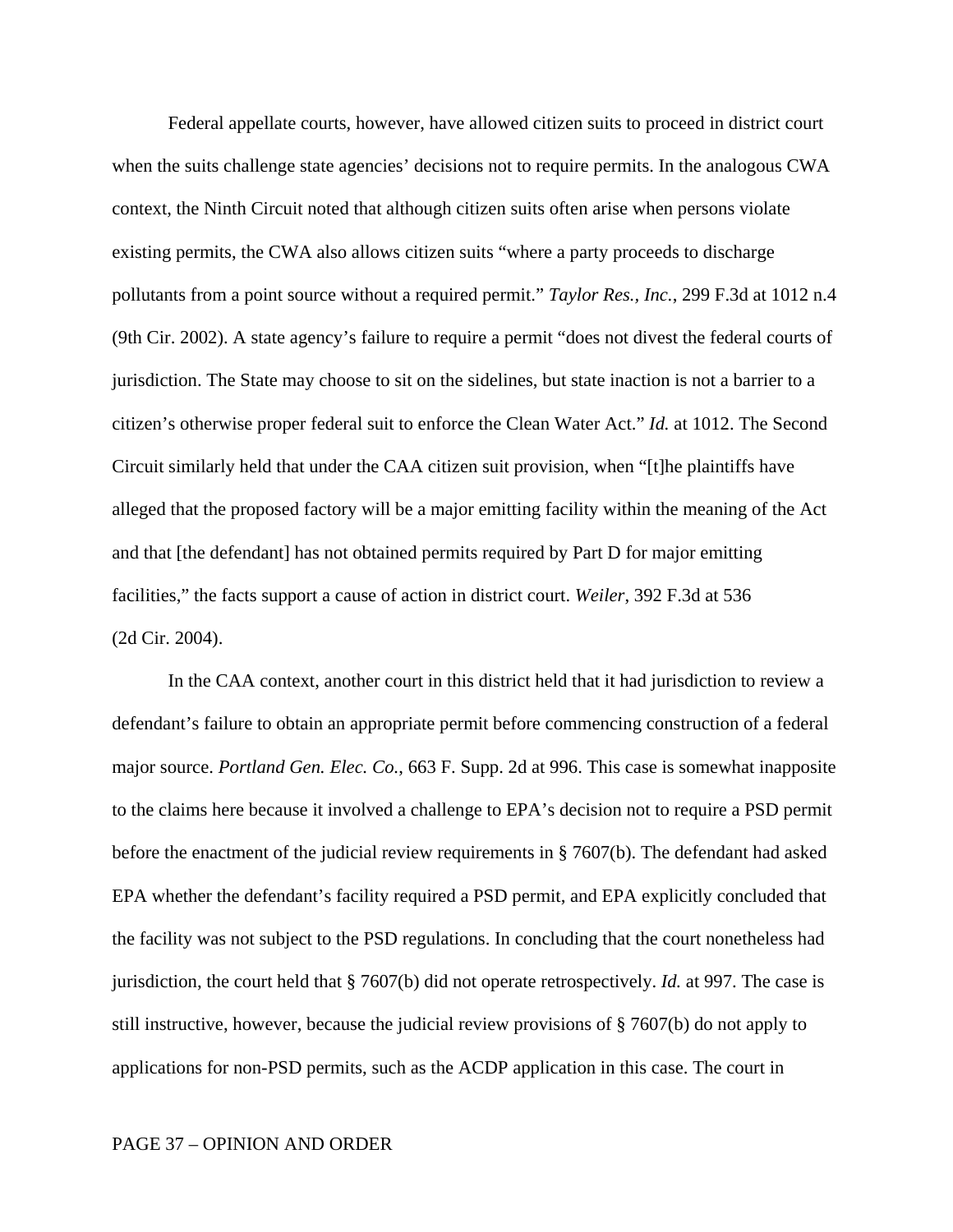*Portland General Electric* emphasized that the citizen suit provision of the CAA "grant[s] citizens the right to challenge the actions of companies alleged to be in violation of the law, regardless of whether the government believes them to be in violation of the law." *Id.* This Court agrees.

As stated in 42 U.S.C. § 7604, "any person may commence a civil action on his own behalf . . . (3) against any person who proposes to construct or constructs any new or modified major emitting facility without a permit required under part C of subchapter I of this chapter (relating to significant deterioration of air quality) . . . ." Plaintiffs allege that Defendants propose to construct a new major emitting facility by substantially increasing the facility's capacity to process crude oil. Plaintiffs further allege that Defendants propose to construct this new facility without a PSD permit required by the CAA. Defendants never applied for a PSD permit, and EPA never reviewed any application submitted by Defendants. Instead, DEQ determined that Defendants did not require a PSD permit and could instead operate with a DEQ-issued synthetic minor permit that limits VOC emissions to 78 tons per year. Plaintiffs contend that the permit limits are neither practically effective nor enforceable.

Considering the plain text of § 7604(3), the Court finds that it has jurisdiction to reach the merits of Plaintiffs' claims. This suit does not fall within the category of cases subject only to judicial review under § 7607(b) because Defendants have not applied for a permit subject to Title V requirements. Moreover, Plaintiffs have not alleged that any enforceable provisions of the ACDP are unlawful, so their suit does not collaterally attack the Oregon SIP. Plaintiffs seek to fulfill precisely the goals contemplated by Congress in enacting the citizen suit provision of the CAA: to allow citizens to serve as "'a useful instrument for detecting violations and bringing

### PAGE 38 – OPINION AND ORDER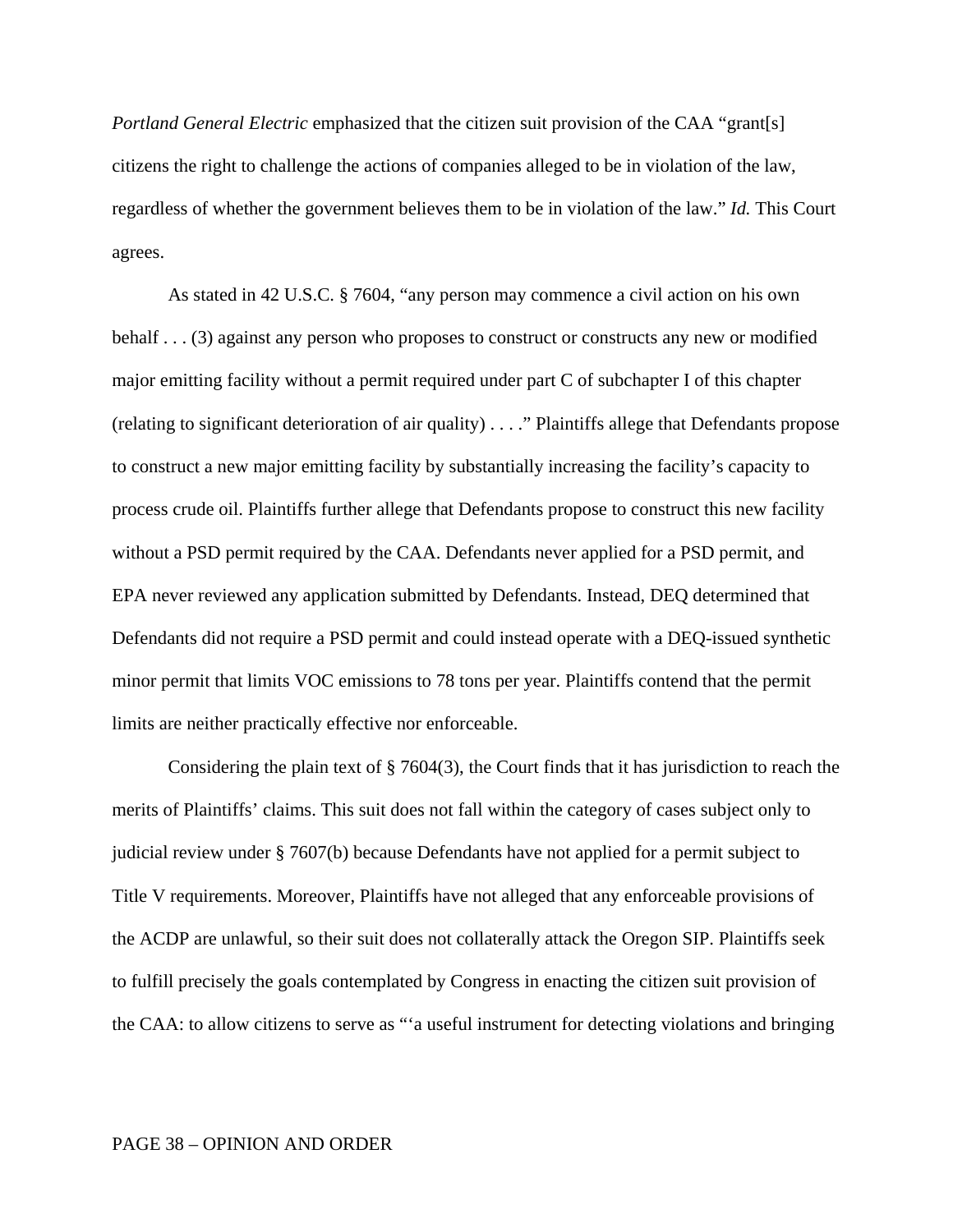them to the attention of the enforcement agencies and courts alike.'" *Train*, 510 F.2d at 700 (quoting Senate Debate on S. 4358, Sept. 22, 1970 (remarks of Senator Muskie)).

## **B. Practical Enforceability of the PSEL in the ACDP**

## **1. Deference Due the DEQ's Permitting Decision**

Before the Court can decide whether the PSEL is practically enforceable as a whole, the Court must first decide the appropriate level of deference it must give to the DEQ's permitting decision, also known as "the scope of review." The Ninth Circuit has recognized that if courts gave an agency's decision "conclusive deference, the citizen suit would be defeated" in instances where an agency has determined that no regulation is necessary. *Cargill Salt Div.*, 481 F.3d at 706. The Ninth Circuit thus has held that a court may, in entertaining a citizen suit, decide whether a defendant's action requires a permit even though the regulating agency determined that the action was not subject to the requirement of a permit. *Id.* (citing *Taylor Res., Inc.*, 299 F.3d at 1012-13).

Still, when a citizen suit involves determinations made by federal agencies, courts review the agency action deferentially. Where a statute empowering citizen suits omits a controlling standard of review, federal courts look to the Administrative Procedure Act ("APA"). For the citizen suit provision of the Endangered Species Act ("ESA"), the Ninth Circuit explained: "Irrespective of whether an ESA claim is brought under the APA or the citizen-suit provision, the APA's 'arbitrary and capricious' standard applies." *W. Watersheds Project v. Kraayenbrink*, 632 F.3d 472, 481 (9th Cir. 2011); *see Oregon Nat. Res. Council v. Allen*, 476 F.3d 1031, 1036 (9th Cir. 2007) ("As the ESA does not itself specify a standard of review of its implementation, we apply the general standard of review of agency action established by the [APA].").<sup>25</sup> Here,

<u>.</u>

 $^{25}$  Like the ESA, the CAA does not specify a standard of review for use in citizen suits.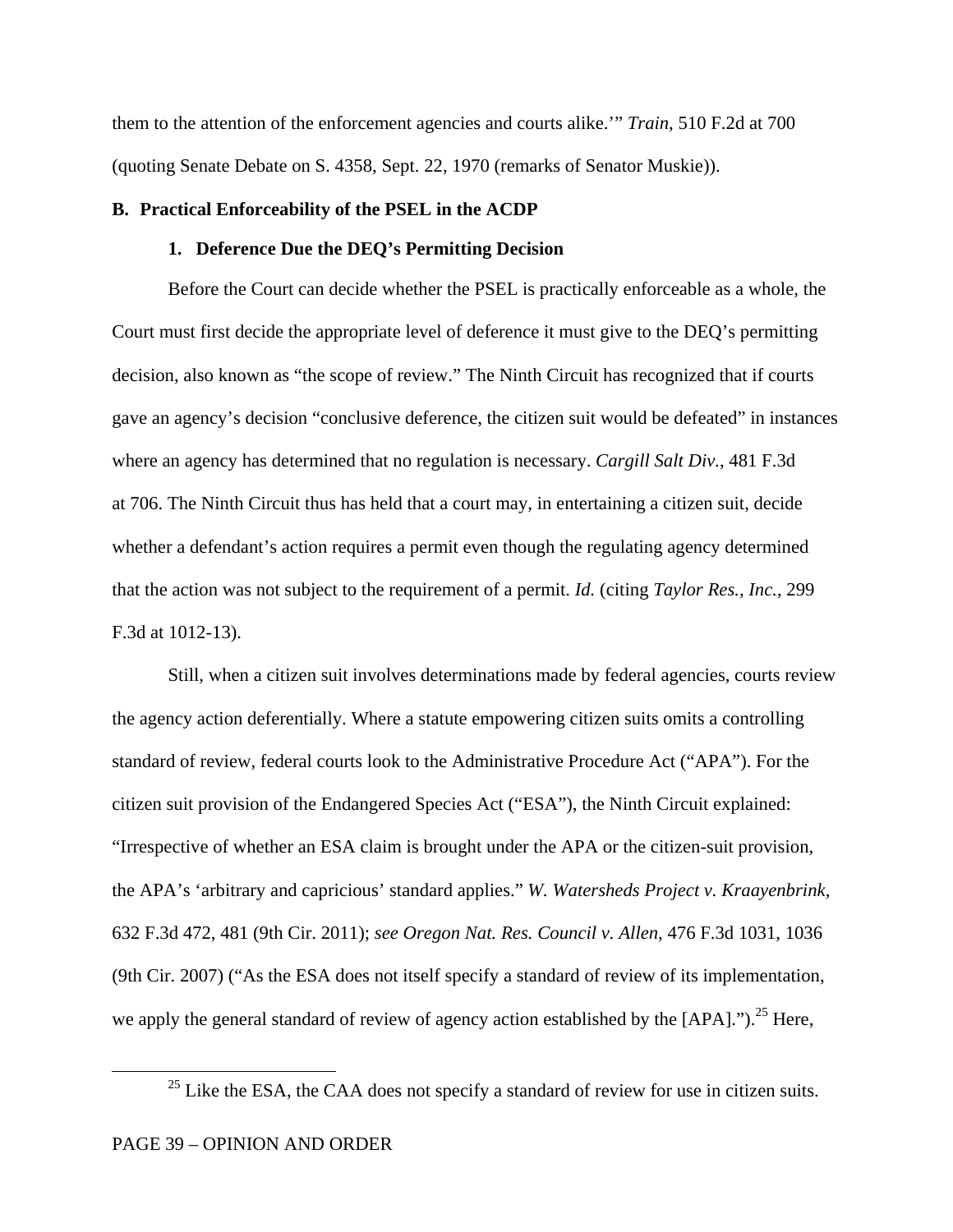however, we have a state agency's action, to which the APA standards of review do not apply in the same way as they to federal agency actions. $26$ 

In a case involving the Comprehensive Environmental Response Compensation and Liability Act ("CERCLA"), the Ninth Circuit held that "where state agencies have environmental expertise they are entitled to 'some deference' with regard to questions concerning their area of expertise." *Arizona v. City of Tucson*, 761 F.3d 1005, 1014 (9th Cir. 2014). Similarly, in *Taylor Resources*, the Ninth Circuit stated that the state agency's decision that the defendant did not require a permit "warrant[ed] consideration" but nothing more. 299 F.3d at 1012.

On the other hand, a state agency's technical determinations may require some higher level of deference in a statutory scheme that gives states a principal role. The Ninth Circuit has concluded that when no federal or state statutes or regulations mandate that a state agency consider certain factors before issuing a permit, "discretion should properly repose in the responsible state officials to establish such . . . methods and analysis as they deem appropriate." *League to Save Lake Tahoe, Inc. v. Trounday*, 598 F.2d 1164, 1174 (9th Cir. 1979). EPA's Environmental Appeals Board also has noted: "When a petitioner seeks review of a permit based on issues that are fundamentally technical in nature, the Board assigns a particularly heavy burden to the petitioner. This demanding standard . . . ensures that the locus of responsibility for important technical decisionmaking rests primarily with the permitting authority . . . ." *Peabody*, 2005 WL 428833, at \*9. Relatedly, the Supreme Court has noted EPA's "need to accord

<sup>&</sup>lt;sup>26</sup> In issuing the ACDP, DEQ determined that the PSEL was enforceable. This involved a factual determination that the Facility would not emit more than 78 tons per year of VOCs. In making this determination, neither DEQ nor EPA interpreted the CAA, the Oregon SIP, or an agency regulation. Thus, neither *Chevron* nor *Auer* deference applies. *See Chevron, U.S.A. Inc. v. Natural Resources Defense Council*, 467 U.S. 837 (1984); *Auer v. Robbins*, 519 U.S. 452 (1997). The Court also notes that it would not defer to a state agency's interpretation of a purely federal statute or whether state law and regulations conform to federal law. *See Orthopaedic Hosp. v. Belshe*, 103 F.3d 1491, 1495-96 (9th Cir. 1997).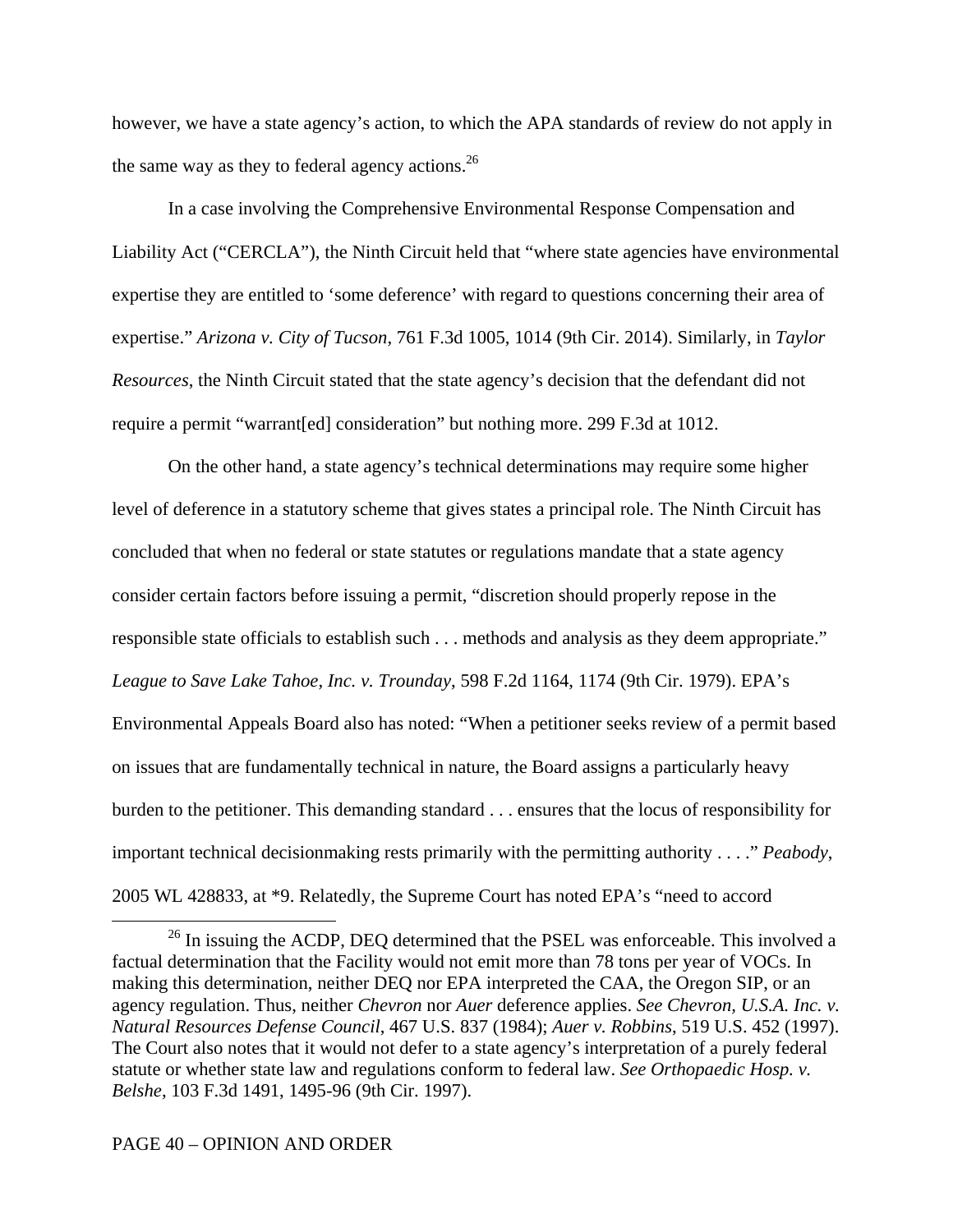appropriate deference" to state agencies' determinations about what constitutes best available control technology ("BACT") in PSD permits. *Alaska Dep't of Envtl. Conservation v. E.P.A.*, 540 U.S. 461, 490 (2004). EPA intervenes only when a state agency's "determination is not based on a reasoned analysis." *Id.* (internal quotation marks omitted). EPA's "limited but vital role" in enforcing BACT requirements "is consistent with a scheme that 'places primary responsibilities and authority with the States, backed by the Federal Government.'" *Id.* at 491 (quoting S. Rep. No. 95–127, at 29 (1977)).

Yale law professor Abbe Gluck has considered the complicated question of deference when state agencies implement federal law. *See, e.g.*, Abbe R. Gluck, *Intrastatutory Federalism and Statutory Interpretation: State Implementation of Federal Law in Health Reform and Beyond*, 121 Yale L.J. 534 (2011). In such cooperative federalism schemes, there are no "canons that advise courts to take into account Congress's use of state implementers when deciding how much to defer to federal agencies themselves, nor any canons that attempt to negotiate the critical state-federal interagency relationships to which these statutes give rise." *Id.* at 542-53. Professor Gluck proposes new interpretative approaches to statutes in which Congress provides for stateled implementation, approaches that recognize the critical part played by state agencies. One such approach looks at "the specific ways that Congress utilizes state implementers to determine the level of deference the various concurrent implementers should receive." *Id.* at 599. In another article, Professor Gluck again suggests that courts consider that "Congress does sometimes intend to defer to state implementers." Abbe R. Gluck, *Our (National) Federalism*, 123 Yale L.J. 1996, 2025 (2014).

In enacting the CAA, Congress explicitly expressed its intent to give states "the primary responsibility for assuring air quality within the entire geographic area comprising such State."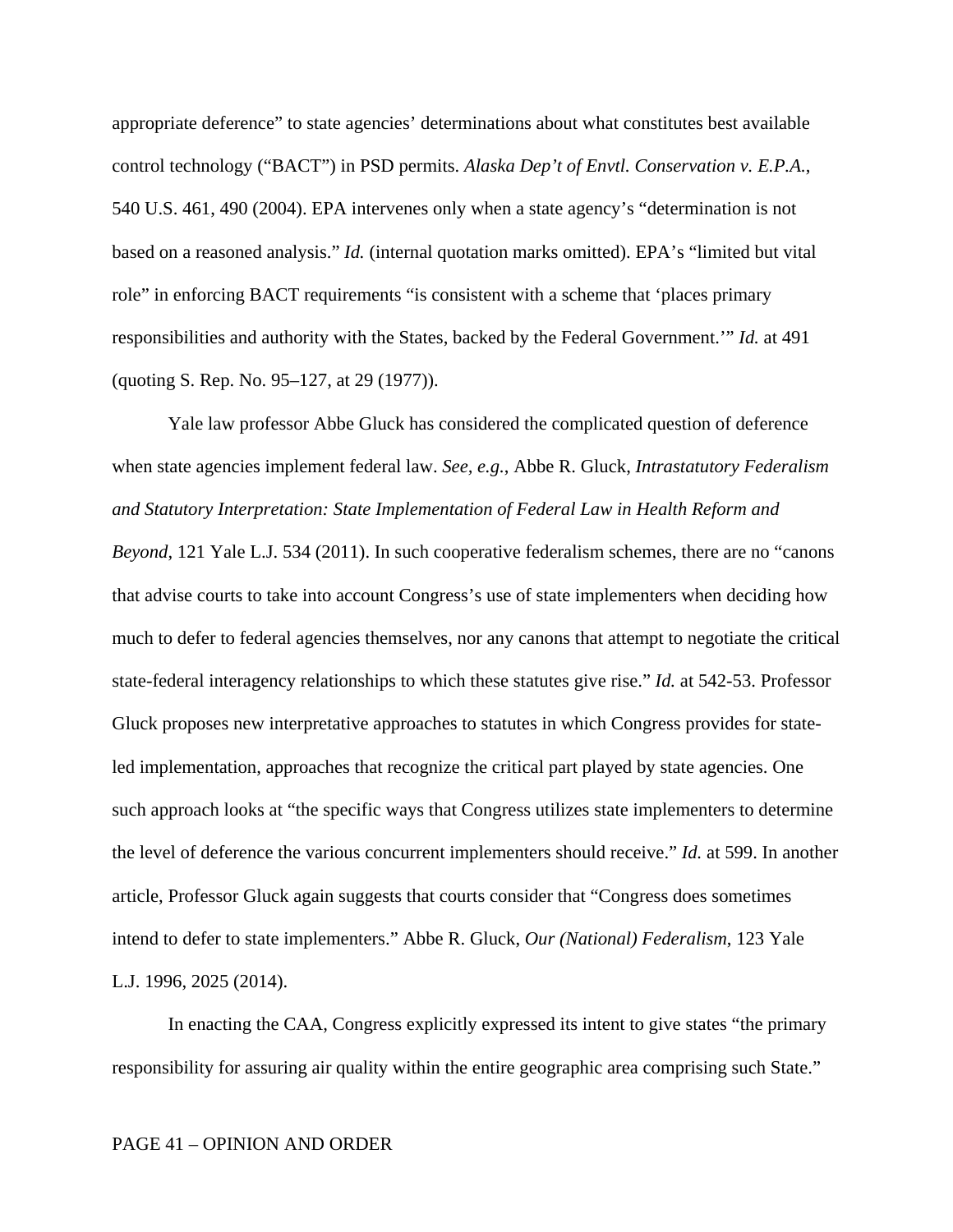42 U.S.C. § 7407(a). In Oregon, DEQ shoulders some of that responsibility with its review of permit applications and work to ensure that facilities comply with CAA requirements. In this particular case, DEQ made many technical determinations about appropriate emissions factors and the monitoring requirements necessary to determine if CPBR complies with the relevant PSEL. In its response to public comments on the ACDP, DEQ explicitly found that "the PSELs being established in this permit in accordance with the PSEL rules in OAR 340 Division 222, are enforceable and establish that the facility will emit less than 100 tons per year of any regulated pollutant." At the very least, in accordance with *Arizona v. City of Tucson* and recognizing Oregon's role in implanting the CAA, the Court must give "some deference" to DEQ's factual determination that the PSEL for VOCs limits the facility's potential to emit to 78 tons per year. The Court notes, however, that "deference does not imply abandonment or abdication of judicial review." *Miller-El v. Cockrell*, 537 U.S. 322, 324 (2003).

## **2. Factual Support for the PSEL**<sup>27</sup>

Plaintiffs allege that the PSEL at issue is not practically enforceable because it relies on inaccurate calculations of emissions from railcar unloading, tank storage, barge loading, and equipment leaks. Plaintiffs' expert witness, Dr. Sahu, however, did not propose alternative emissions estimates for railcar unloading, and Defendants' expert witness, Mr. Darby, explained that CPBR does not vent vapors from railcars to the atmosphere. For tank storage and barge loading emissions, Dr. Sahu opined that CPBR used inaccurate numbers for vapor pressure, liquid and vapor molecular weight, and temperature. Mr. Darby rebutted this testimony by explaining why CPBR selected the values used in the permit. For equipment leaks, Mr. Darby

 $27$  The Court now makes the following factual findings regarding the legal and practical enforceability of the PSEL in light of the Court's legal conclusions about the level of deference it must give to DEQ.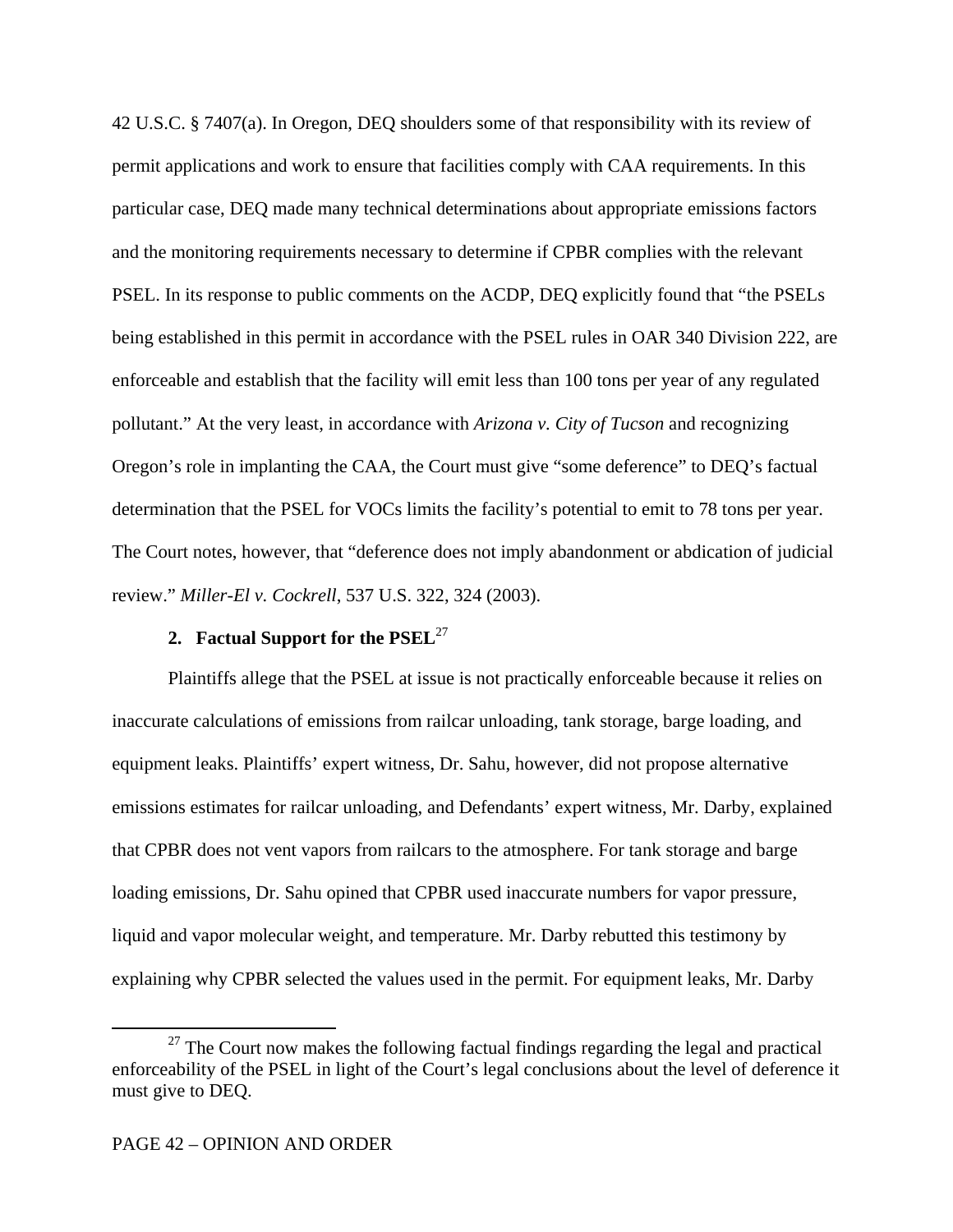also explained that the component count in the permit application does not mirror the number of points checked in LDAR because LDAR tests check multiple points on each component. Mr. Darby offered additional explanations for discrepancies Dr. Sahu identified in component counts and asserted that CPBR actually overestimated the emissions from equipment leaks. The Court finds that evidence supports CPBR's emissions estimates for railcars, tank storage, and equipment leaks. To the extent that DEQ adopted these emissions estimates for railcars, tank storage, and equipment leaks, with such modifications as noted above, the PSEL is practically enforceable.

It is a closer call, however, for the barge loading emissions estimates underlying the PSEL. The evidence supports the values used for vapor pressure, molecular weight, and temperature in the barge loading emissions calculations. The parties conceded that the emissions capture efficiency percentage was the value that made the most difference in the case. A 3.7 percent difference in capture efficiency alone, from 95 percent to 98.7 percent, puts CPBR well above the threshold for being a federal major source. DEQ adopted the 98.7 percent capture efficiency assumption by including CPBR's proposed emission factor for barge loading in the final permit.

Defendants argue that CPBR and DEQ properly used 98.7 percent capture efficiency; Plaintiffs assert that CPBR should have used 95 percent capture efficiency. The Court considered the following evidence. In its report on the ACDP, DEQ stated that the although 40 C.F.R. Part 63, Subpart Y does not apply to the facility, "all marine vessels loaded at the facility have and will meet the same vapor tightness requirements as specified in Subpart Y." Subpart Y imposes MACT-level testing and defines "vapor tight" not as a term of art that allows some emissions, but as "no leaks" within 12 months. 40 C.F.R. § 63.561. AP-42 5.2-6 allows facilities

### PAGE 43 – OPINION AND ORDER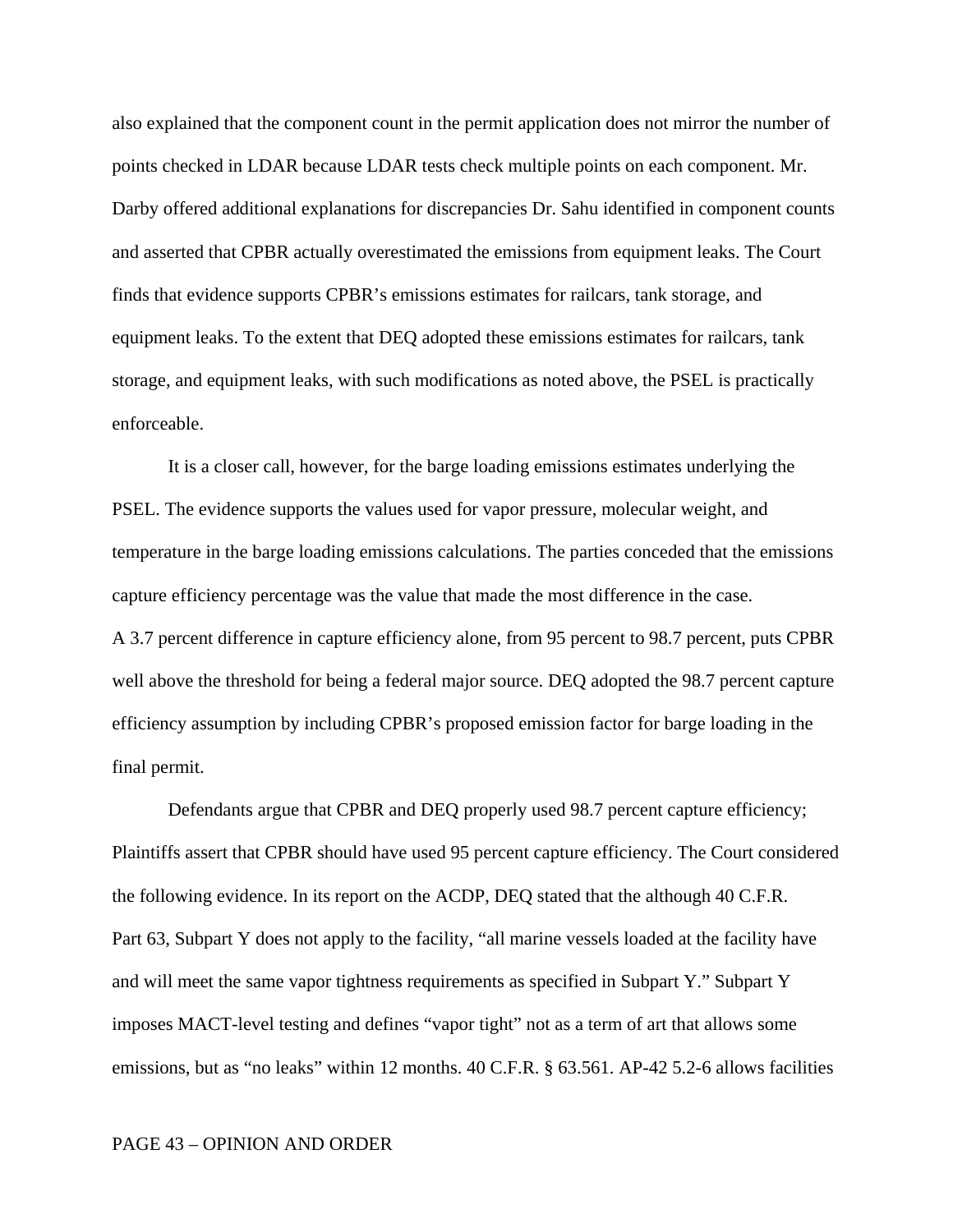meeting a MACT-level annual leak test to assume 99.2 percent capture efficiency. Table 9-5 of EPA's *Emissions Estimation Protocol for Petroleum Refineries* allows facilities undergoing an annual leak check per 40 C.F.R. Part 60, Subpart XX (gasoline) to assume a capture efficiency of 98.7 percent. The 98.7 percent number is suggested for tanker trucks transporting gasoline, but the table gives no capture efficiency for marine vessels carrying crude oil. Mr. Darby stated his belief that 98.7 percent represented the most appropriate number because of the methods CPBR must use to ensure vapor tightness, the extensive checks used to ensure that barges are sealed, vapor sensors on barge decks, and the personal exposure monitors worn by barge workers to detect significant leaks. Dr. Sahu disagreed.

Giving DEQ the deference due a state agency charged with implementing a federal statute that has made technical determinations within its area of expertise, the Court finds that DEQ reasonably approved the use of 98.7 percent capture efficiency. The ACDP requires MACT-level testing for the facility, which allows the facility to assume a capture efficiency of at least 98.7 percent. Although Plaintiffs dispute which tests the facility actually performs to check the vapor tightness of barges, this is a compliance issue rather than a permitting issue, and Plaintiffs have not pled that Defendants are violating the conditions of the ACDP.

Additionally, even without giving deference to DEQ, the burden of persuasion rests with Plaintiffs. Where the evidence is in equipoise in a civil case subject to a preponderance of the evidence standard, such as this case, the party bearing the burden of persuasion must tip the scales in its favor in order to prevail. *See Concrete Pipe & Prods. of Cal., Inc. v. Constr. Laborers Pension Trust for S. California*, 508 U.S. 602, 622 (1993). Plaintiffs failed to tip the scale in favor of using the 95 percent capture efficiency, the "crux of the argument." Plaintiffs, therefore, have failed to prove by a preponderance of the evidence that the PSEL in the ACDP is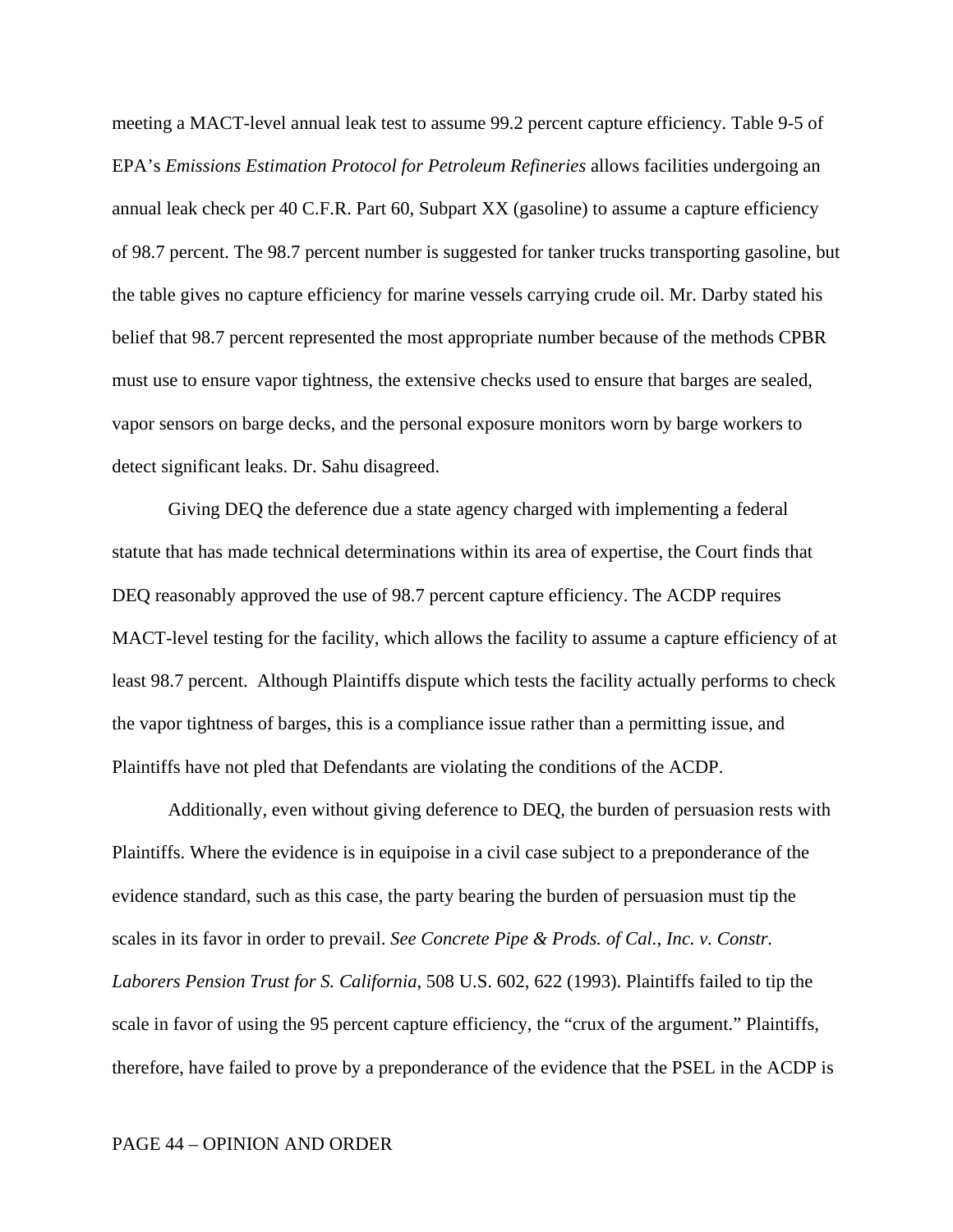not practically enforceable due to an inaccurate calculation of the emissions from barge loading or any other emissions point.<sup>28</sup> The monitoring and reporting requirements in the ACDP including the three options given for ensuring vapor tightness on barges—allow DEQ to enforce the PSEL. The ACDP limits CPBR's potential to emit to 78 tons per year of VOCs, which is below the 100 tons-per-year threshold for constituting a federal major source. Thus, Defendants did not violate the CAA by failing to apply for a PSD permit.

## **CONCLUSION**

Based on the evidence presented at trial and the record in this case, the Court finds that Defendants did not violate the Clean Air Act. Plaintiffs' request for relief enjoining Defendants from further construction and operation of the Facility without a Prevention of Significant Deterioration permit is denied.

If there had been any less stringent monitoring or testing provisions or if CPBR had relied on any more generic or unverified emissions control assumptions in its calculations, the Court might have followed the EPA Environmental Appeals Board's determination in *Peabody*. There, the Board found that the uncertainties inherent in emissions factors and assumed control efficiencies made the Facility's PSEL unenforceable. *See Peabody*, 2005 WL 428833, at \*10-13 (holding that the permit applicant had failed to establish that EPA committed clear error in declining to grant a PTE limit on the basis of calculations using emissions factors). Notwithstanding these concerns, the Court finds that Plaintiffs did not meet their burden of proving that DEQ cannot practically enforce the limit of 78 tons per year based on site-specific parameters.

<u>.</u>

<sup>&</sup>lt;sup>28</sup> The Court considered Plaintiffs' argument that the Facility has a razor-thin margin of error for complying with the 78 tons per year limit. The threshold of 100 tons per year of VOC emissions, the point at which the Facility becomes a federal major source, represents approximately 2/1000th of a percent of the Facility's annual throughput. As demonstrated by the importance of a 3.7 percent difference in emissions capture efficiency at barge loading, small variances in the level of emissions could quickly send the Facility over the 100 tons-per-year threshold. Moreover, although the permit imposes MACT-level annual vapor-tightness testing, the permit does not require CPBR to measure vapor tightness on a monthly basis or to report to DEQ information regarding the actual percentage of emissions capture at barge loading. DEQ could have imposed additional monitoring and recordkeeping requirements to ensure that CPBR complies with the obligations in the ACDP, and the Court takes seriously Plaintiffs concerns regarding DEQ's failure explicitly to articulate why it accepted certain emissions factors and assumptions in CPBR's permit application.